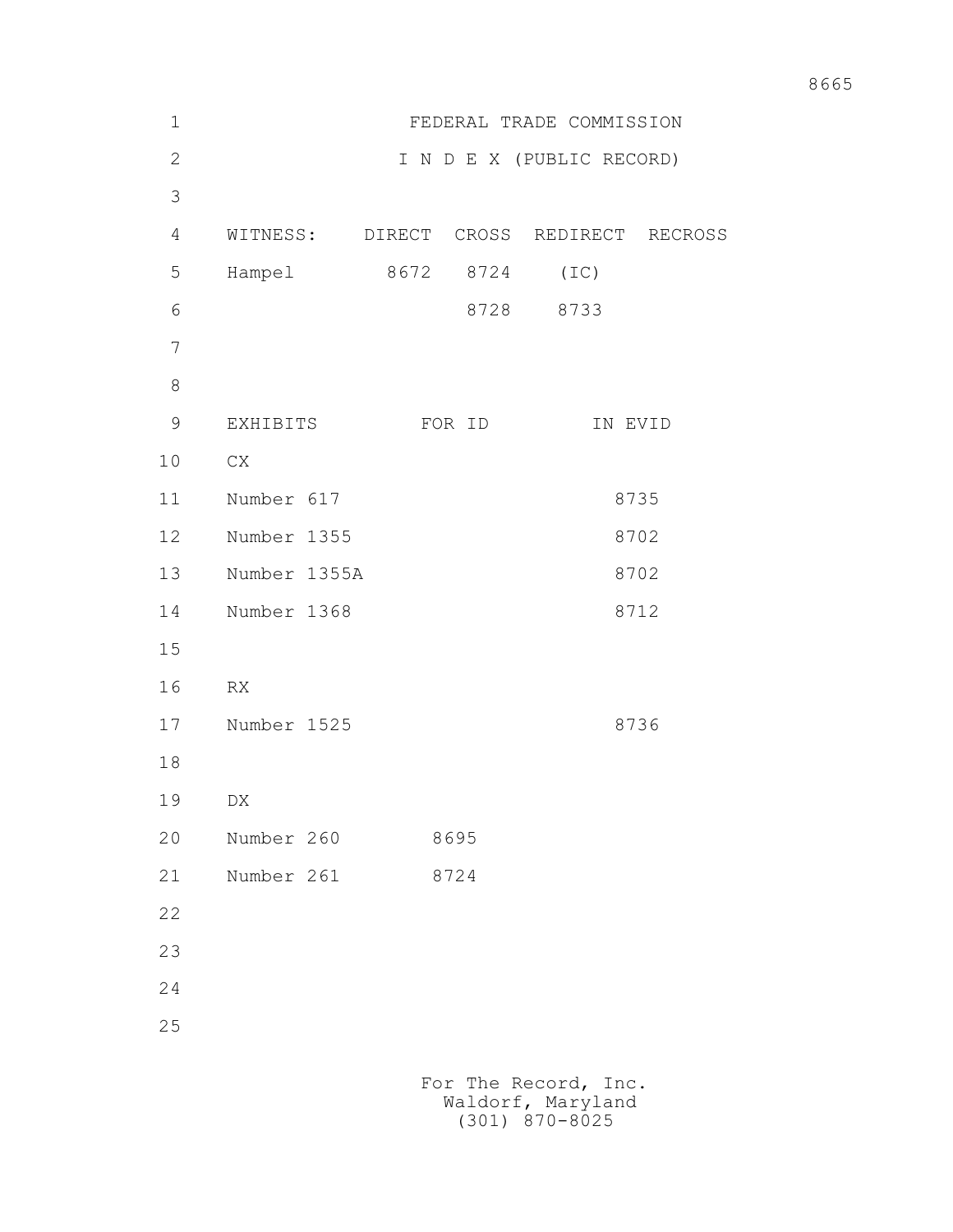| $\mathbf 1$    | UNITED STATES OF AMERICA                            |  |  |  |  |
|----------------|-----------------------------------------------------|--|--|--|--|
| $\mathbf{2}$   | FEDERAL TRADE COMMISSION                            |  |  |  |  |
| 3              |                                                     |  |  |  |  |
| $\overline{4}$ | In the Matter of:<br>$\big)$                        |  |  |  |  |
| 5              | Rambus, Inc.<br>Docket No. 9302<br>$\left( \right)$ |  |  |  |  |
| 6              |                                                     |  |  |  |  |
| 7              |                                                     |  |  |  |  |
| 8              |                                                     |  |  |  |  |
| $\mathcal{G}$  | Monday, July 14, 2003                               |  |  |  |  |
| 10             | 9:32 a.m.                                           |  |  |  |  |
| 11             |                                                     |  |  |  |  |
| 12             |                                                     |  |  |  |  |
| 13             | TRIAL VOLUME 41                                     |  |  |  |  |
| 14             | PART 1                                              |  |  |  |  |
| 15             | PUBLIC RECORD                                       |  |  |  |  |
| 16             |                                                     |  |  |  |  |
| 17             | BEFORE THE HONORABLE STEPHEN J. MCGUIRE             |  |  |  |  |
| 18             | Chief Administrative Law Judge                      |  |  |  |  |
| 19             | Federal Trade Commission                            |  |  |  |  |
| 20             | 600 Pennsylvania Avenue, N.W.                       |  |  |  |  |
| 21             | Washington, D.C.                                    |  |  |  |  |
| 22             |                                                     |  |  |  |  |
| 23             |                                                     |  |  |  |  |
| 24             |                                                     |  |  |  |  |
| 25             | Reported by: Josett F. Hall, RMR-CRR                |  |  |  |  |
|                | For The Record, Inc.<br>Waldorf, Maryland           |  |  |  |  |

(301) 870-8025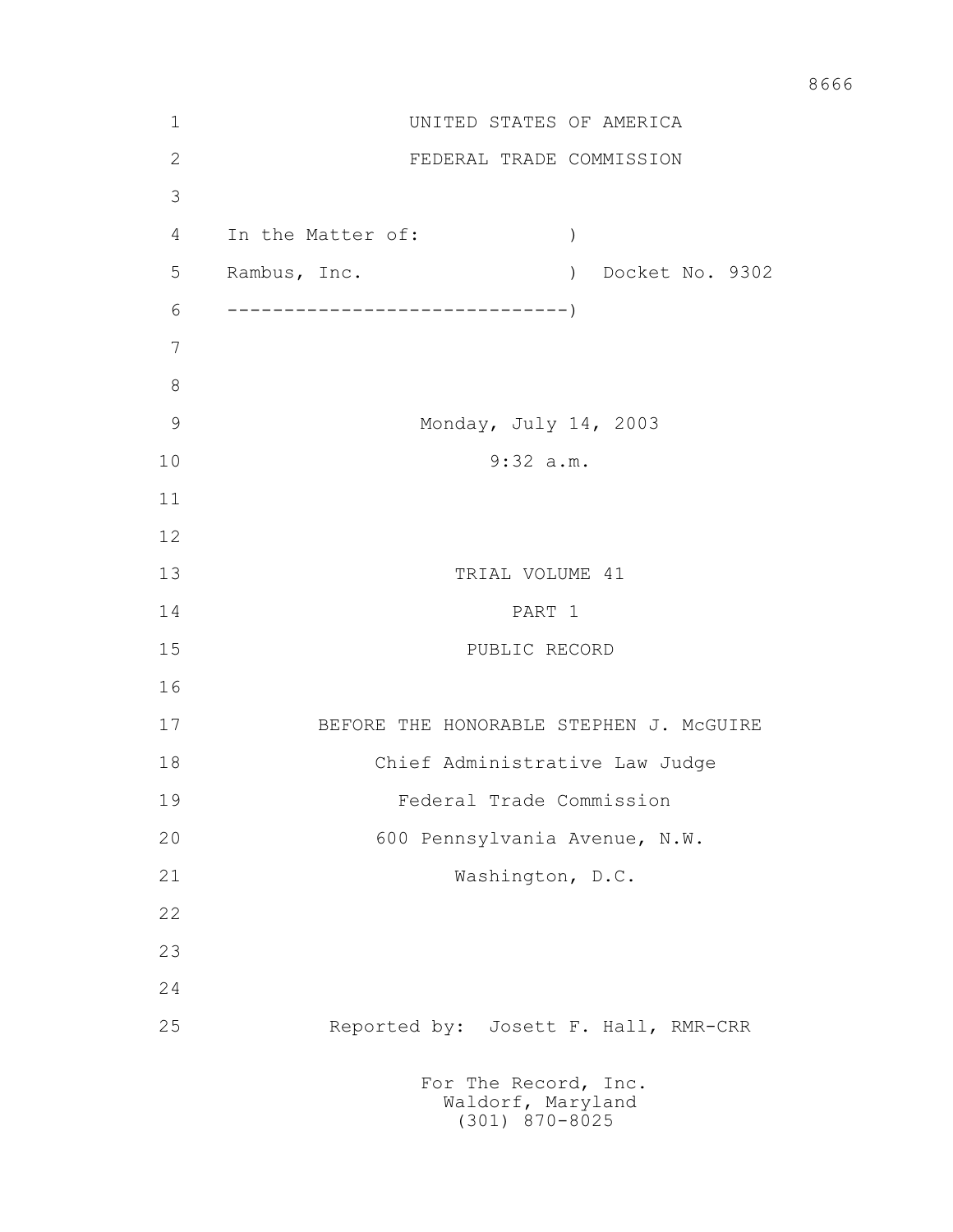2

| 3             | ON BEHALF OF THE FEDERAL TRADE COMMISSION: |
|---------------|--------------------------------------------|
| 4             | M. SEAN ROYALL, Attorney                   |
| 5             | GEOFFREY OLIVER, Attorney                  |
| 6             | JOHN C. WEBER, Attorney                    |
| 7             | MICHAEL FRANCHAK, Attorney                 |
| 8             | CARY ZUK, Attorney                         |
| $\mathcal{G}$ | Federal Trade Commission                   |
| 10            | 601 New Jersey Avenue, N.W.                |
| 11            | Washington, D.C. 20580-0000                |
| 12            | $(202)$ 326-3663                           |
| 13            |                                            |
| 14            | ON BEHALF OF THE RESPONDENT:               |
| 15            | GREGORY P. STONE, Attorney                 |
| 16            | STEVEN M. PERRY, Attorney                  |
| 17            | PETER A. DETRE, Attorney                   |
| 18            | SEAN GATES, Attorney                       |
| 19            | Munger, Tolles & Olson LLP                 |
| 20            | 355 South Grand Avenue, 35th Floor         |
| 21            | Los Angeles, California 90071-1560         |
| 22            | $(213)$ 683-9255                           |
| 23            |                                            |
| 24            |                                            |
| 25            |                                            |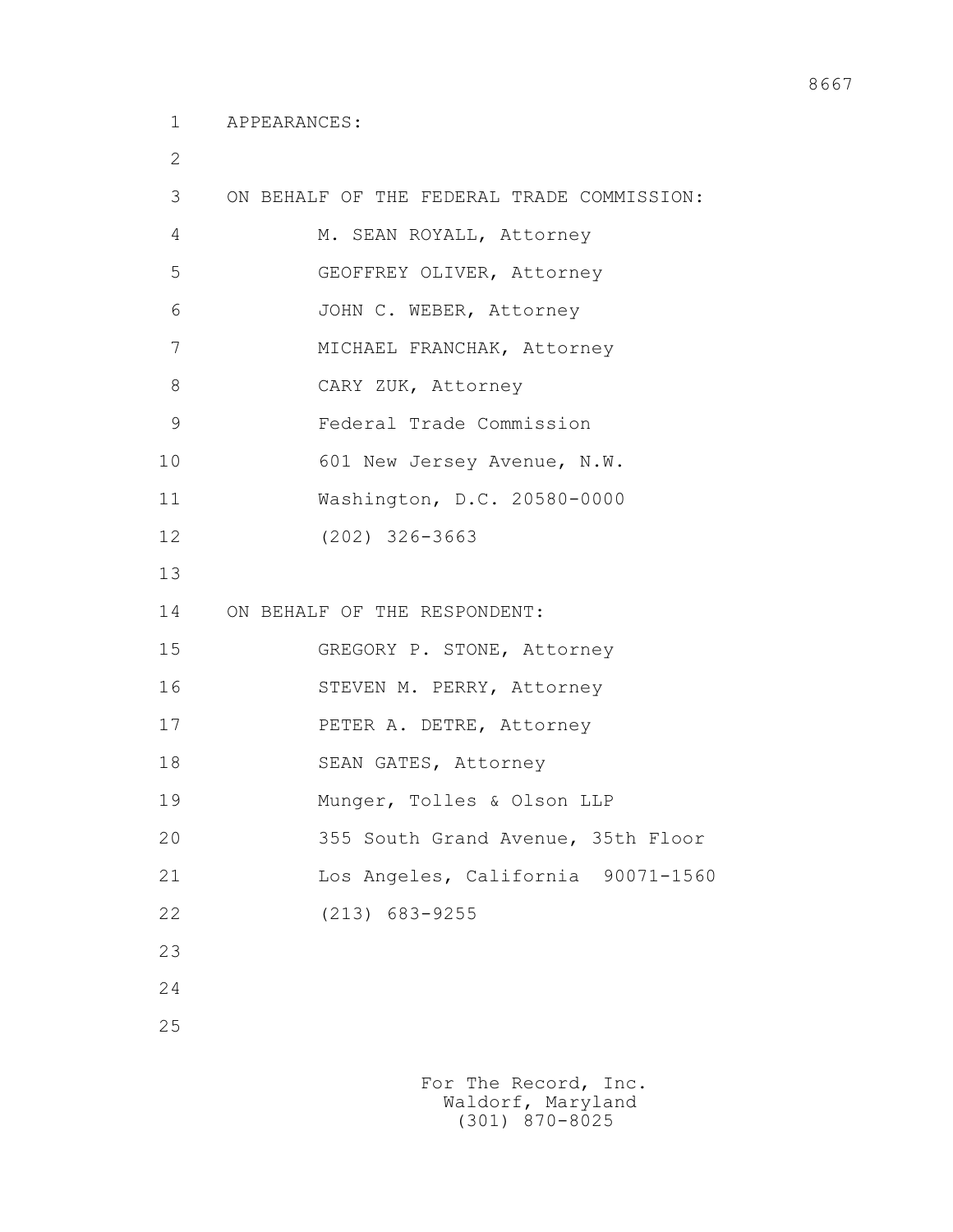```
 1 APPEARANCES:
2
        3 ON BEHALF OF THE RESPONDENT:
       4 A. DOUGLAS MELAMED, Attorney
        5 Wilmer, Cutler & Pickering
        6 2445 M Street, N.W.
        7 Washington, D.C. 20037-1420
        8 (202) 663-6090
9
       10
       11 ALSO PRESENT:
      12 JAMES BERRY, Senior Paralegal - MTO
       13
       14
       15
       16
       17
       18
       19
       20
       21
       22
       23
       24
       25
```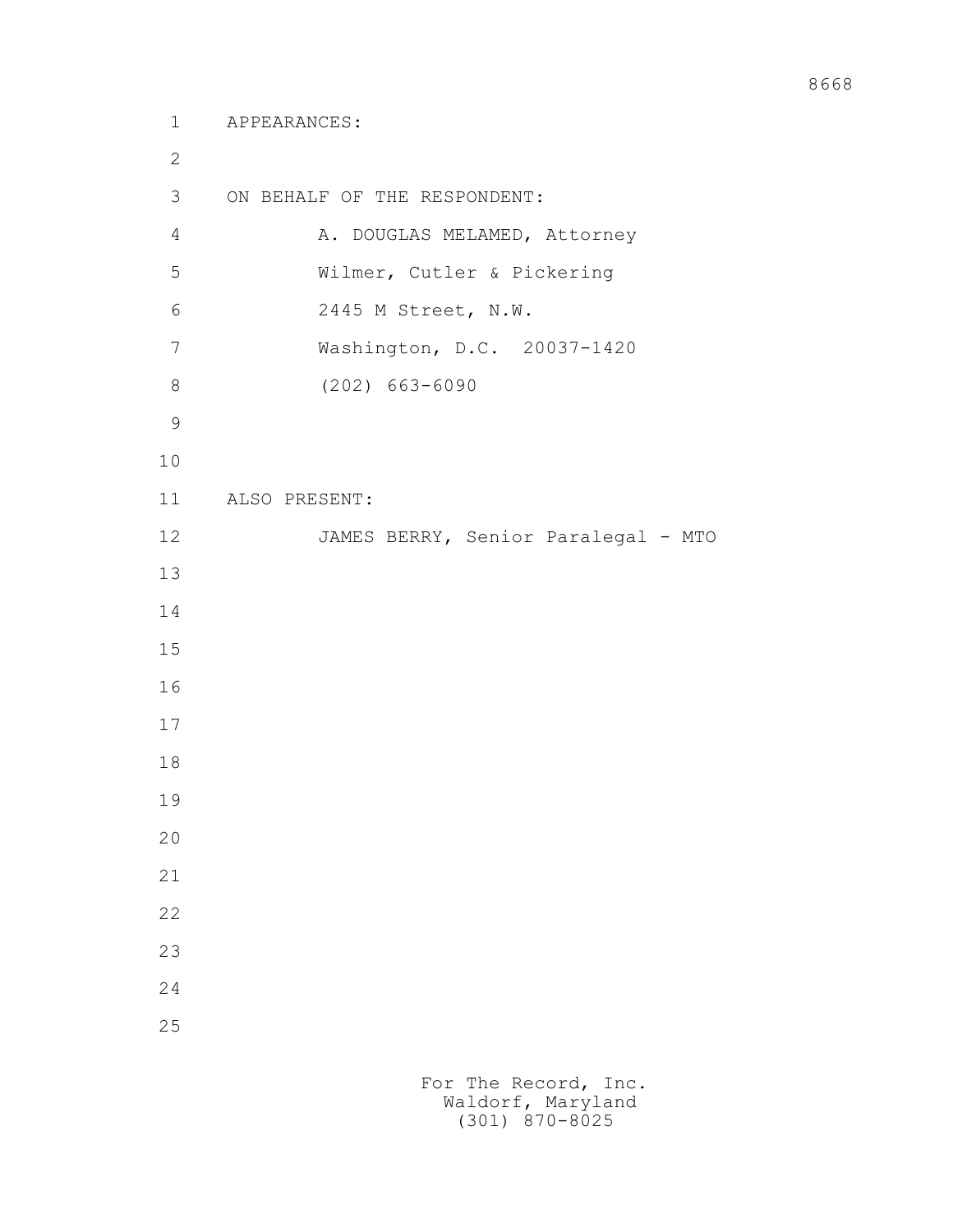1 P R O C E E D I N G S  $2$  - - - - - 3 JUDGE McGUIRE: This hearing is now in order. 4 Counsel, good morning. 5 MR. PERRY: Good morning, Your Honor. 6 JUDGE McGUIRE: Mr. Perry, do you have 7 something you want to say? 8 MR. PERRY: I just thought I'd take the 9 opportunity before we started with the witness to give 10 you a little update on what we're going to do this 11 week. 12 JUDGE McGUIRE: Very good. 13 MR. PERRY: Today we have Mr. Craig Hampel, a 14 Rambus employee. I anticipate that we'll be done by 15 lunch break. 16 JUDGE McGUIRE: Okay. 17 MR. PERRY: This afternoon we're going to read 18 in deposition testimony of Mr. Sam Chen, who was 19 Mitsubishi's JEDEC representative. The parties have 20 met and conferred and I believe there will be no 21 objections to any of that testimony. It should come in 22 fairly smoothly. 23 Tomorrow we will have one of Rambus' experts, 24 Martin Fleisler, a patent attorney. 25 On Wednesday, we will start with For The Record, Inc.

 Waldorf, Maryland (301) 870-8025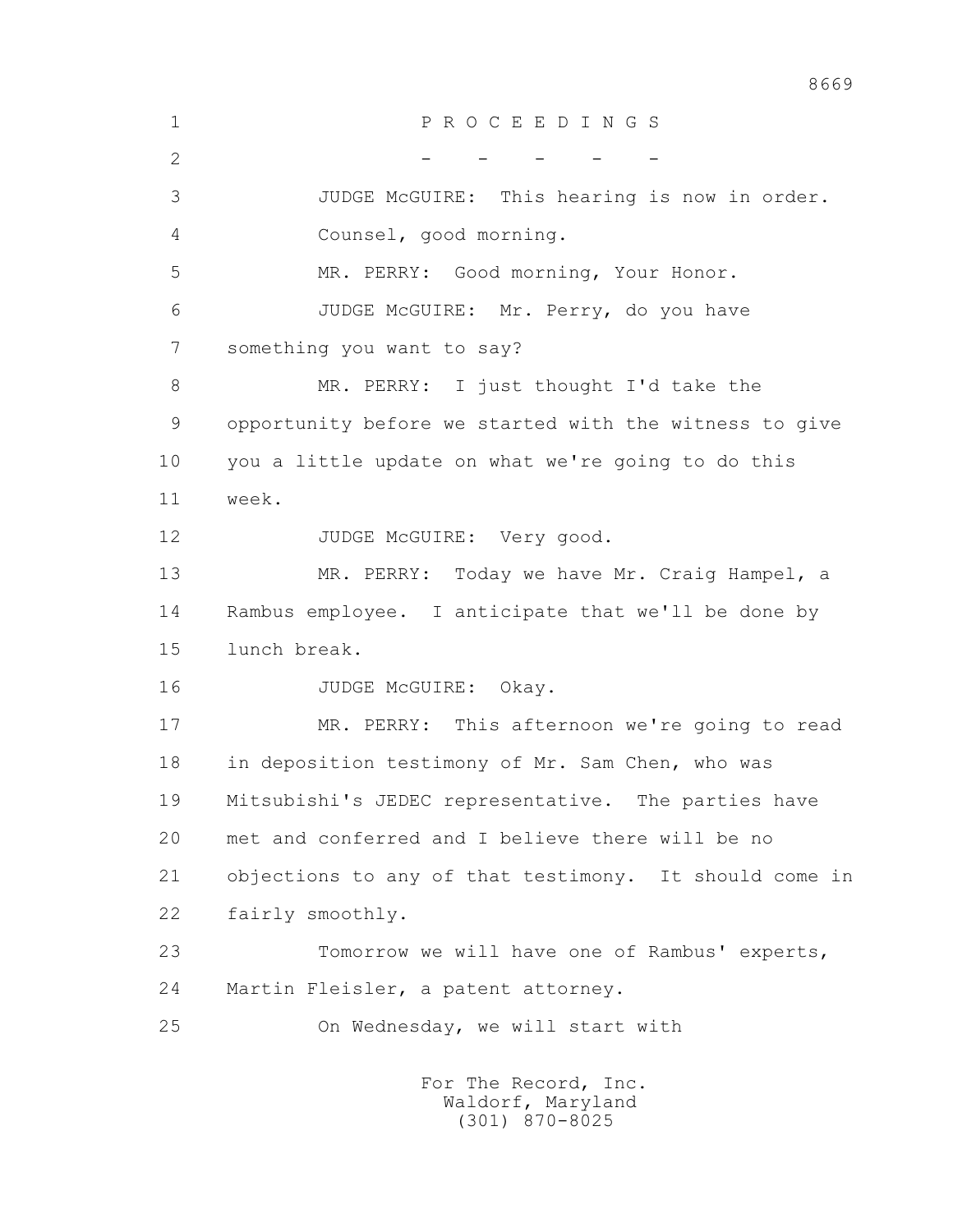1 Dr. Betty Prince, a third party, and then whenever 2 she's done, we'll go to Farhad Tabrizi, a Hynix 3 executive. He may go over into Thursday morning. 4 On Thursday we have Jim McGrath, who is a JEDEC 5 representative from a company called Molex, and then in 6 the afternoon we'll have Dr. David Gustavson, on 7 Thursday afternoon, who was involved with the 8 SyncLink Consortium. 9 JUDGE McGUIRE: Okay. 10 MR. PERRY: We do have a witness for Friday and 11 we'll give notice of that tomorrow. 12 JUDGE McGUIRE: Very good. Thank you, 13 Mr. Perry. 14 Anything on the side of complaint counsel? 15 MR. OLIVER: Your Honor, just reacting to that, 16 I have not had a chance to consult with opposing 17 counsel on this. It sounds to us as though the 18 schedule for Wednesday and Thursday could be very 19 tight. I suggest that we do consult today with respect 20 to the schedule for Mr. Tabrizi. 21 MR. PERRY: We'll be happy to consult. We 22 think that the Prince and McGrath and Gustavson will be 23 fairly short examinations. 24 JUDGE McGUIRE: Okay. You two can talk. 25 The only thing I want to take up while we're For The Record, Inc.

 Waldorf, Maryland (301) 870-8025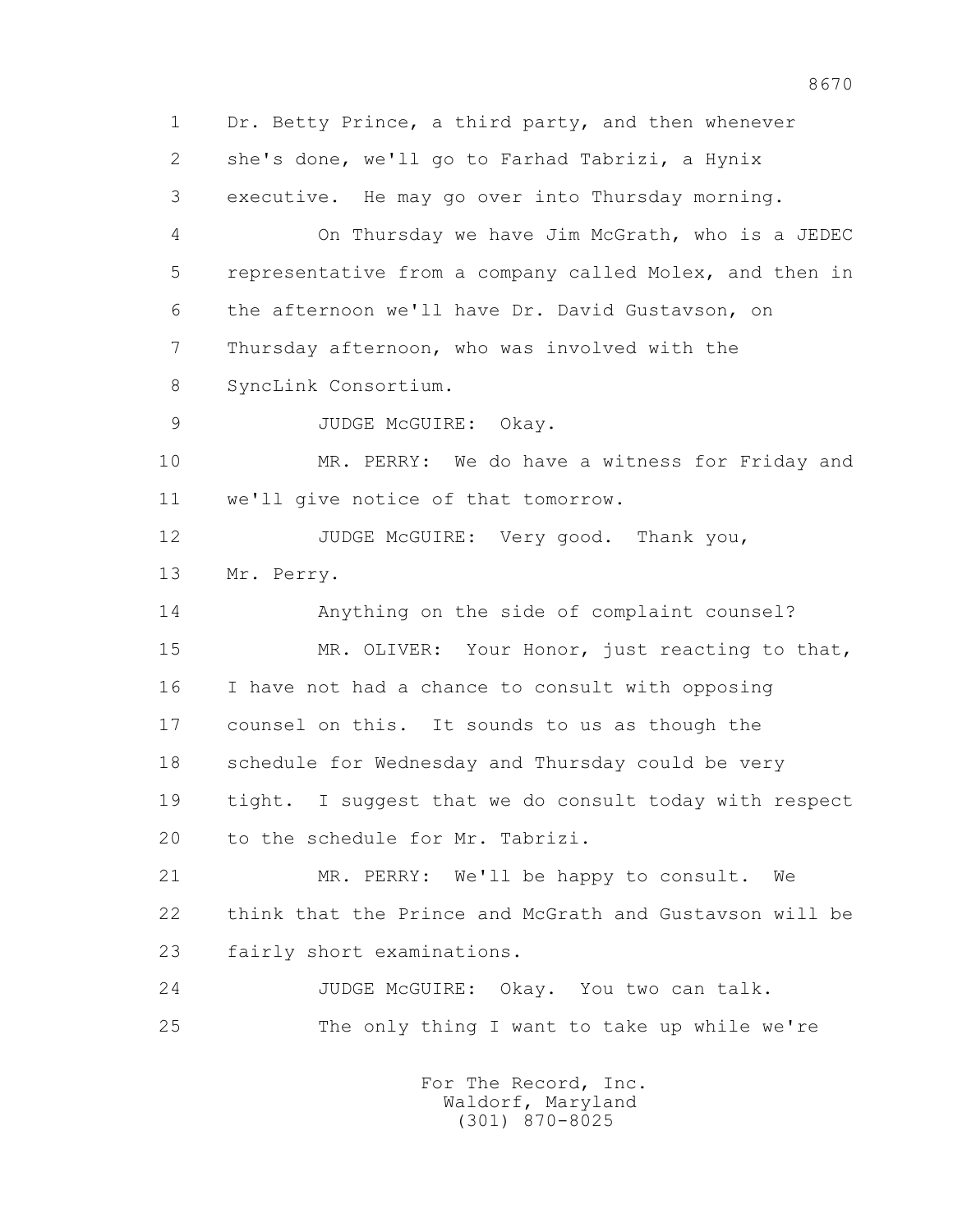1 doing housekeeping items is the pleading currently 2 before me regarding the proposed testimony of 3 Reese Brown. I received the answer from respondent. 4 Does that help you understand the issue any 5 better, Mr. Oliver? 6 I know you're asking for clarification. They 7 apparently have no opposition, if I understand the 8 answer properly, to your pleading. 9 Does that help impart any clarification? 10 MR. OLIVER: Your Honor, we're still hoping to 11 get clarification from you as to the basis of your 12 ruling. 13 JUDGE McGUIRE: Well, what I am going to do 14 then, when I issued that ruling, it was in essence on 15 the grounds that there was no foundation for the 16 inquiry based on the fact that there had been no 17 presentation of the JEDEC manual, so that was the key 18 point as to why I upheld their earlier objection. 19 Does that help clarify it for you? 20 MR. OLIVER: Yes, Your Honor, it does. And 21 with that clarification, we can then go back and take a 22 look at the designations. 23 JUDGE McGUIRE: Okay. Then at this time the 24 respondent may call its next witness. 25 MR. PERRY: Thank you, Your Honor.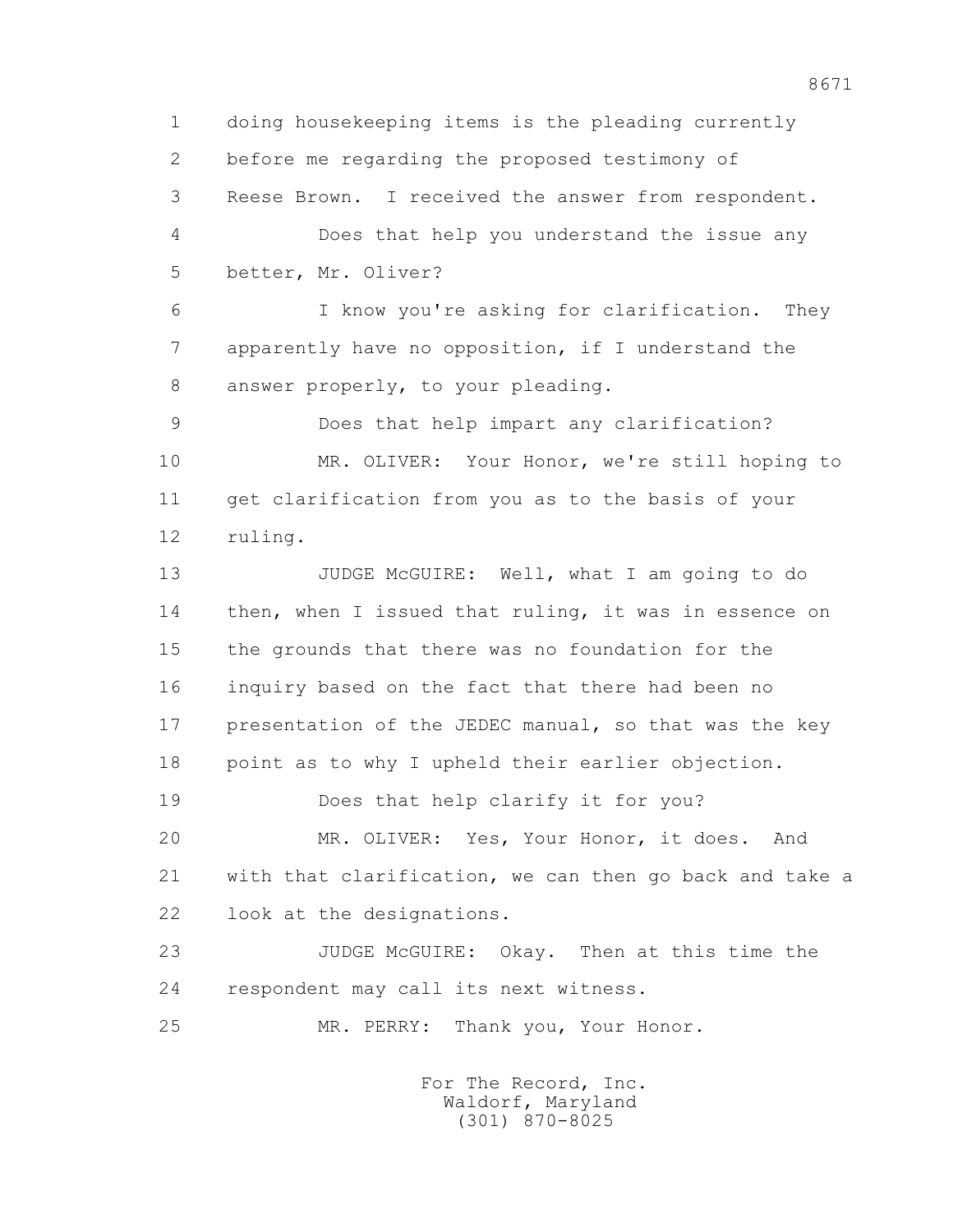1 Rambus would call Mr. Craig Hampel to the 2 stand. 3 JUDGE McGUIRE: Mr. Hampel, would you please 4 just approach the bench and be sworn in by the court 5 reporter. 6 - - - - - - - -7 Whereupon --8 CRAIG HAMPEL 9 a witness, called for examination, having been first 10 duly sworn, was examined and testified as follows: 11 DIRECT EXAMINATION 12 BY MR. PERRY: 13 Q. Good morning, Mr. Hampel. 14 A. Good morning. 15 Q. Could you tell us who your current employer 16 is. 17 A. Rambus, Incorporated. 18 Q. What's your current position at Rambus? 19 A. Currently my position is entitled technical 20 director. 21 Q. What are your responsibilities currently as 22 technical director? 23 A. I'm responsible for setting kind of the 24 direction at the corporate level for the areas of 25 research and development and often problem-solving with For The Record, Inc. Waldorf, Maryland

(301) 870-8025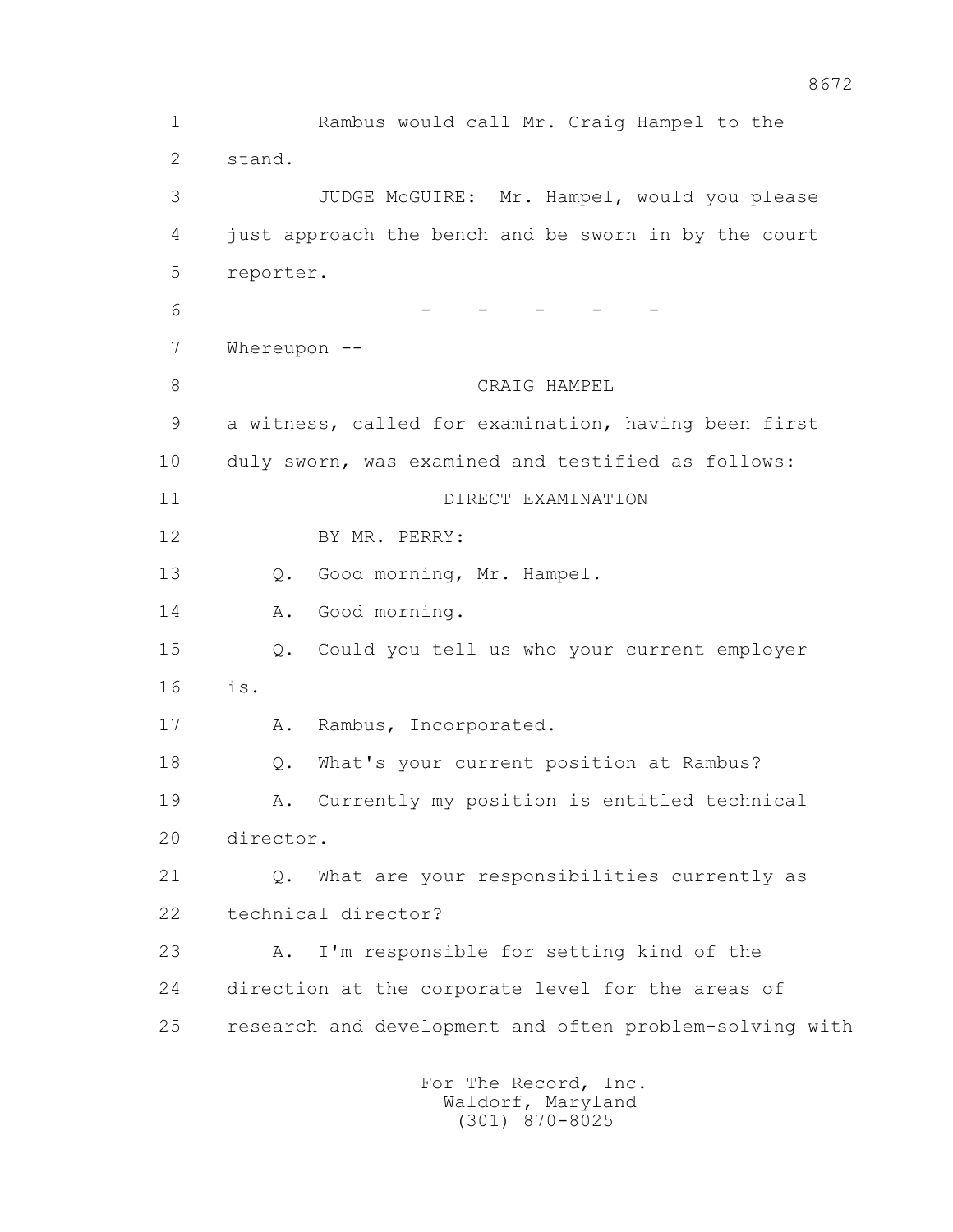1 existing products as well.

2 0. When did you join Rambus?

3 A. April of 1993.

 4 Q. And what was your role then? What was your 5 title and your responsibilities then?

 6 A. Initially I was hired with the title that was 7 called member of technical staff, which isn't very 8 descriptive.

 9 Q. Can I interrupt you? Could you move the mike 10 just a little closer for the reporter's benefit. 11 Great.

 12 A. So my title was member of technical staff. My 13 responsibility was understanding and optimizing 14 Rambus' solutions for the main memory market segment 15 for DRAM.

 16 We identified a lot of different applications 17 for DRAM, and main memory was a very significant one, 18 and so I was responsible for understanding that market, 19 the customers that are active in it, and optimizing or 20 improving our products for that market.

 21 Q. Before joining Rambus in 1993, had you had any 22 experience with memory systems or semiconductors? 23 A. Yes. Even as an intern in the early '80s and 24 basically the 18 years I'd been active in engineering, 25 I'd been doing memory systems, systems designs, at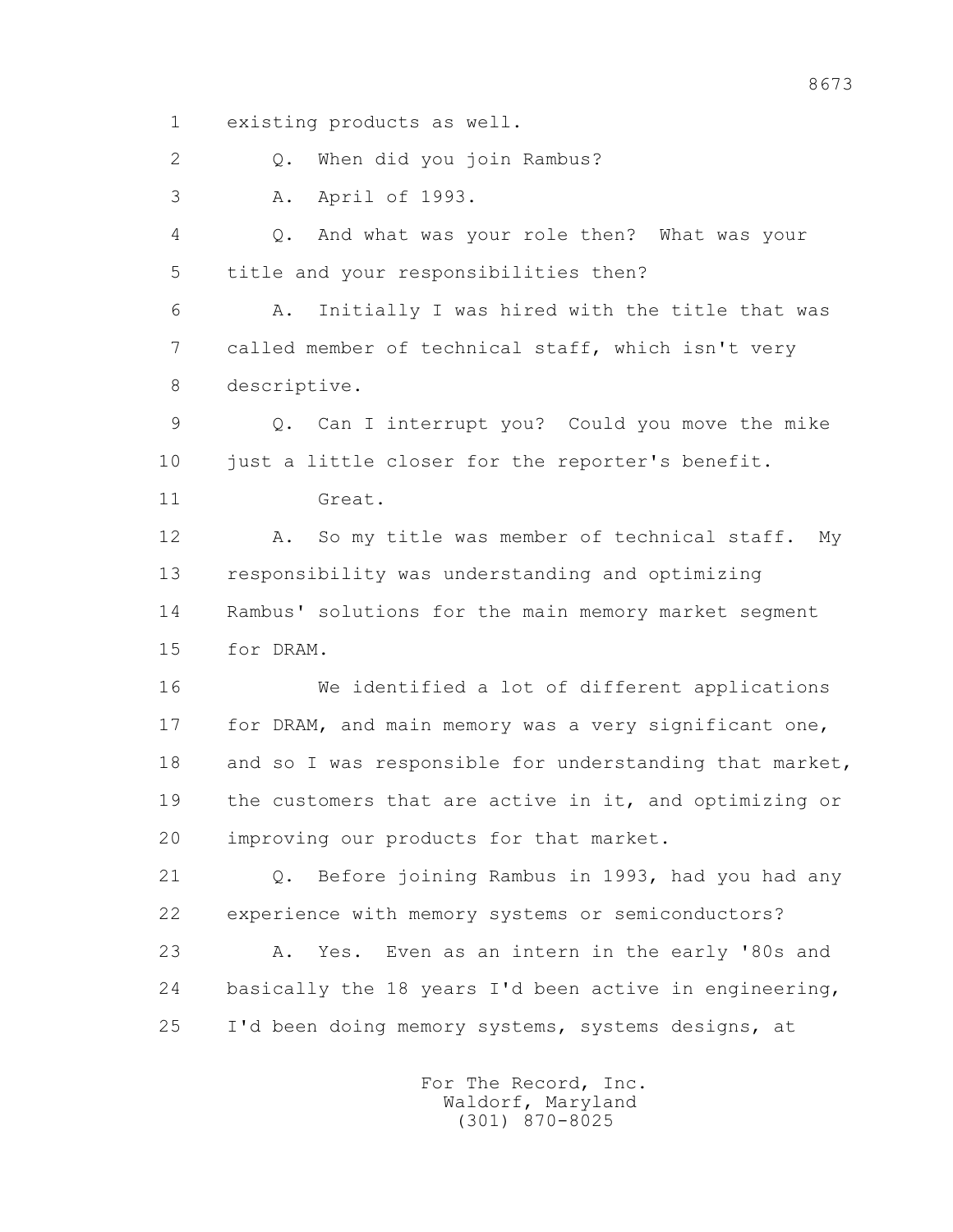1 companies like Acer, Altos, Olivetti, various -- many 2 computer companies.

 3 Q. And let's go back to the early time period when 4 you were at Rambus. You talked a little about your 5 responsibilities.

 6 Did those responsibilities, looking at 7 applications for main memory, did that involve 8 contacts with any other companies other than Rambus 9 people?

 10 A. Yes. As part of that responsibility, I also 11 assumed kind of general technical account management 12 for key customers in that segment. Those would be 13 Intel, Incorporated, is one. People like Cray, 14 Silicon Graphics, Sun Microsystems, Compaq, Dell, those 15 types of companies, I'd had kind of first-order account 16 responsibility for those customers as well.

17 Q. And -- now, throughout your time at Rambus, 18 have your responsibilities fallen on the technical 19 side or on the marketing side? Can you make that 20 choice?

21 A. A little bit of both, but primarily 22 understanding the market and then optimizing or 23 improving our technology for that market, so it 24 probably evolved more from a marketing role to a 25 technology role over time.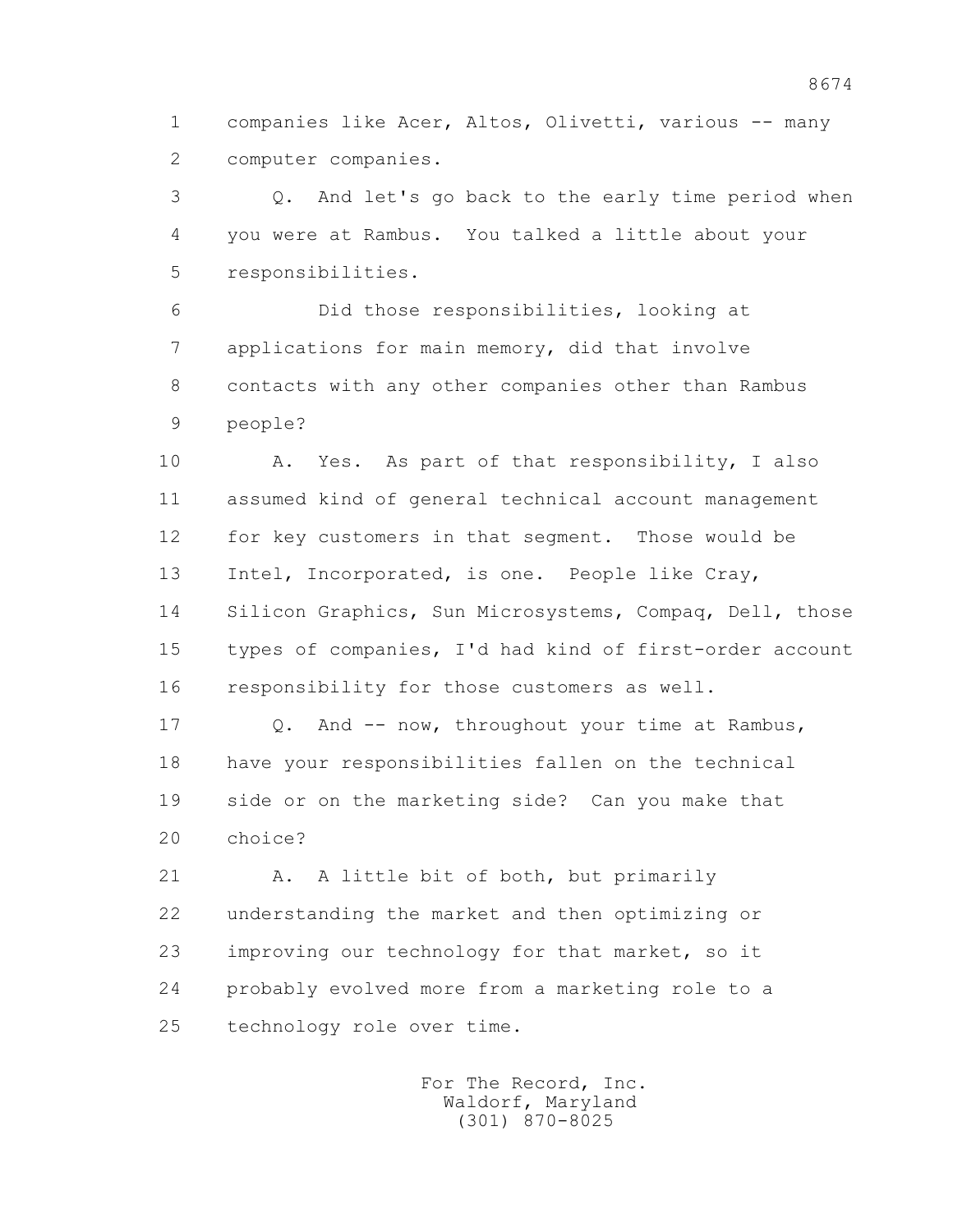1 Q. And in the, let's say, '94 through '96 time 2 period, can you describe your responsibilities? 3 A. In the 1994 through '96 we started working on a 4 new generation of DRAM called the concurrent RDRAM. 5 The first generation was named base. I was involved in 6 its architecture and feature set, in defining it, so 7 I -- the goal was for me to understand that market and 8 then go back and try to improve our products for that 9 market, so I worked on the concurrent RDRAM's 10 definition.

 11 Also, I kind of probably diversified from an 12 applications standpoint as well. I worked with some of 13 the graphics customers. I worked a little bit on the 14 Nintendo 64 as well.

 15 Q. And moving forward to '96 to '98, how did your 16 responsibilities change in that time period?

17 A. After concurrent finished, we started working 18 on the development for the direct RDRAM, which was 19 initially called Rambus II. There was a group of 20 people at Rambus of which I was one of that worked on 21 its definition, and sometime early '96 through '96 we 22 engaged with Intel to jointly develop what was 23 originally called Rambus II.

 24 So I was at that point kind of the key 25 technical support person for Intel during those years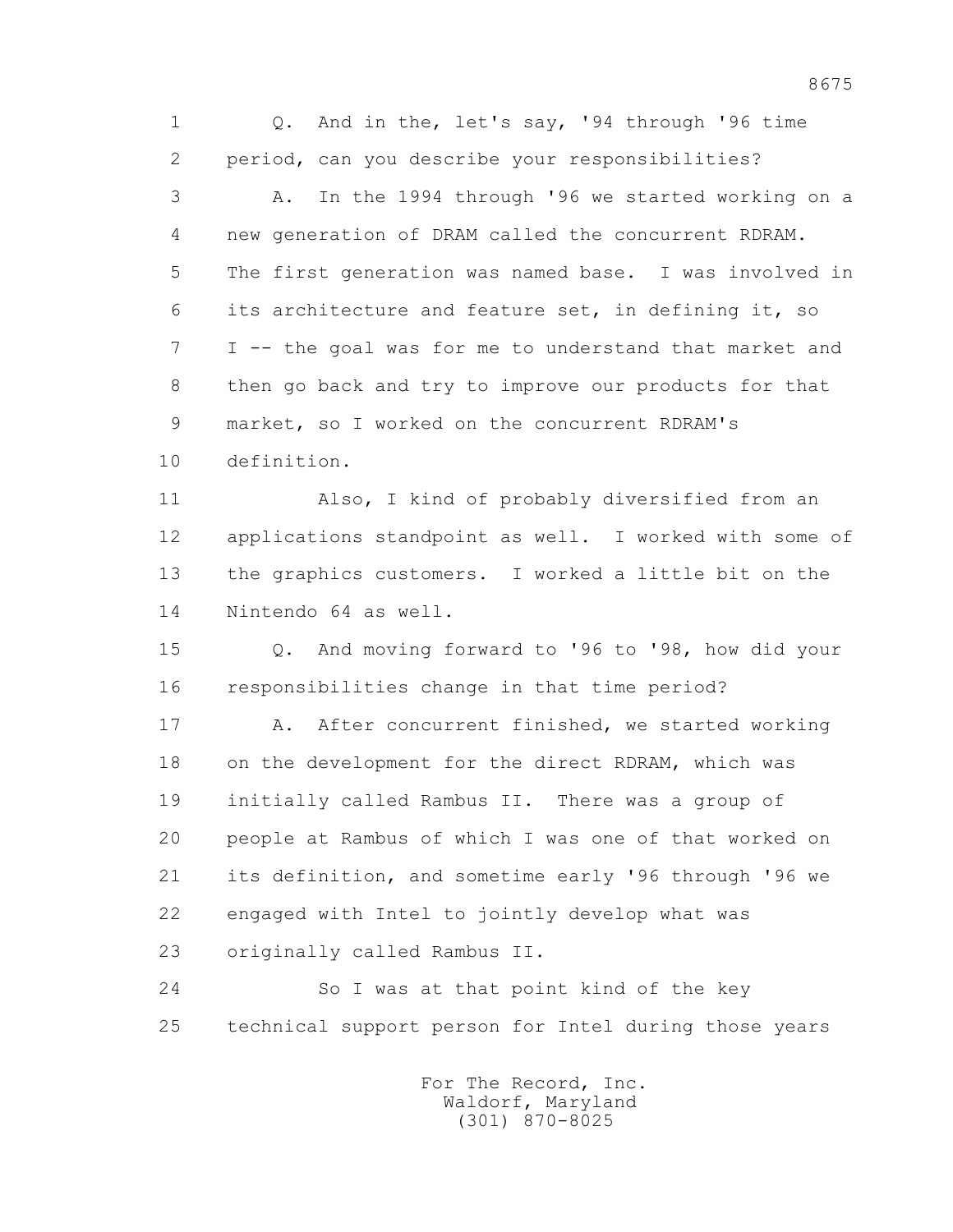1 and the key technical support person for defining the 2 DRAM and agreeing to the feature set of the DRAM with 3 Intel.

 4 Q. And in that time period did your 5 responsibilities include visiting with customers, 6 partners, potential customers?

 7 A. Yes. As we went jointly into the development 8 with Intel, we began to go meet with both their 9 customers, which would be PC and OEMs, which are the 10 original equipment manufacturers for personal 11 computers, like Dell and Compaq, et cetera, and we also 12 began to meet with the DRAM vendors to understand their 13 facilities, capabilities, requirements and needs so 14 that we could optimize the parts to meet the needs of 15 Intel, Intel's customers and the DRAM vendors.

 16 Q. Now, were you the only person at Rambus who was 17 working with the OEMs and the manufacturers to help the 18 direct RDRAM launch?

 19 A. No. The vast majority if not all of the 20 company in '96, '97 and '98 was working entirely on 21 direct RDRAM in some capacity, not necessarily for PC, 22 and we also worked with people like Sony on 23 Playstation 2, a number of high-definition TV projects 24 and graphics projects, so the whole company was working

25 on direct RDRAM and the projects that related to it.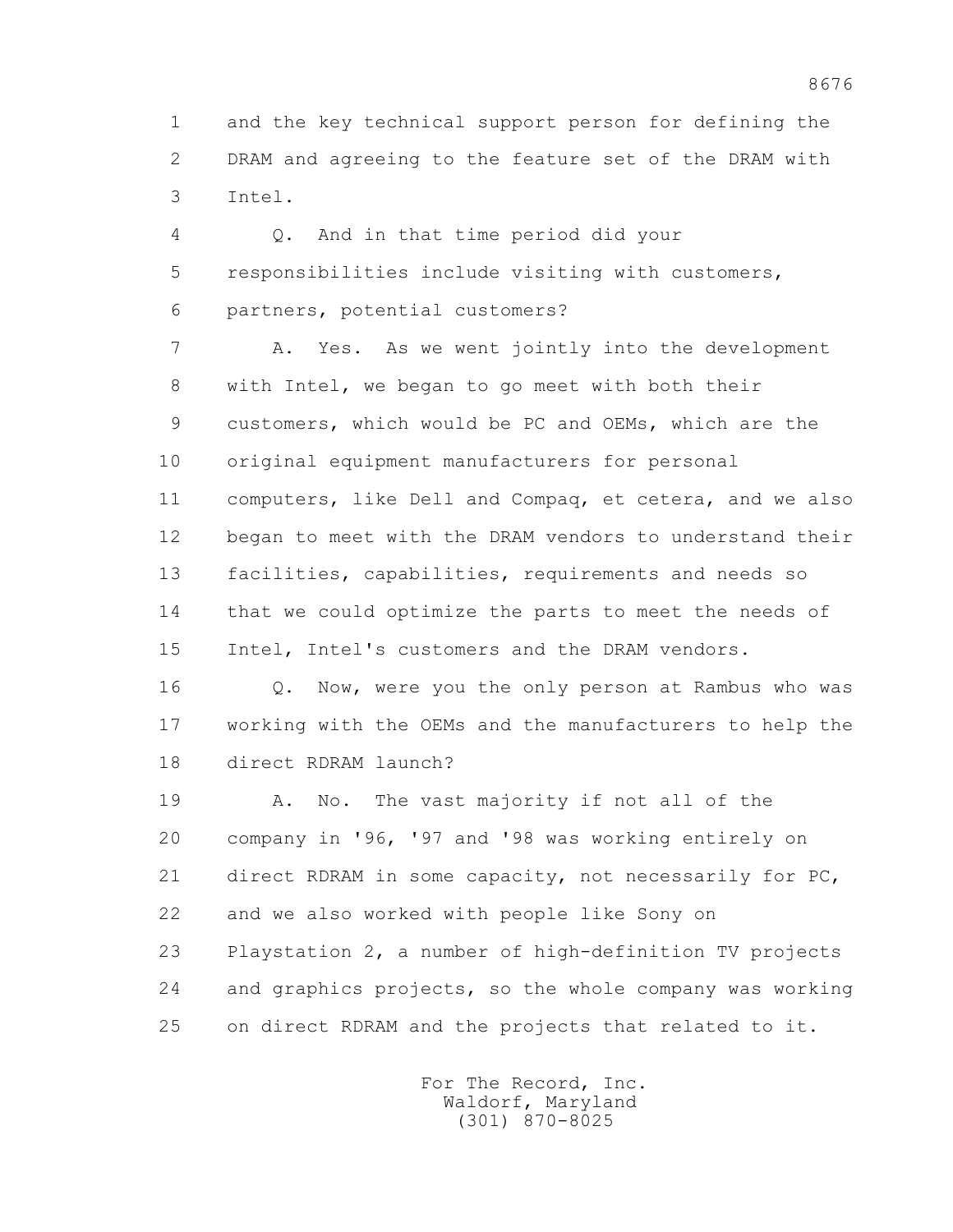1 The majority was working on the portion related to 2 Intel, though.

 3 Q. And moving forward to '99 and 2000 -- I know 4 we've moved quickly through the '90s, but moving 5 forward to '99 and 2000, did you play any role in 6 connection with analyzing DRAM manufacturing issues or 7 costs?

8 A. When DRAM issues were important to Intel and 9 their customers, price or availability or some feature 10 set that Intel needed, then I got involved with solving 11 that problem or doing our best, doing what Rambus could 12 to solve that problem.

 13 Q. In that time period did you have -- did you 14 continue to have some role as a technical account 15 manager for Intel?

 16 A. Yes. We hired basically a business manager or 17 account manager to manage the business side of our 18 relationship with Intel and logistics. I still did 19 most of the or a significant portion of the technical 20 support for Intel's chipset development.

 21 Q. At some point had Intel made an announcement 22 that it was going to incorporate Rambus memory in 23 connection with its own chipsets?

24 A. Yes.

25 Q. Approximately when was that?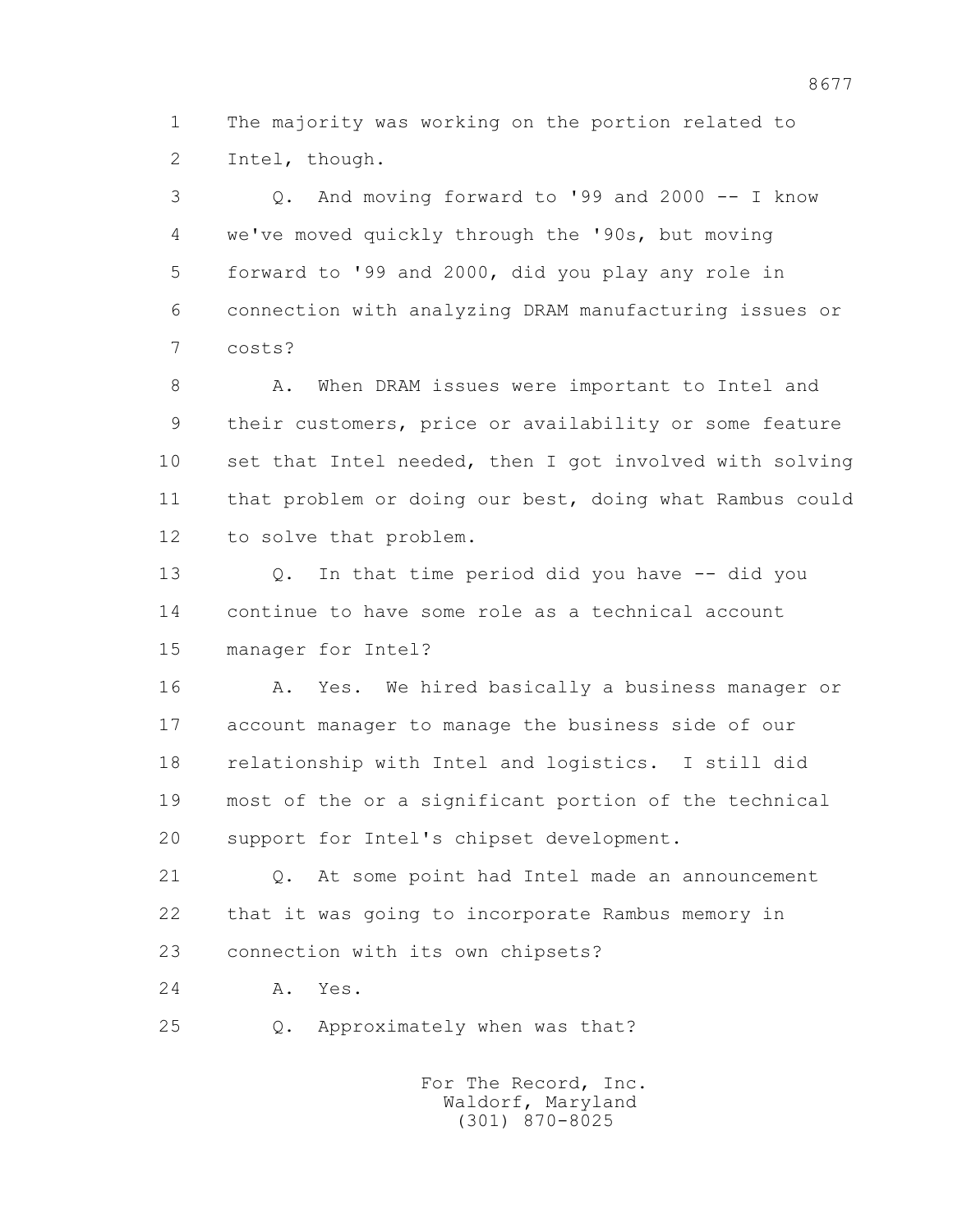1 A. I think that was sometime in 1996. 2 Q. And was there some process after that to try to 3 launch that product into the marketplace? 4 A. It didn't really radically change our 5 relationship with Intel or the way we worked, but it 6 really formalized the program. There were more 7 customers interested. We did increase kind of the 8 workload, if you will, to support the effort, 9 formalized it, if you will. 10 Q. I want to show you a document from December 11 1999 and talk about that a while. 12 If we could bring up  $CX-1355$ . 13 And I'll bring you a copy. 14 May I? 15 JUDGE McGUIRE: Yes. 16 BY MR. PERRY: 17 Q. Let's start with, do you recognize this lengthy 18 document? 19 A. Yes, I do. 20 Q. Can you tell us generally what it is? 21 A. Throughout the relationship with Intel, we 22 would have approximately quarterly technology or status 23 updates where we'd get together and go through the 24 formal overview of the project and its status. 25 This one was in sometime -- well, December 3,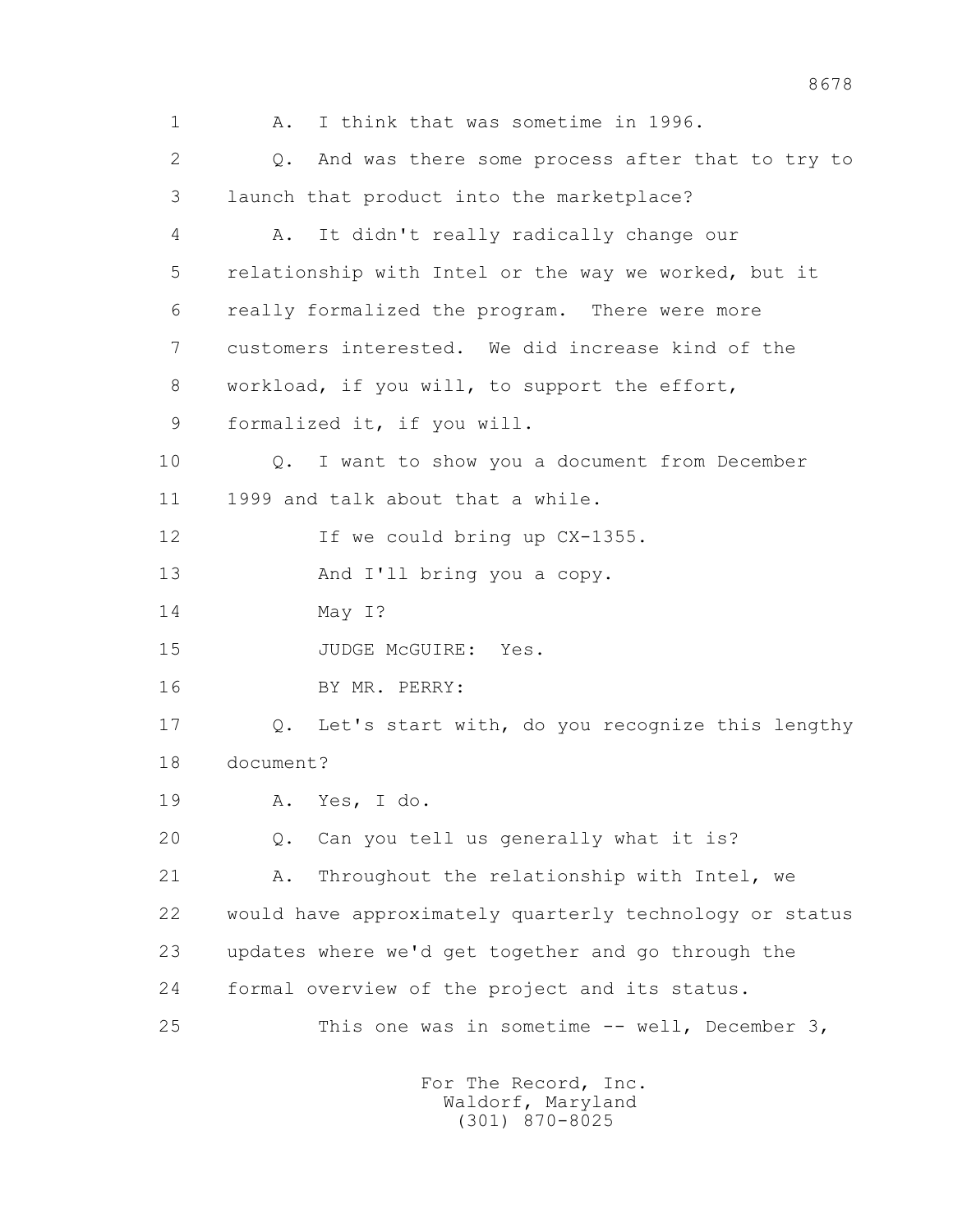1 1999. This particular one was perhaps a little more 2 formal than most. Sometimes they would just be going 3 through status and having a discussion. This one was a 4 pretty exhaustive presentation, status and plans and 5 what we called operations review of the project. 6 Q. Could you look on page 2 with the agenda, 7 please. 8 A. Okay. 9 Q. And do you see that you're listed as -- that 10 your name appears there next to a couple of items? Do 11 you see that? 12 A. Yes. 13 Q. Did you make presentations at this 14 December 1999 operations review? 15 A. Yes. 16 Q. Were you present for the entire meeting? 17 A. I don't believe so. I think there was kind of 18 a business discussion at the end that I left for or was 19 asked to leave for. 20 Q. Did you assist in preparing presentations other 21 than the ones you actually gave? 22 A. This was a fairly technical presentation, so I 23 did review and even prepare some of the slides that 24 other people presented, yes. 25 Q. I want to start with, if we could, a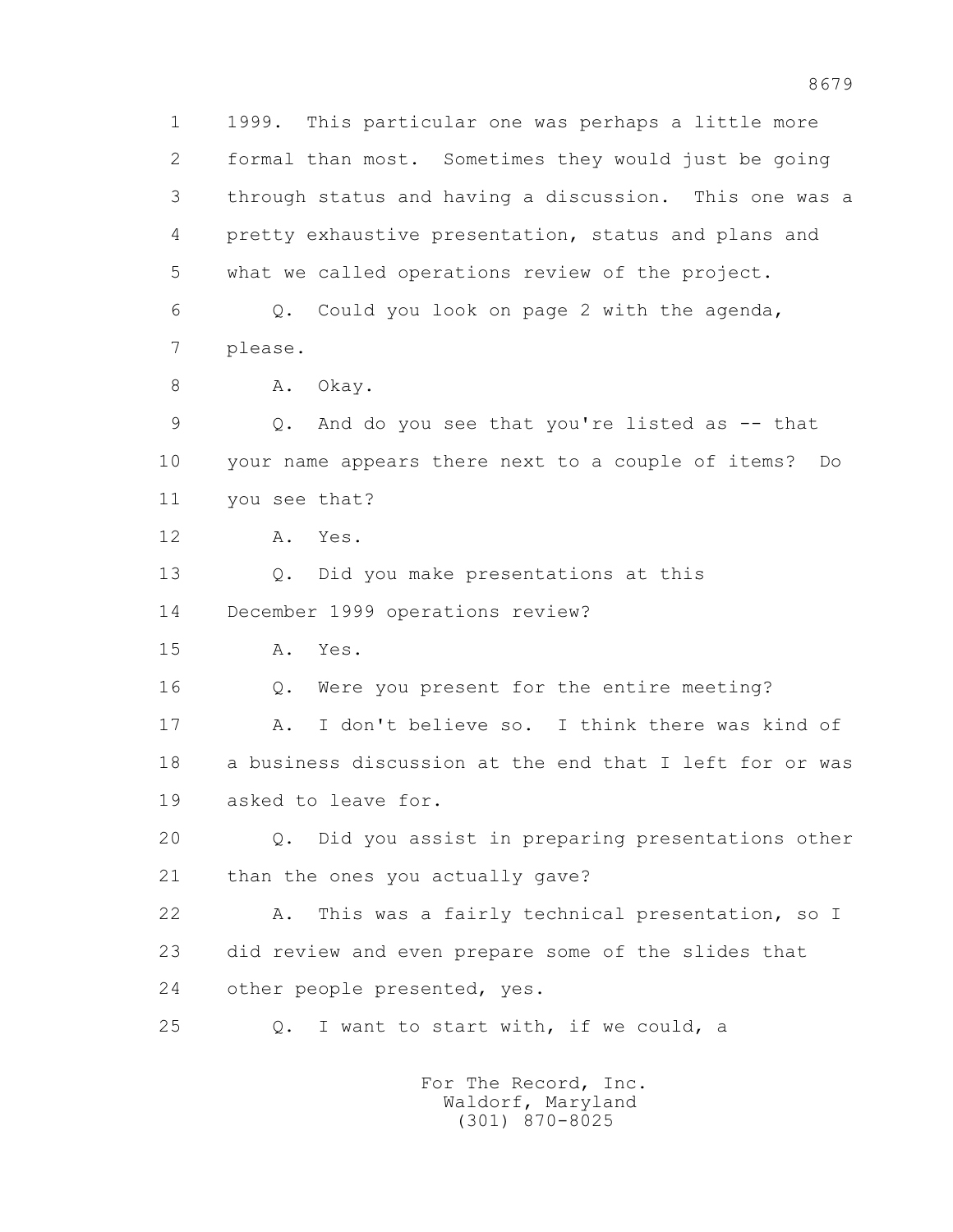1 presentation that starts on page 45. 2 Do you see that's entitled DRAM Supplier 3 Readiness Frank Fox? 4 A. Yes. 5 Q. What was Mr. Fox's position at the time with 6 Rambus? 7 A. Frank was the vice president of engineering, 8 responsible for DRAM partner support and DRAM 9 development at Rambus. 10 Q. Would you look through the slides that follow 11 his name -- I think it goes all the way up to about 12 page 60 -- and just tell us if you had input or helped 13 prepare any of those slides. 14 A. Yes, I did. I helped Frank prepare a 15 significant number of these slides, yes. 16 Q. And were you present for the presentation? 17 A. Yes, I was. 18 Q. Let me ask you a few questions about this 19 presentation by Mr. Fox in December 1999. 20 If you'll look on a couple of pages in to 21 page 47. 22 A. Okay. 23 Q. Now, that's entitled Rambus Deliverables to 24 DRAM Suppliers, and I'd like you to explain if you 25 could what Rambus called deliverables in that time

> For The Record, Inc. Waldorf, Maryland (301) 870-8025

8680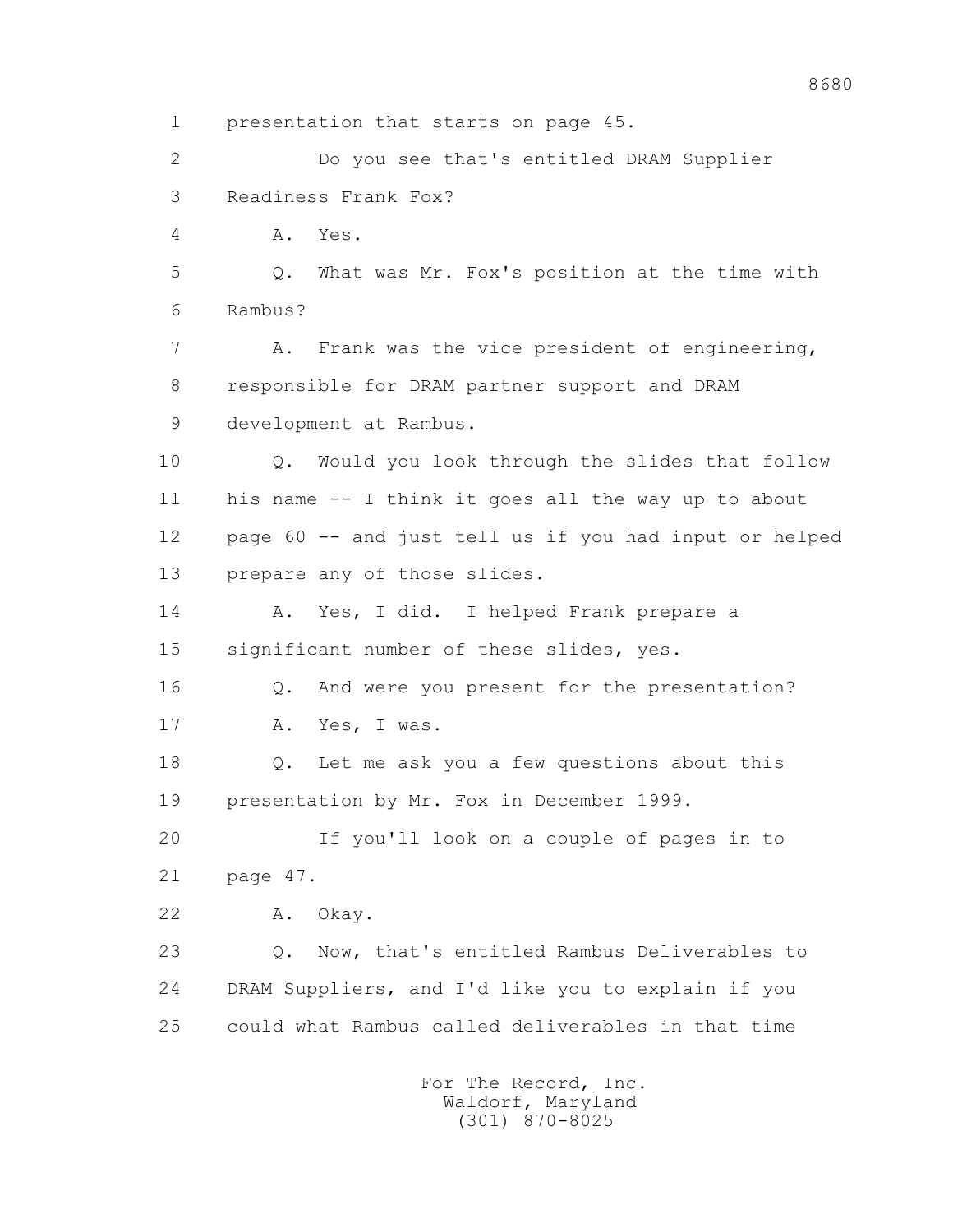1 period.

 2 A. So enable -- in order to enable or provide the 3 tools the DRAM vendors needed to develop RDRAM 4 technology, this is kind of a list of all the things -- 5 not even all the things -- this is a summary of the 6 things we were providing to DRAM suppliers to help them 7 implement and/or in many cases improve, improve yield 8 or those kind of things for -- to enable -- tools to 9 enable them to develop RDRAMs.

 10 Q. And I see a box in the right corner that says 11 "complete design collateral delivered." What was that 12 referring to, "design collateral"?

 13 A. So those tools and what we tried to provide as 14 a set of tools that if a partner took them and used 15 them effectively -- we also had a support group so that 16 if they had questions on how to use those tools, there 17 were assigned people to respond to those questions -- 18 but the goal was if they took those tools, they could 19 decrease their time to market.

 20 For example, we gave them a schematic that was 21 optimized, not necessarily completely implemented for 22 their process but optimized for their process.

 23 And also the other tools were test procedures, 24 test boards, designed to make sure that their part was 25 compatible with all the other DRAM vendors' parts and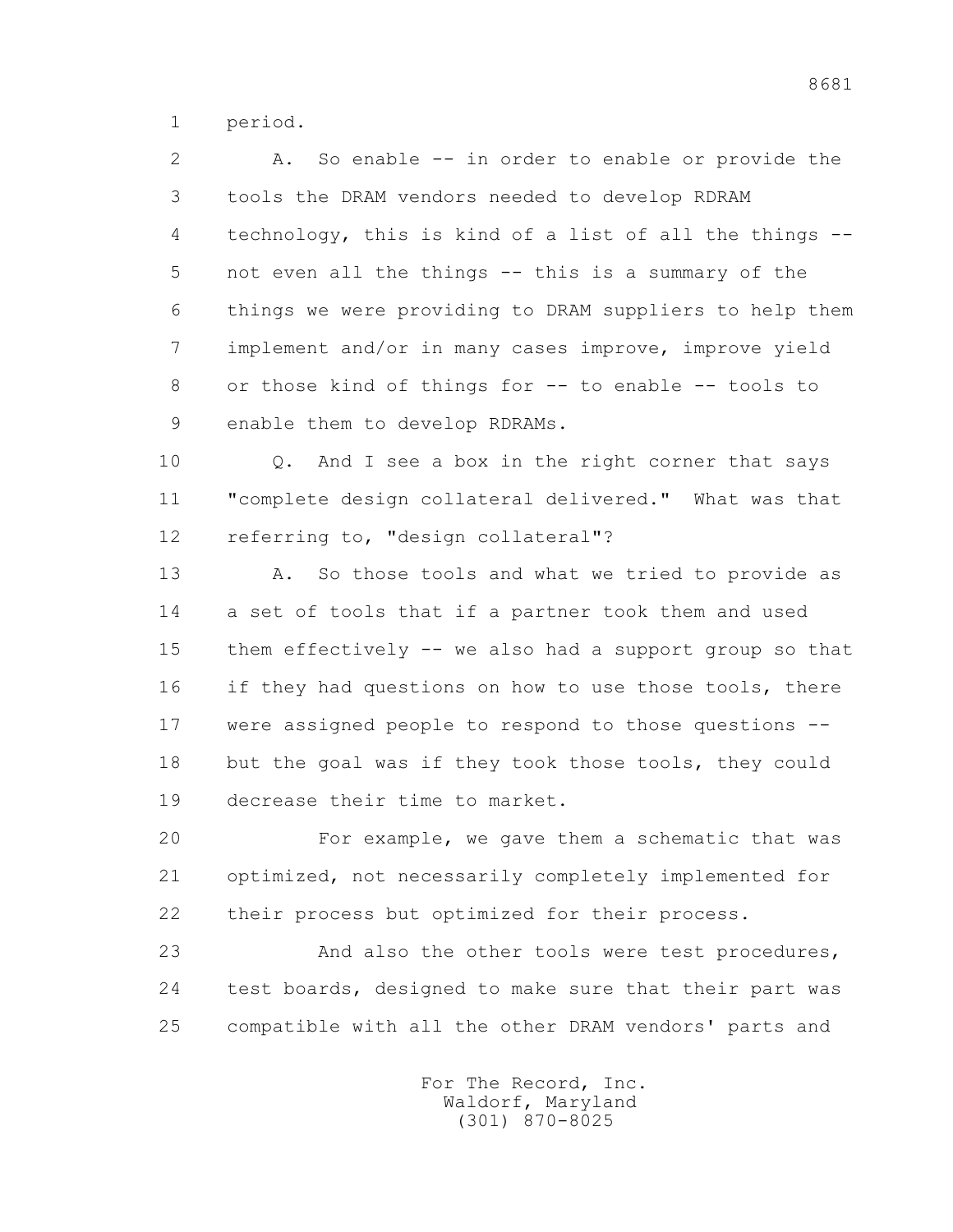1 compatible with the needs of the industry.

 2 So time to market -- that's what TTM stands 3 for -- and compatibility were related goals of this 4 tool set.

 5 Q. You mentioned support. Could you look at 6 page 49 a couple of pages in.

 7 That's entitled DRAM Partner Support Model. 8 Could you explain what, at a very high level, just 9 generally explain what this refers to.

10 A. We had set up sort of the goal was to give them 11 tools. In some cases these tools were fairly 12 complicated and even new to DRAM vendors, so we needed 13 a group of people assigned to support their questions.

 14 So the first level of support, we had a direct 15 support team. We had an individual assigned to them 16 who they could call at any time, who set up the weekly 17 conference call, set up the quarterly updates, made 18 sure that they had what they needed.

 19 We also had a Web site where they could send 20 questions to support@rambus.com which got internally 21 queued and when they got to the top of the queue we 22 answered them.

 23 Behind the support-level team basically there 24 was a group of experts that could be called on, for 25 example, if a DRAM vendor had concerns about tester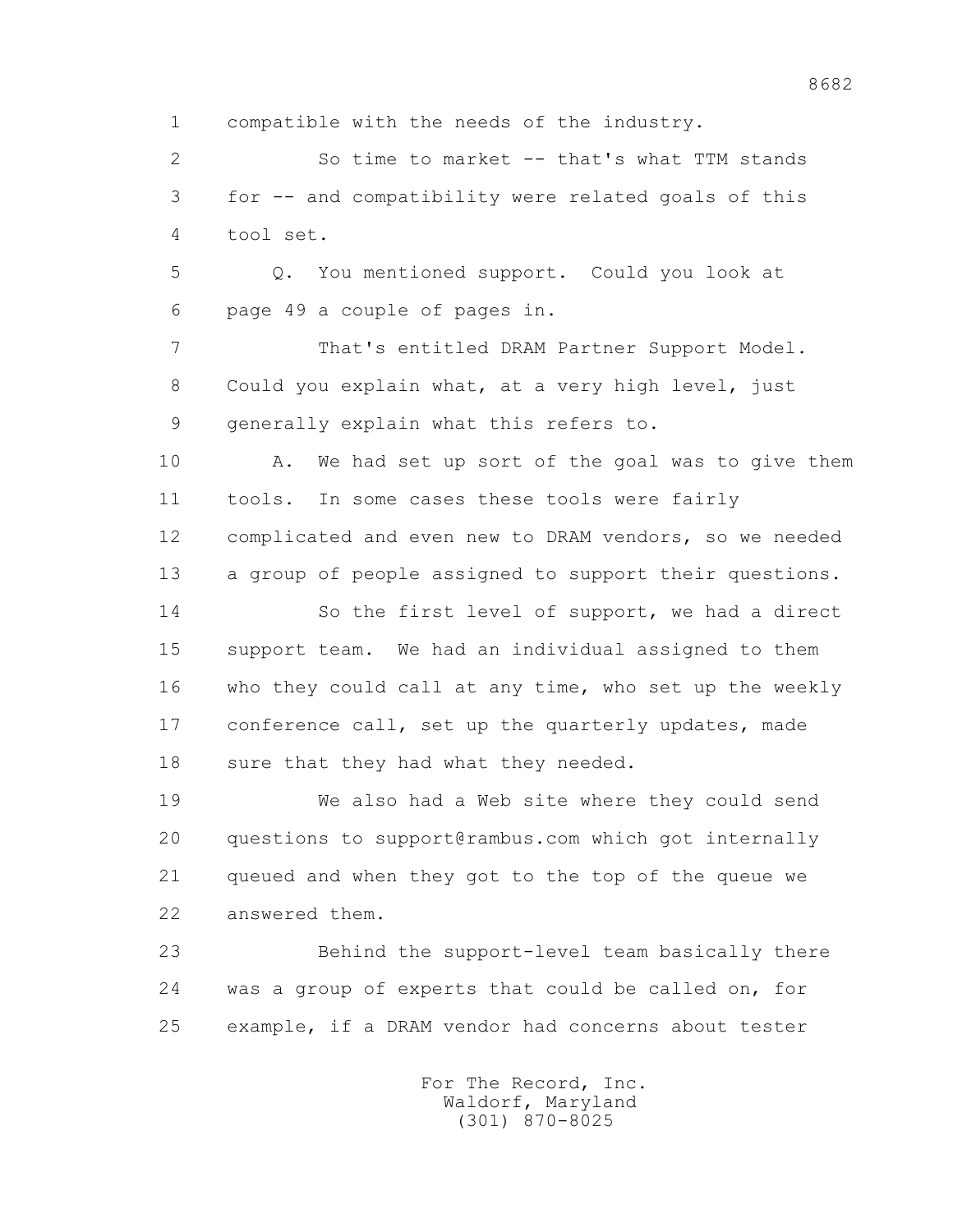1 enabling, the tester enabling team, which in this 2 example the little "3" means there were three people 3 assigned at that point to the tester enabling team. 4 They would go meet with that DRAM vendor, answer any 5 tester questions, in some cases go sit in the lab with 6 them and help them walk through kind of a production 7 test procedure.

8 Q. Do you know about how many employees total 9 Rambus had in about the fall of 1999, roughly?

 10 A. It's probably 150 or 160. I'm not actually 11 completely sure, no.

 12 Q. And the numbers that are in the balloons on 13 this page 49, does that refer to the number of people 14 assigned to each team?

15 A. I believe so, yes. And these numbers, if -- 16 you know, at this point it doesn't look like tester 17 enabling was a really, really critical issue, so there 18 were only three people working on it. These numbers 19 changed over time according to what we felt the DRAM 20 vendors most needed.

 21 And there's also complete engineering teams 22 that sometimes got bigger or smaller and moved into 23 support for critical issues as well.

 24 Q. If you could look at page 52 a couple more 25 pages in.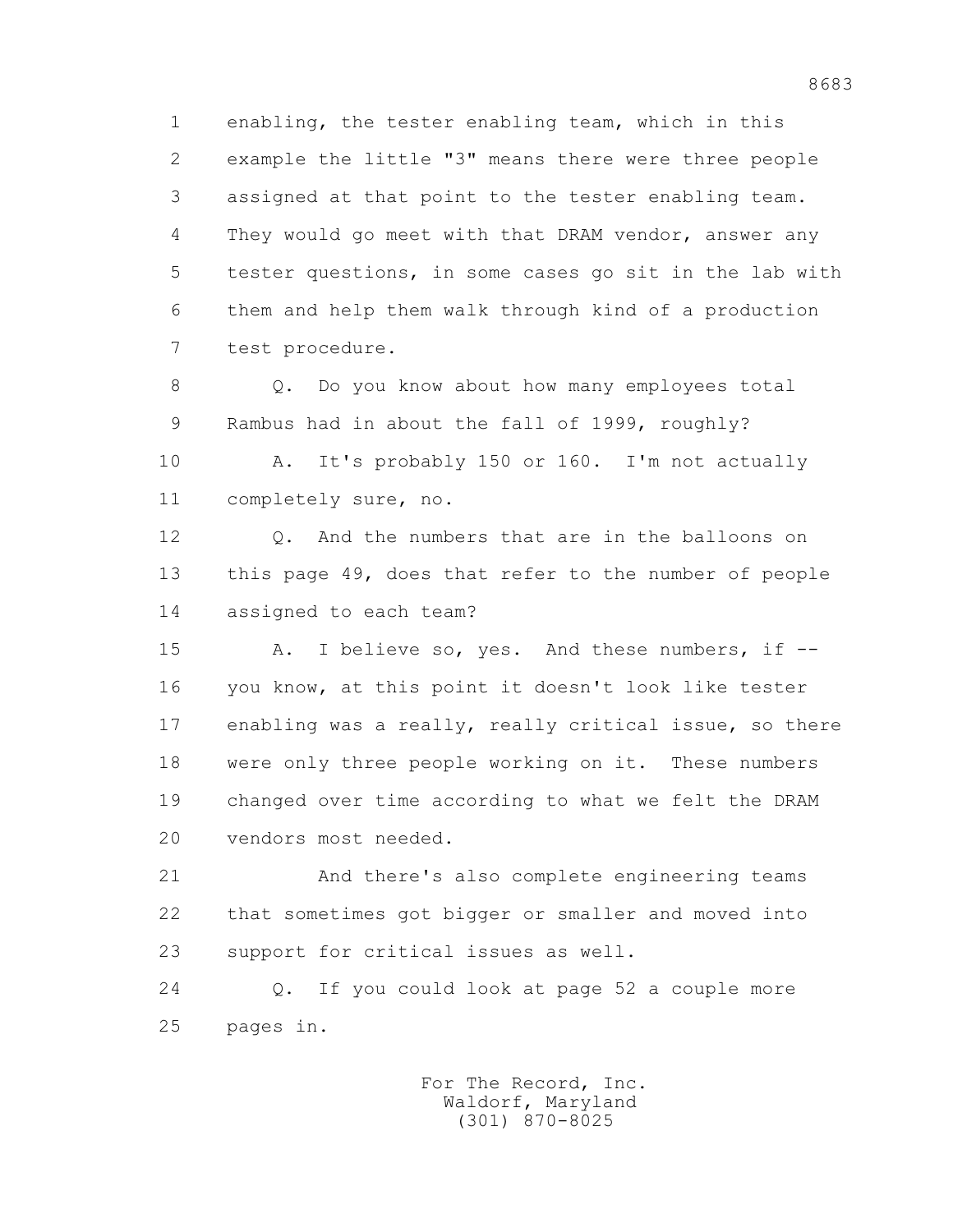1 That one is entitled RDRAM HVM process. What 2 does HVM refer to?

 3 A. It's an acronym for high-volume manufacturing. 4 Q. High volume?

5 A. High-volume manufacturing.

 6 Q. Can you explain what process is being described 7 here on this slide on page 52?

8 A. Yes. What this is is our -- as it's titled, 9 our high volume -- our process, which we tried to work 10 with the DRAM vendors to get them into high-volume 11 manufacturing.

 12 And the first step of that process would be 13 what's called a design review. Once they finished 14 their design, there's kind of a very typical 15 engineering process where you sit down and walk through 16 all of the known critical issues and review their 17 design basically item by item.

 18 And Rambus had a fair bit of experience 19 building these DRAMs, say, we had done the same process 20 back in base and concurrent DRAMs, so we wanted to make 21 sure we could communicate to them what we thought the 22 critical issues in their design was.

 23 The next step is the tape-out, which is kind of 24 the formal launching of a piece of silicon and it's a 25 formal release to manufacturing to manufacture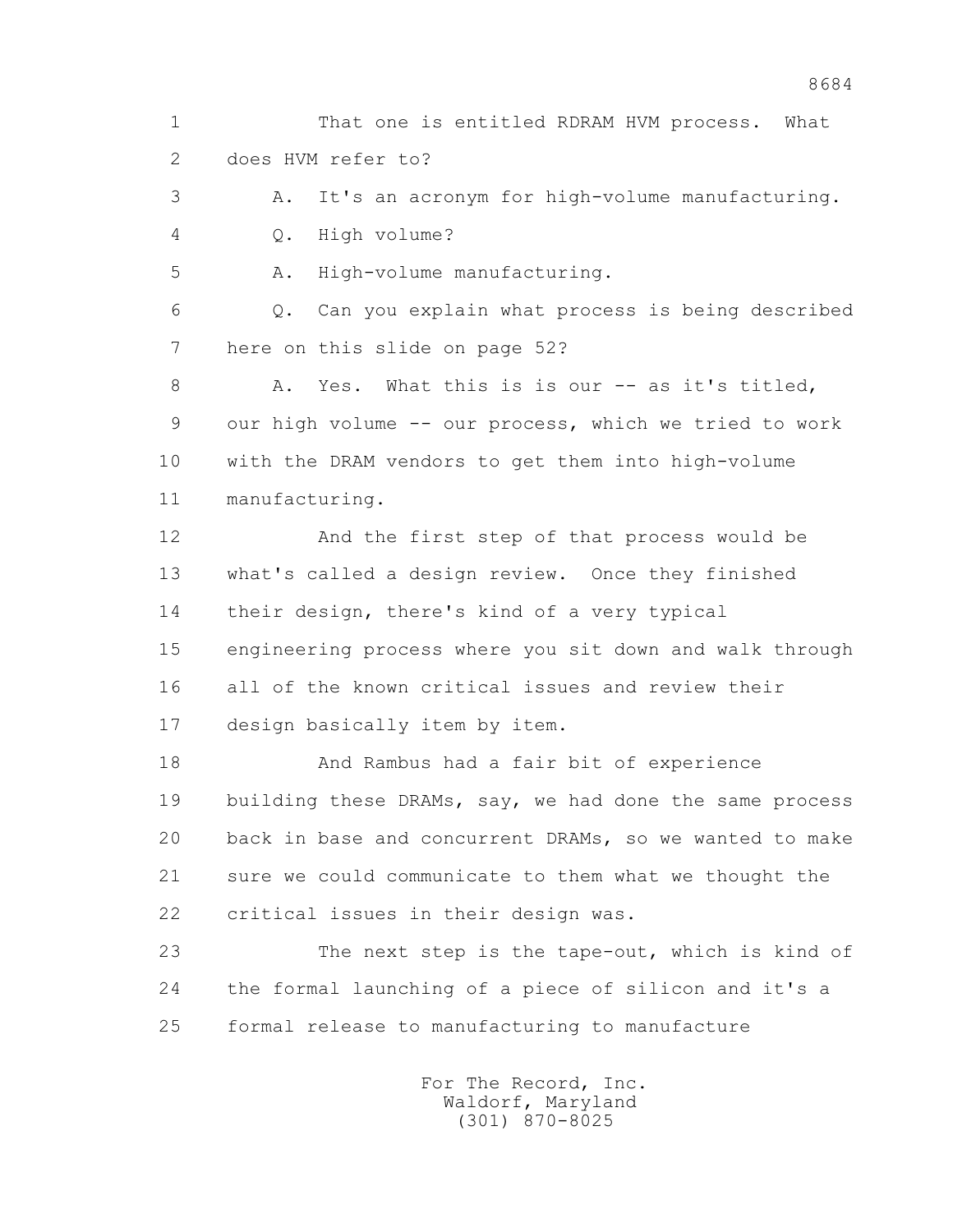1 something.

 2 After that, the silicon would come back out of 3 fab and we would assist them in characterization. 4 So you had a bunch of assumptions back in the 5 design review about the way the device would perform. 6 During characterization, you'd try to confirm that it 7 did all the things it was supposed to do. 8 Q. I'm sorry. The manufacturer would send you a 9 piece of silicon? 10 A. Yes. We would both give them the 11 characterization test factors and receive silicon from 12 them typically. There are some exceptions. There are 13 some vendors that chose not to give us silicon, but in 14 most cases they'd give us silicon back, we'd 15 characterize it, give them a report saying these are 16 the 15 areas we think the part can be improved and then 17 move on to, if -- so the report would say what's the 18 root cause of or the cause of this inferiority or, you 19 know, potential problem, and then we'd give them a fix 20 and then go through the process again.

 21 Typically, you know, after one or two 22 iterations of this process, you'd go to -- if there 23 was -- if a fix wasn't required, you'd go to 24 manufacturing.

25 In this I think the high-volume aspect of this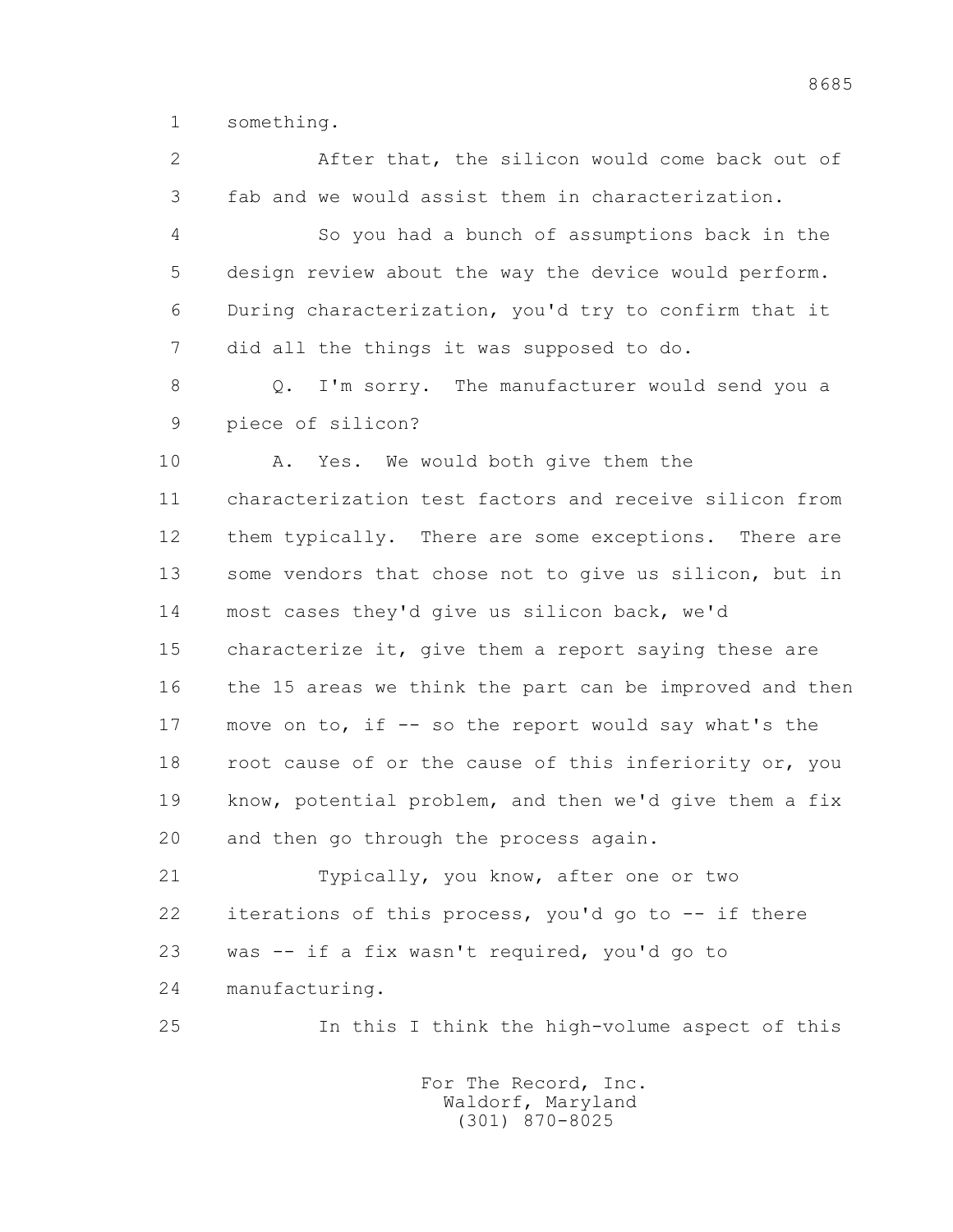1 is important. We weren't trying to enable them to 2 build one device. We wanted to get them into a 3 position where they had a high-volume yield and/or 4 their cost, cost structure, was where they wanted it to 5 be as well.

 6 Q. If you could look at the next page. We're not 7 going to go through every one, but let's look at the 8 next page, page 53. And that's entitled Samsung and 9 NEC RDRAM Status.

 10 Had you worked with Samsung and NEC in this 11 time period in connection with the direct RDRAM 12 project?

 13 A. I wasn't kind of the first-order support, but 14 yeah. There were numerous meetings where we reviewed 15 the status of Samsung and NEC components, yes.

 16 Q. And again at a very general, high level, can 17 you explain what this slide was intending to show?

 18 A. This particular slide illustrates that Samsung 19 and NEC both were well into validation and were 20 production ready.

 21 So these two devices were really ready for 22 volume production, as far as we were concerned.

23 Q. Of the direct RDRAM device?

24 A. Yes, of the direct RDRAM.

25 Q. And if you'll look at page 57, which is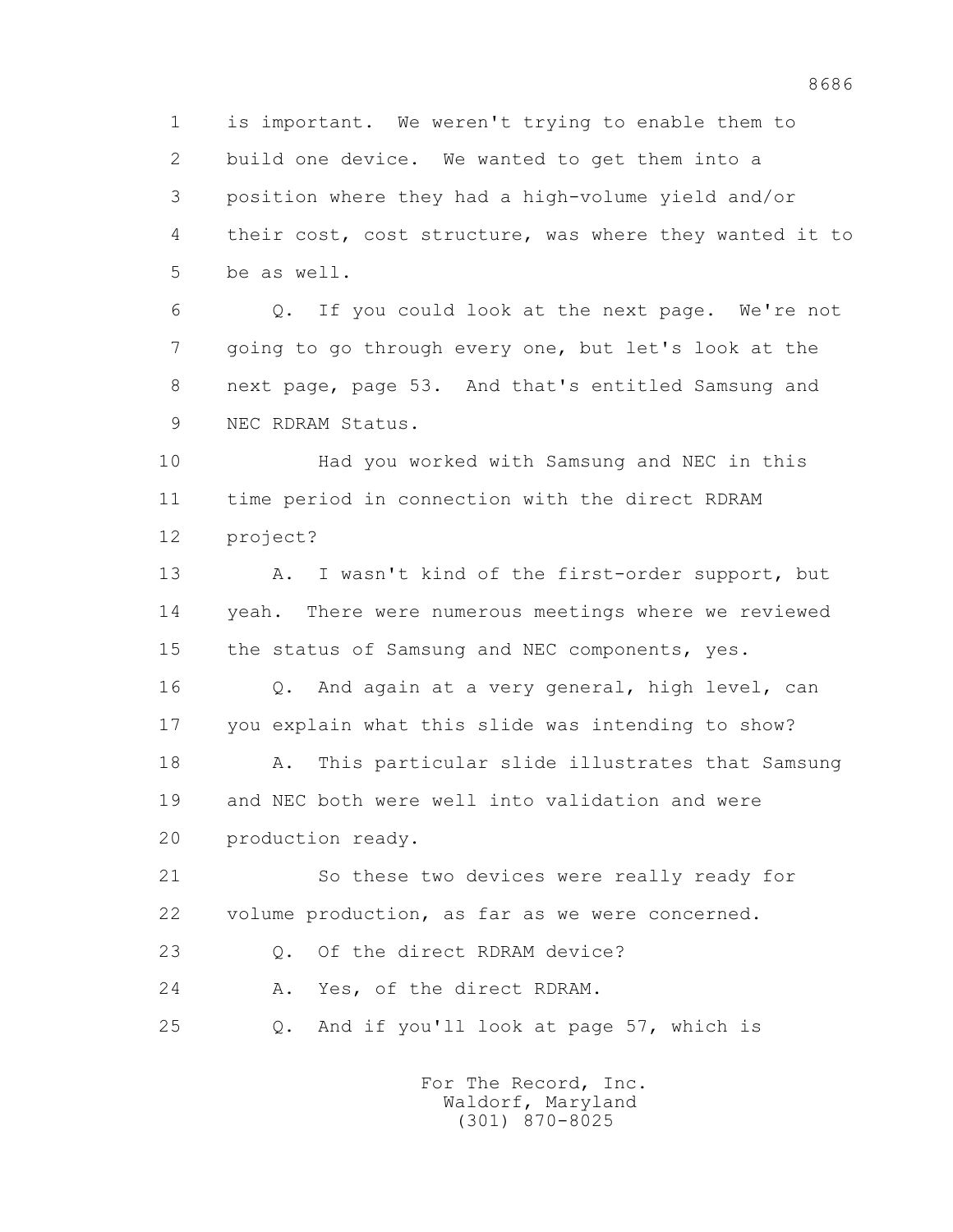1 entitled Micron Silicon Status, I'll let you read that 2 to yourself.

 3 A. As I said earlier, it was our goal to get all 4 of our partners into high-volume manufacturing. 5 Q. Let me ask a question, Mr. Hampel, first. 6 A. Sure. 7 JUDGE McGUIRE: Yes, ask the question; then you 8 can answer it. 9 BY MR. PERRY: 10 Q. Had you had some interaction with Micron up to 11 this point in connection with direct RDRAM? 12 A. Yeah. In some cases perhaps less than some of 13 the other DRAM vendors me personally, but yes, I had 14 been in numerous discussions with Micron. 15 Q. And what does this slide show? 16 A. As I started to say earlier, Micron was a key 17 partner and a key supplier for DRAMs, so it was really 18 kind of frustrating that we weren't able to get them 19 into high-volume manufacturing. 20 This particular slide talks about they're 21 having some core yield issues, the core was marginal, 22 and also kind of illustrates that we didn't have as 23 much kind of engagement or interaction with them. We 24 had limited design reviews and technical meetings. 25 And part of the process includes getting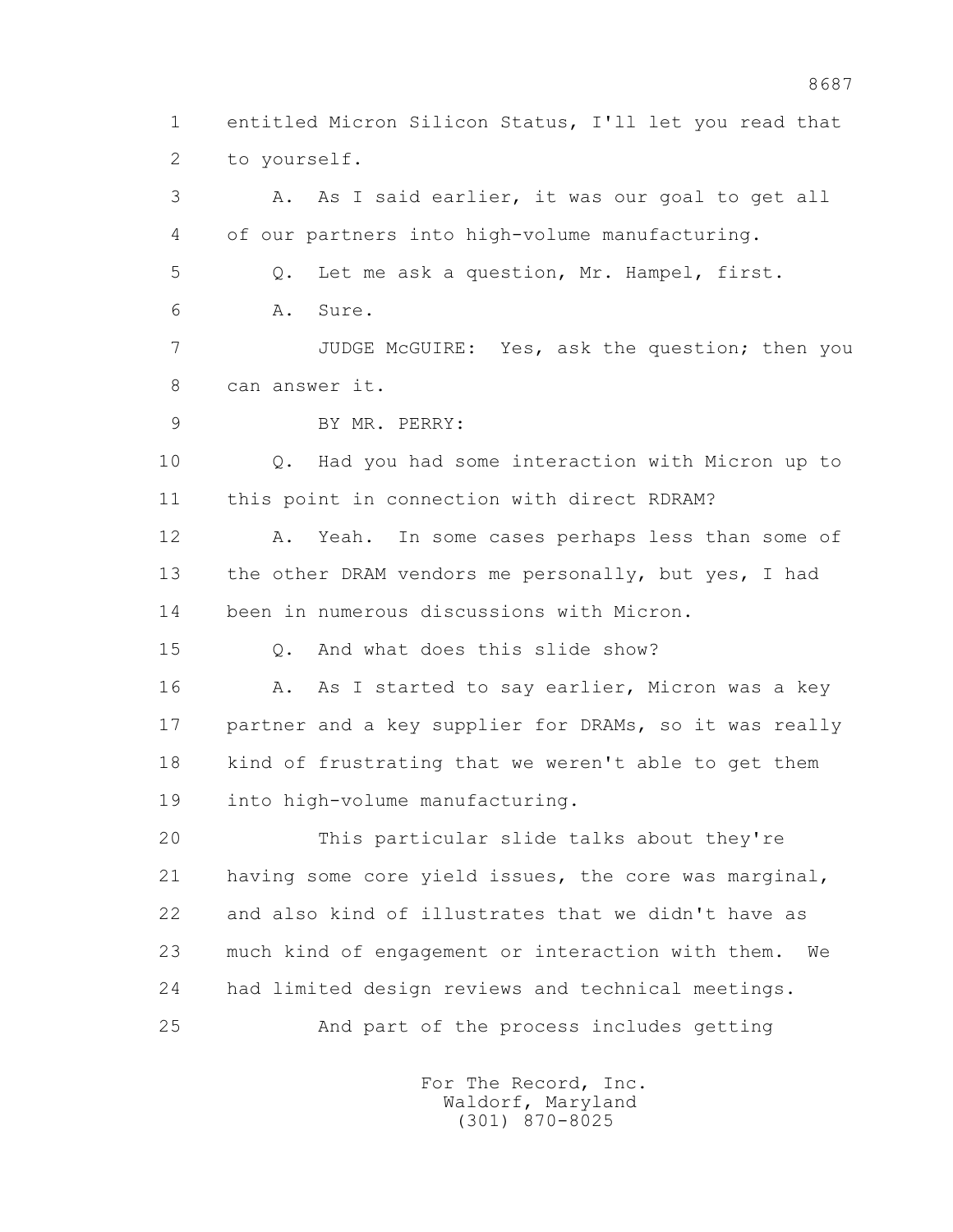1 information back where we can try to help them, try to 2 understand what issues they're having, and we weren't 3 able to get the database or components from Micron in 4 this particular case, is what the last bullet 5 illustrated. 6 Q. Was it Rambus' choice that there were limited

 7 design review and technical meetings with Micron? 8 A. No. I mean, Micron is very important to RDRAM 9 ramp and we felt it was really important, so we were 10 pretty active in trying to get them into production. 11 Q. Now, leaving Mr. Fox's slides, let's look at

12 page 64.

 13 Do you have that? That says "Cost Reduction," 14 got your name on it; is that right?

15 A. Yes.

 16 Q. Were you involved in cost-reduction issues 17 related to manufacturing at this point in time?

18 A. Yes.

 19 Q. And this is December '99 again, this 20 presentation?

21 A. Yes.

 22 Q. Well, if you could just look through pages 64 23 to 81 just quickly to answer this question: Are these 24 slides that you presented at this December 1999

25 presentation?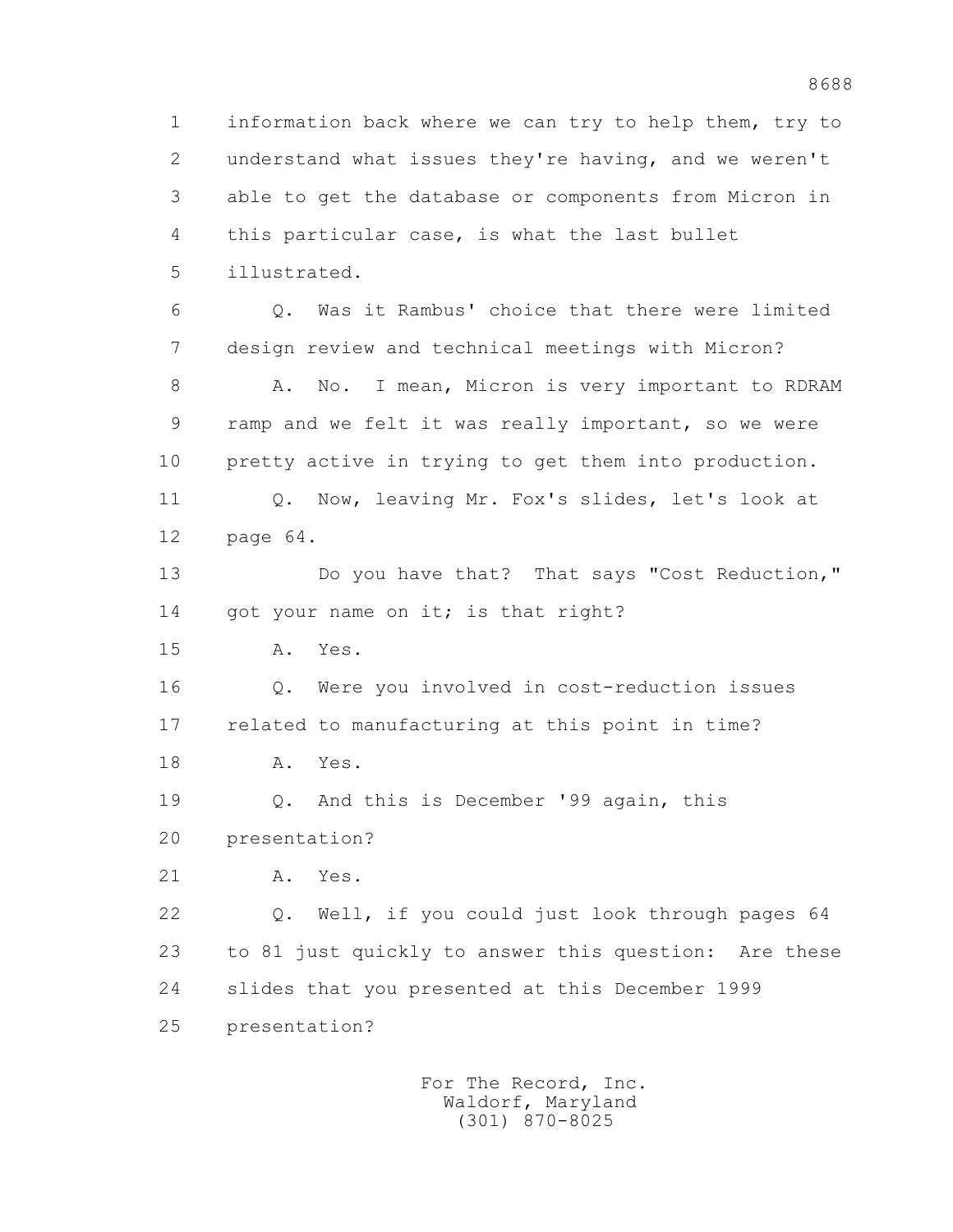1 A. I haven't looked through all of them, but this 2 is the presentation, yes.

 3 Q. Okay. Well, if you come to one that you didn't 4 present, let me know.

5 A. Okay.

 6 Q. Now, was there -- can you take us back just a 7 little bit. Had there been issues that had come up in 8 1999 with respect to manufacturing costs?

 9 A. Price and availability were a critical issue 10 kind of at this point in the ramp, and one of the kind 11 of reasons that the price -- one of the issues that 12 were standing in the way of price were the development 13 costs or manufacturing costs of the device, so what 14 Rambus could really take an active role in is trying to 15 reduce the manufacturing costs of the device.

 16 So this is an outline of the activities we were 17 putting in place or we already put in place to reduce 18 RDRAM cost.

19 Q. And you were presenting this to Intel?

20 A. Yes, I was.

21 Q. Look on page 65. That's entitled Agenda.

22 A. Okay.

 23 Q. Is this the agenda that you used in that 24 presentation?

25 A. Yes.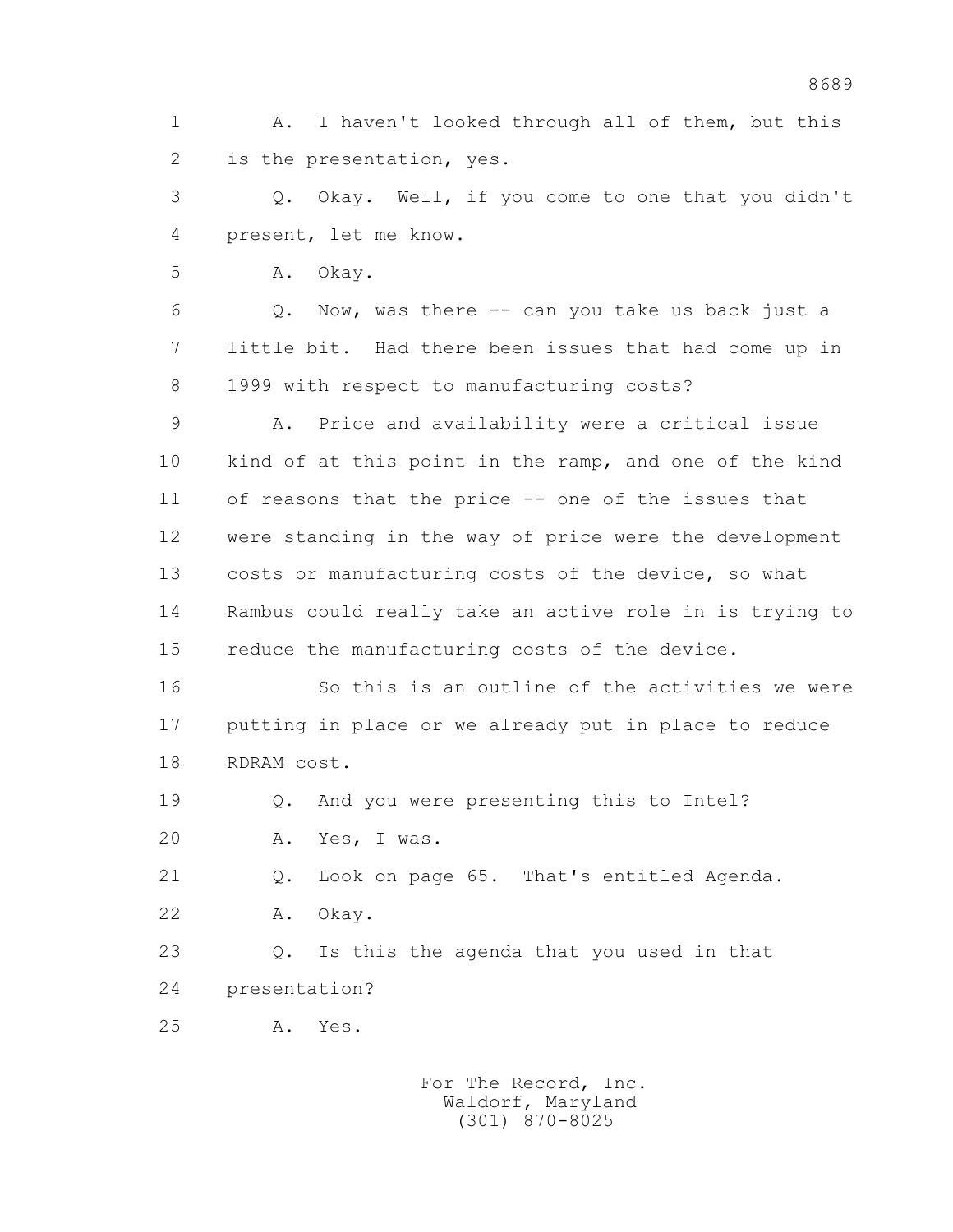1 Q. The first item is RDRAM cost/performance 2 background. Do you see that? 3 A. Yes. 4 Q. And I think if you'll turn to the next slide on 5 page 66 we'll see something with that same title. Do 6 you see that? 7 A. Yes. 8 Q. I want to ask you about the first bullet point, 9 which says, "RDRAM provides three times the BW per 10 device of any competitive DRAM." 11 Could you explain what you were presenting when 12 you used that slide. 13 A. Yes. Bandwidth -- or BW stands for bandwidth, 14 and at this point it was recognized as a critical 15 performance metric for a memory system. 16 So what this kind of was was a little bit of 17 bragging, I guess, that, you know, we were pretty 18 proud that we achieved all of Intel's technical 19 requirements. We had given them a high-volume 20 manufacturable device that met all the requirements 21 they gave us in 1996. 22 So the first two or three bullets are really 23 summarizing we've given you a very high-performance 24 memory device. 25 Q. Now, I'm not going to ask you about the slides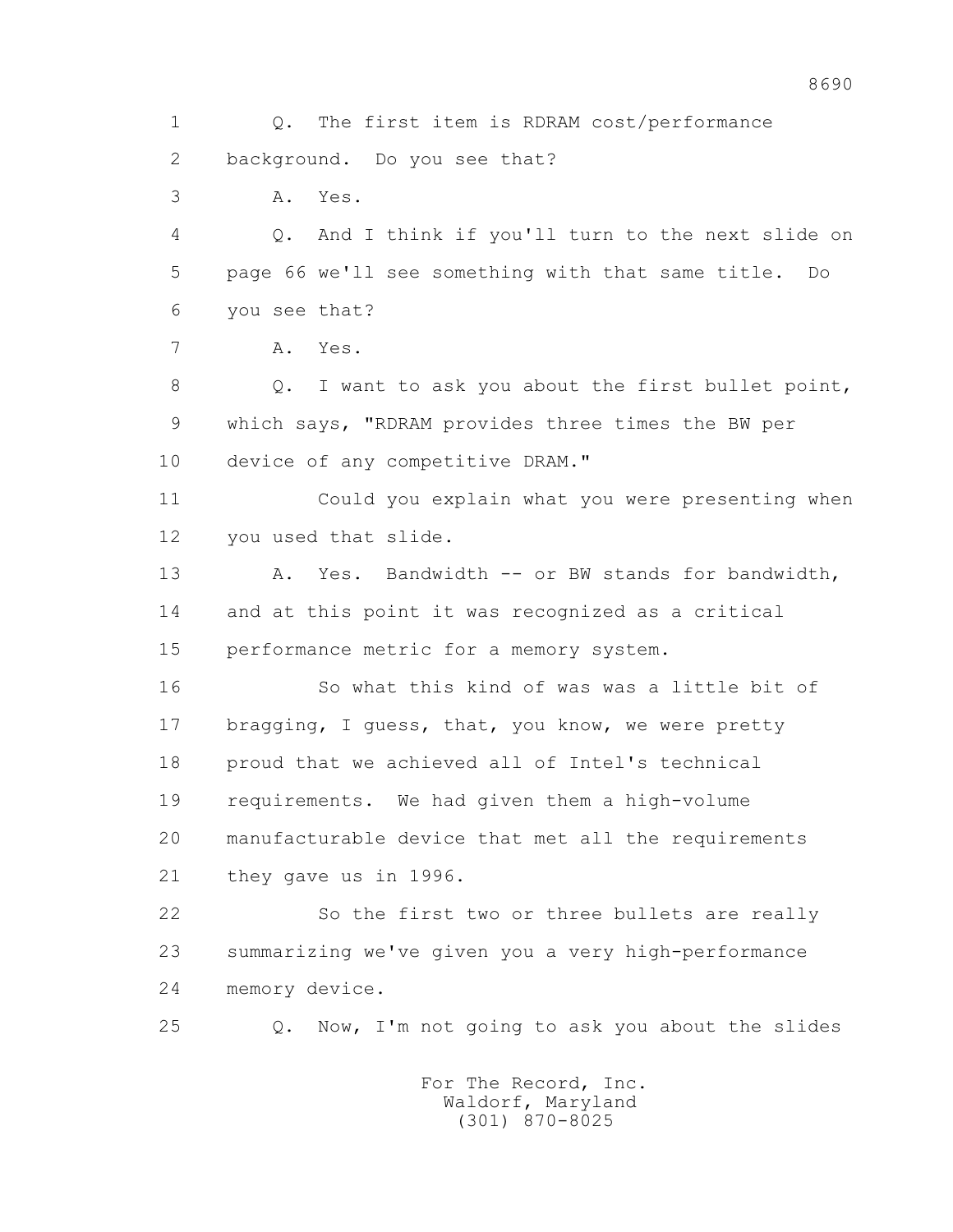1 from page 67 to 75, but if you could just tell us very 2 generally what those relate to.

 3 A. So what we had done -- I guess if I could ask 4 you to look at page 70.

5 Q. Okay.

6 A. Just for one example.

 7 Q. That's entitled Breaking Down the Interface? 8 A. That's correct.

 9 What we had done was taken a look at what the 10 Rambus interface area overhead was with each of NEC, 11 Toshiba and Hyundai -- there's also data from Samsung 12 in here as well -- where we sat down with them and 13 said what are the contributing factors to your die 14 size.

 15 And it's a little bit hard to read, but there's 16 various pieces of the interface that contribute to 17 their die size, so we went out and understood what the 18 limiting factors were in a die size.

 19 So that part of the presentation kind of sets 20 the tone of what the big components are in die size, 21 which is a critical or one of the determining factors 22 in cost.

 23 Q. Well, why don't we back up then and could you 24 tell us -- and maybe you'd want to come to the board, 25 but could you tell us what the major areas of cost are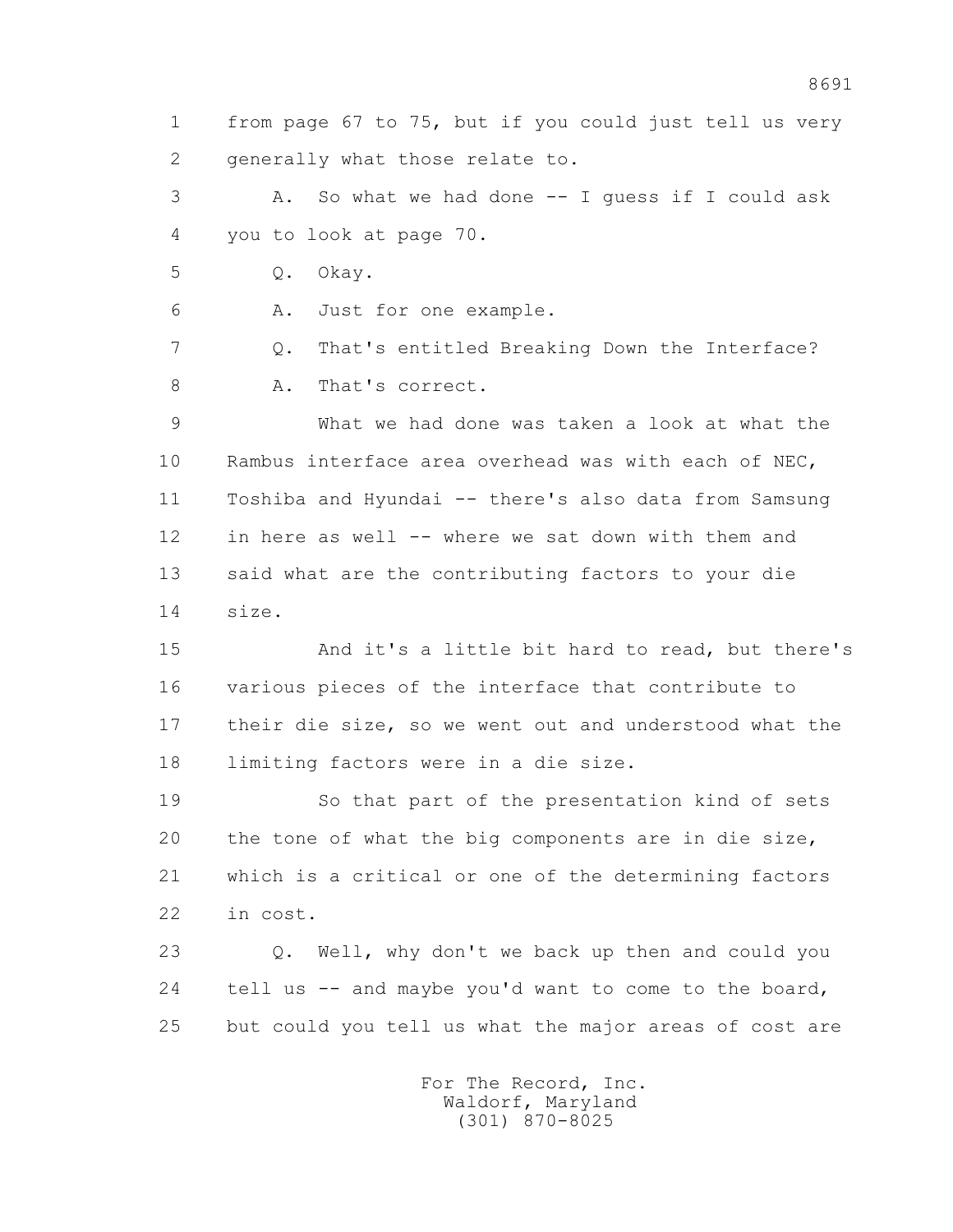1 that you were looking at that were involved in DRAM 2 manufacturing.

 3 Your Honor, could I approach the board? 4 JUDGE McGUIRE: Yes. And you can pull that up 5 here, Mr. Perry.

 6 THE WITNESS: So I actually went out and bought 7 a RIMM yesterday, a Rambus in-line memory module, at 8 CompUSA to kind of visually illustrate what these 9 pieces are, so I've got one here (indicating).

 10 MR. PERRY: And we've shown that to complaint 11 counsel.

12 JUDGE McGUIRE: Yes.

 13 THE WITNESS: So this is just a RIMM. You can 14 buy it almost anywhere.

 15 So basically there's two components, as you can 16 see, two major opponents. There is the PCB or 17 fiberglass that is called the module, and then there's 18 the individual DRAMs, which you can see here on this 19 particular module has four of them. And the silver 20 thing on the top is the die. And the cost of that is a 21 component. On this particular example there's four of 22 those.

23 BY MR. PERRY:

24 Q. Could I ask you to speak up a little,

25 Mr. Hampel.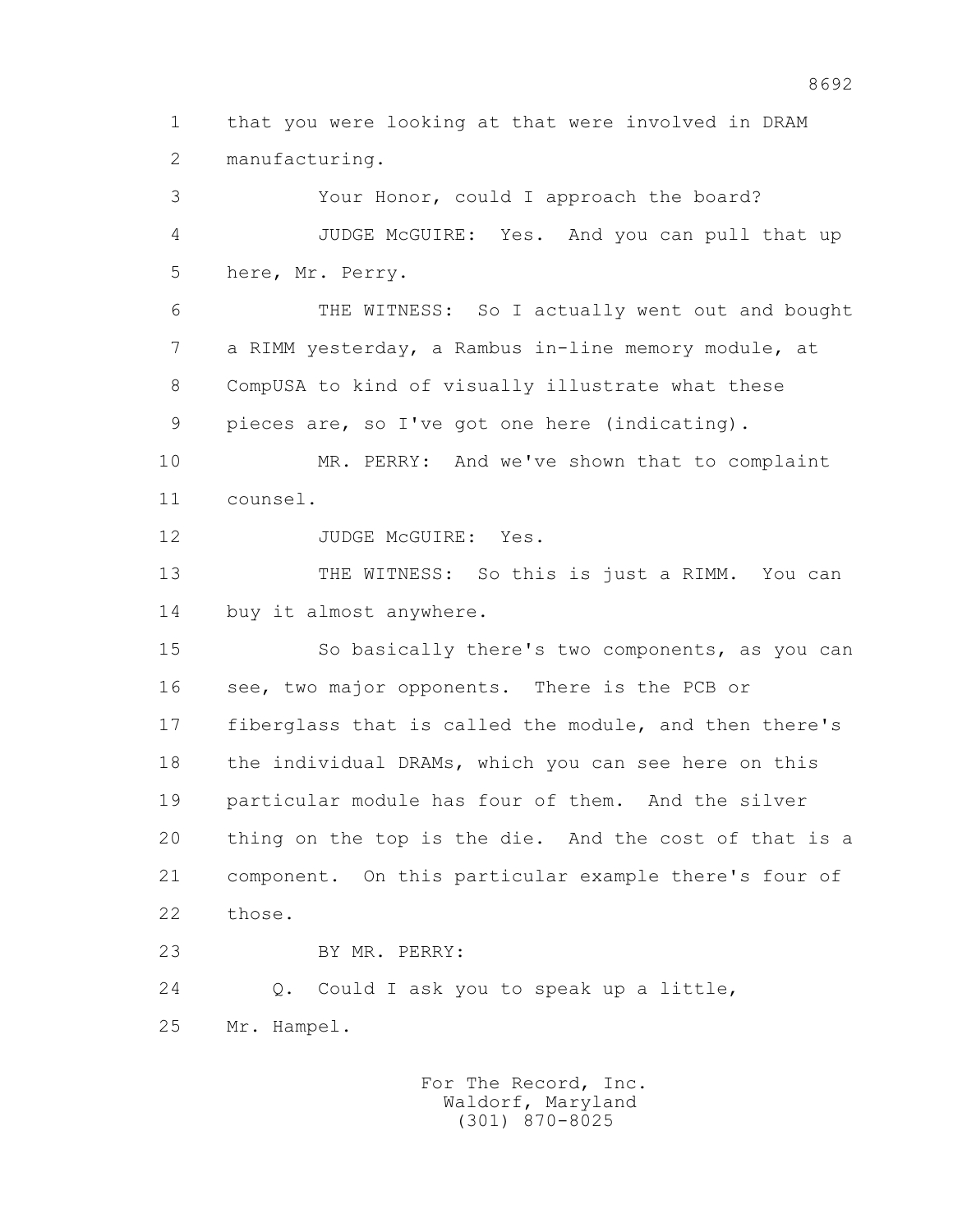1 A. So the first block is the die. And in order 2 to determine kind of the cost of the die, its size is 3 the first-order determinant or one of the determinants 4 in the cost of the die. And that's because these 5 little silver things get -- the wafer, which is kind 6 of the unit that it's produced in, is a big, round 7 piece of silicon and it's chopped up into little 8 pieces that are the die. The smaller these are, the 9 more of those you can get on the die, so size is a 10 determinant.

 11 And the second determinant is yield. You chop 12 it up into little pieces and the good ones you can sell 13 and the bad ones you can throw away.

 14 We usually identified two aspects to yield and 15 I think this presentation probably does something 16 similar. There's the functional yield, does it even 17 work, does it successfully store data, which is what a 18 DRAM is supposed to do, and then the performance yield. 19 This is basically how fast can it store and retrieve 20 that data. And usually you can sell anything that's 21 functional, but the performance determines how much 22 more you can sell it for, so there's a value in its 23 performance.

 24 To determine -- the next kind of determinant of 25 cost is has it been tested. You can't just ship it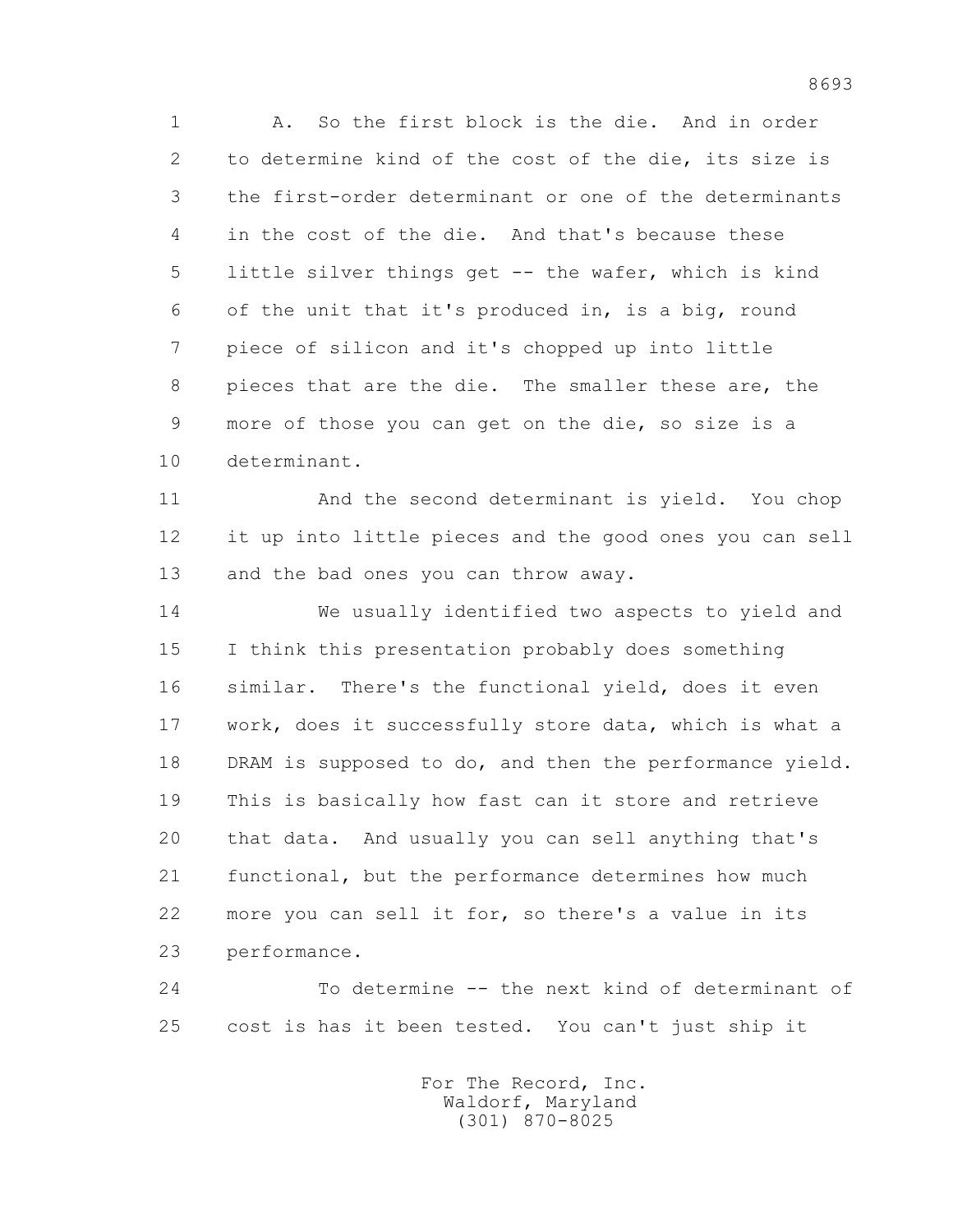1 blindly. You have to figure out if it's functional or 2 what its performance is, so there's usually a test cost 3 in here.

 4 And then lastly, there's the package, which 5 is -- there's actually two levels of packaging in a 6 module solution. The first level is this black area 7 that you can see here (indicating). That's the 8 first-level package, so the die is placed on a package 9 that then is placed on the module.

 10 And in fact in some markets, for example, in 11 the Sony Playstation 2, there is no module. In that 12 case you would just buy piece DRAMs, which is the 13 silver and black thing here, place it in a PS 2 and 14 then ship it.

15 In other segments --

16 JUDGE McGUIRE: Now, what is a PS 2?

17 THE WITNESS: Playstation 2. I'm sorry.

18 JUDGE McGUIRE: Oh, okay. I don't have kids; 19 that's why I wouldn't know that.

 20 THE WITNESS: You know, additionally, other 21 segments are the same way. Most high-definition TVs -- 22 there's a bunch of them that use RDRAM. They would 23 just buy the loose pieces.

 24 There's other segments, digital video 25 projectors, that would just buy the pieces of RDRAM.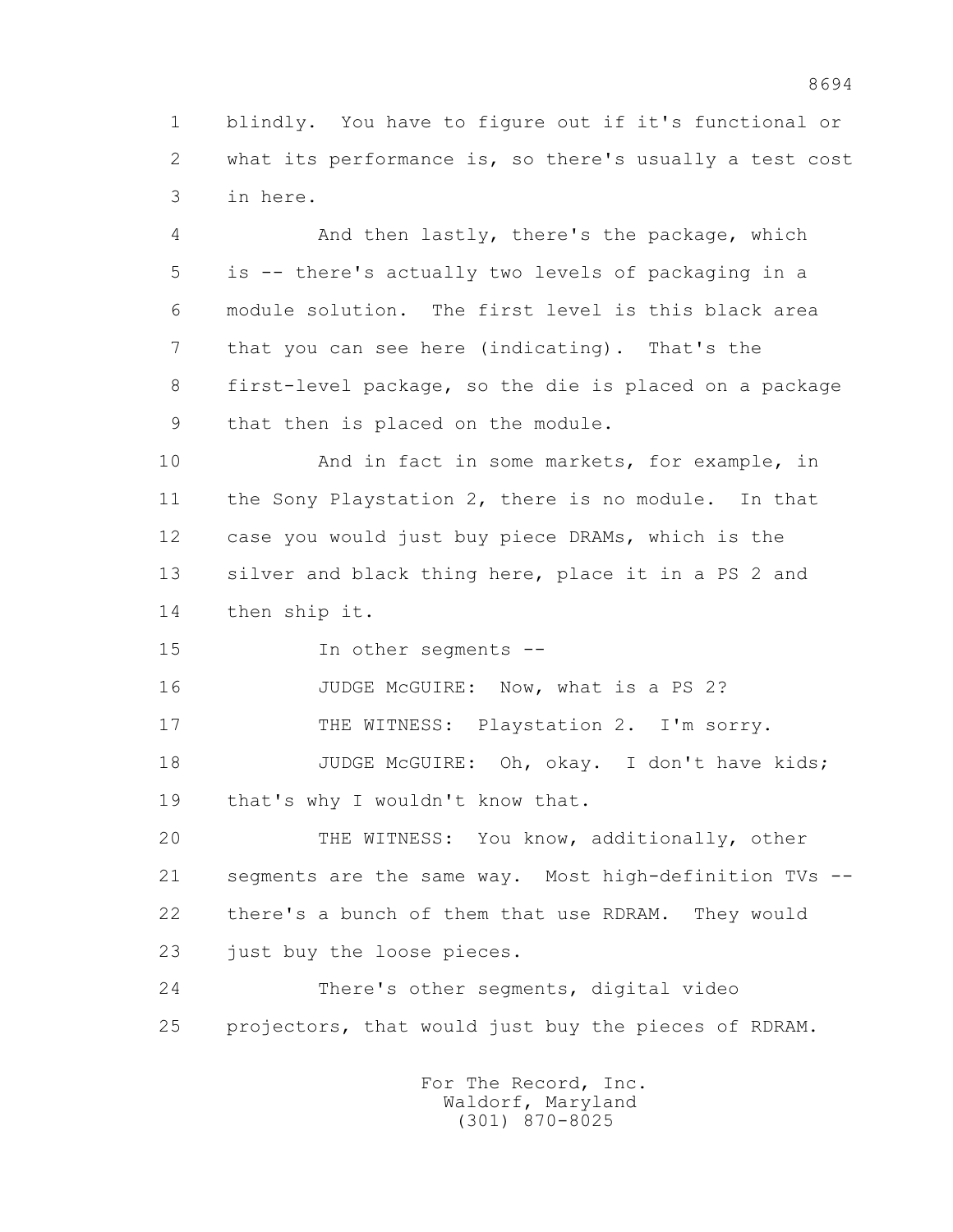1 In the main memory segment, the PC segment, 2 which is the volume, you have to take this module, 3 which is the piece of fiberglass, and place this kind 4 of tested unit here and onto the module, and then that 5 becomes the kind of the unit that you sell in this case 6 at CompUSA.

 7 So that's to first order kind of how we 8 reviewed DRAM vendors' costs. And there are some other 9 issues and clearly understanding that a test -- it's 10 not just the piece test cost. You have to consider how 11 quickly you amortize -- you have to buy equipment to do 12 that testing. You have to understand what's selling to 13 amortize that testing over.

14 So that's the model we used in this

15 presentation and typically.

16 JUDGE McGUIRE: While you're up there, sir, 17 would you mark that as DX-260 on the top or on the 18 bottom.

 19 (DX Exhibit Number 260 was marked for 20 identification.)

 21 MR. PERRY: And we would actually designate the 22 model as DX-261.

23 JUDGE McGUIRE: Okay.

 24 MR. PERRY: But we'll do that at a break. 25 Thank you.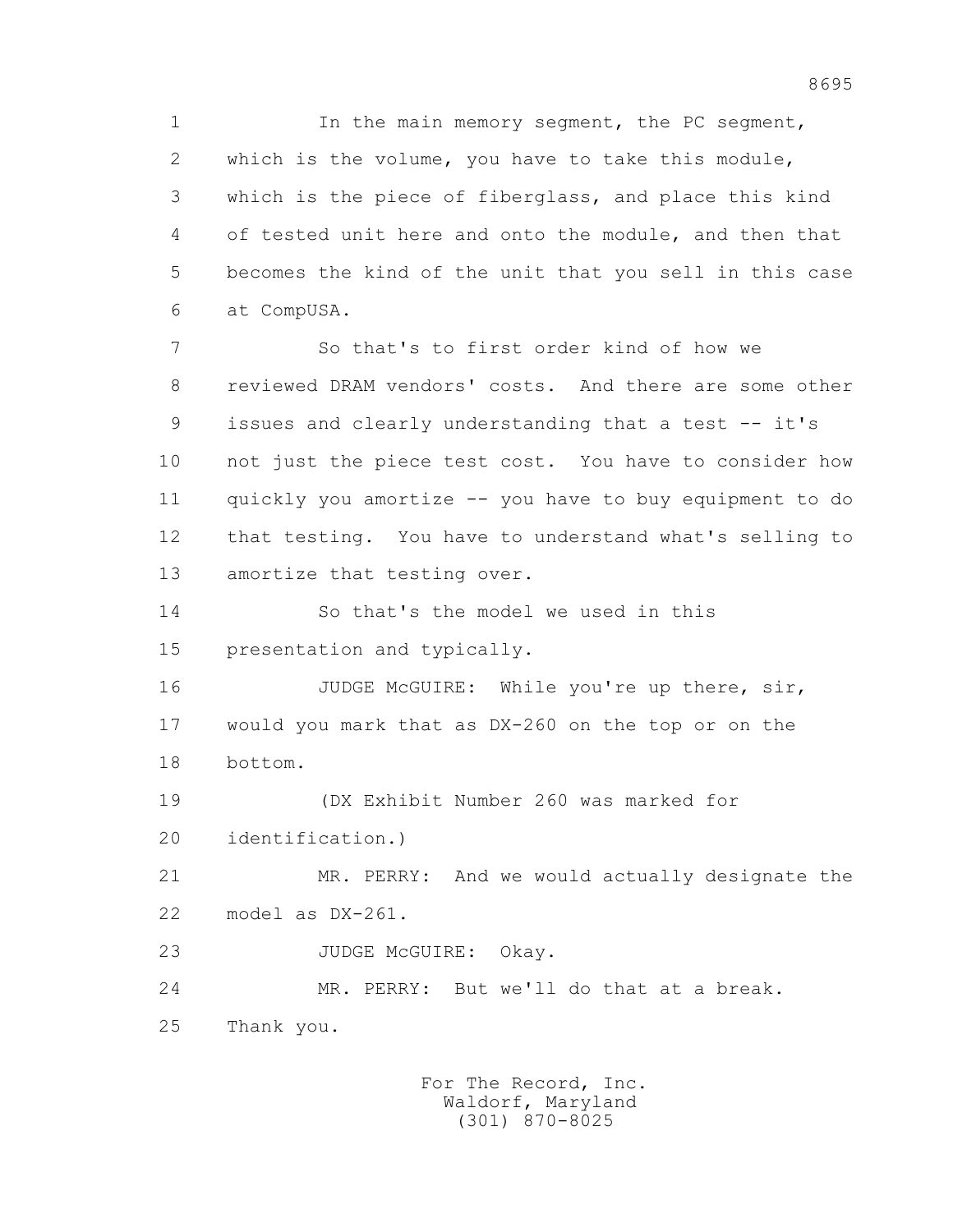1 BY MR. PERRY:

 2 Q. Well, if we could talk for a minute about the 3 first one you mentioned, which was die size, I'll ask 4 you to look at page 76 of that presentation and see if 5 that refers to or relates to die size.

6 A. Yes.

 7 Q. And can you give us some general explanation 8 of what those numbers mean and what the chart refers 9 to?

 10 A. So the three columns are three DRAM vendors. 11 The case studies we did jointly with three DRAM 12 vendors. I don't actually know offhand which three 13 vendors they are here. I can't read this slide.

14 And the top number is the current overhead.

15 Q. What does "overhead" mean?

16 A. It's how much the Rambus interface adds over in 17 this case an SDRAM interface, so they compared the 18 interface overhead versus an -- so some size that was 19 kind of the reference for an SDRAM interface and then 20 how much did the Rambus interface add to that.

 21 So that's what the very first designation is. 22 That's kind of a snapshot of where we are today.

 23 And then down the column beneath that is for 24 each vendor, if we -- if you take a look at layout 25 improvements, we were developing our interface with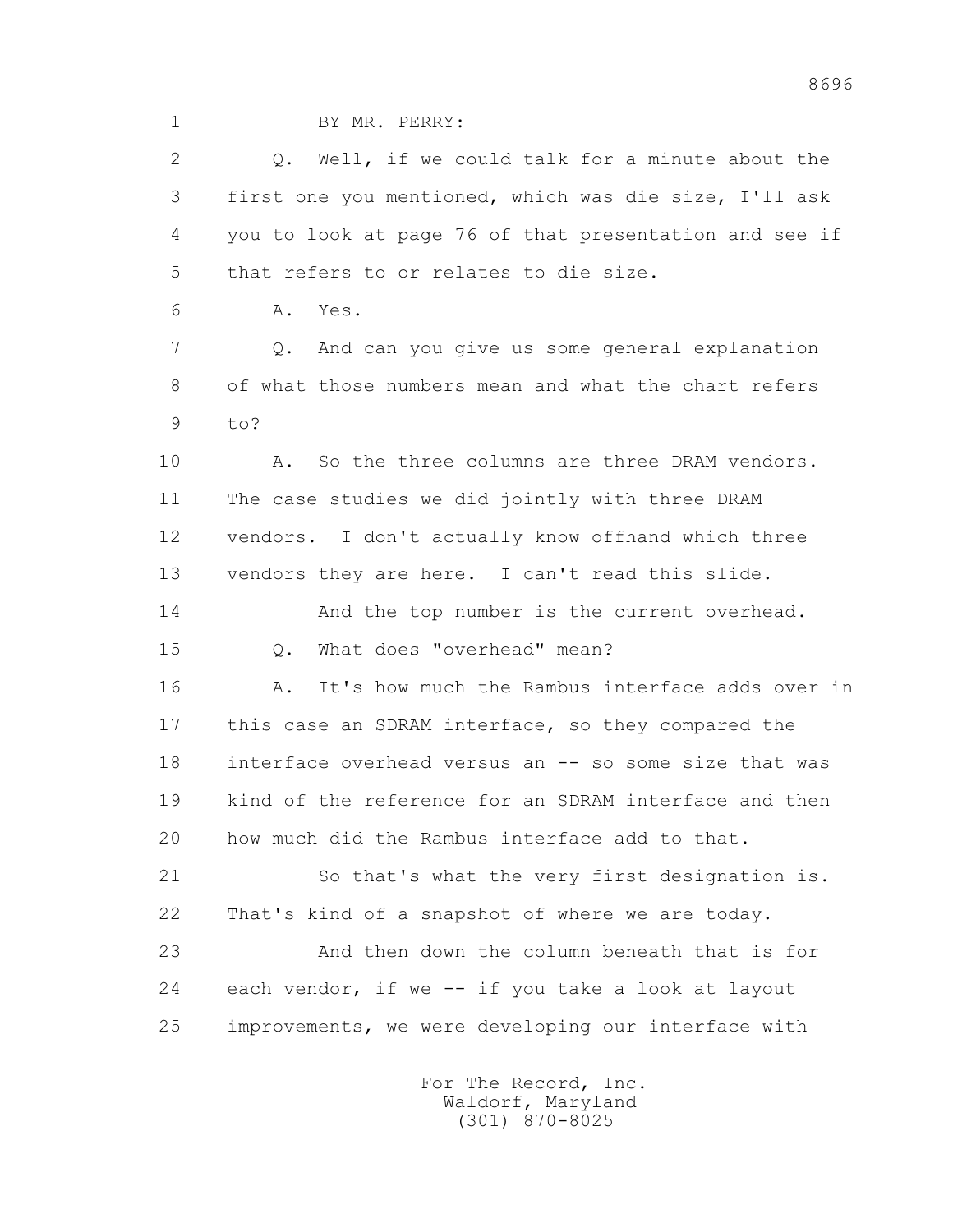1 dual-pitch standard cells and it's a different way to 2 lay out the individual cells. Some of these we were 3 developing the interface to support a certain I/O shift 4 pipe, meaning we had integrated the interface to reduce 5 the number of shifters inside the interface.

 6 So these are all the activities we were 7 undertaking, but some of the -- not all of them, but 8 some of the activities we were undertaking for each 9 vendor -- well, for each of the three vendors, how much 10 that would decrease their die size.

 11 So in the first column their current die size 12 was 14 percent. If they took advantage of and if we 13 implemented the optimizations talked about, it would 14 get them down to 7.2 percent in a totally optimized 15 design.

 16 On the last entry -- there was some discussion 17 on eliminating the feature set, saying the DRAM doesn't 18 have to do X or Y. The last entry is if we eliminated 19 a couple of not really critical features, that's what 20 the die size reduction result -- resulting die size 21 overhead would be with the elimination of those 22 features.

 23 Q. And at this point in time was the direct RDRAM 24 performance equal to or greater than the SDRAM 25 performance?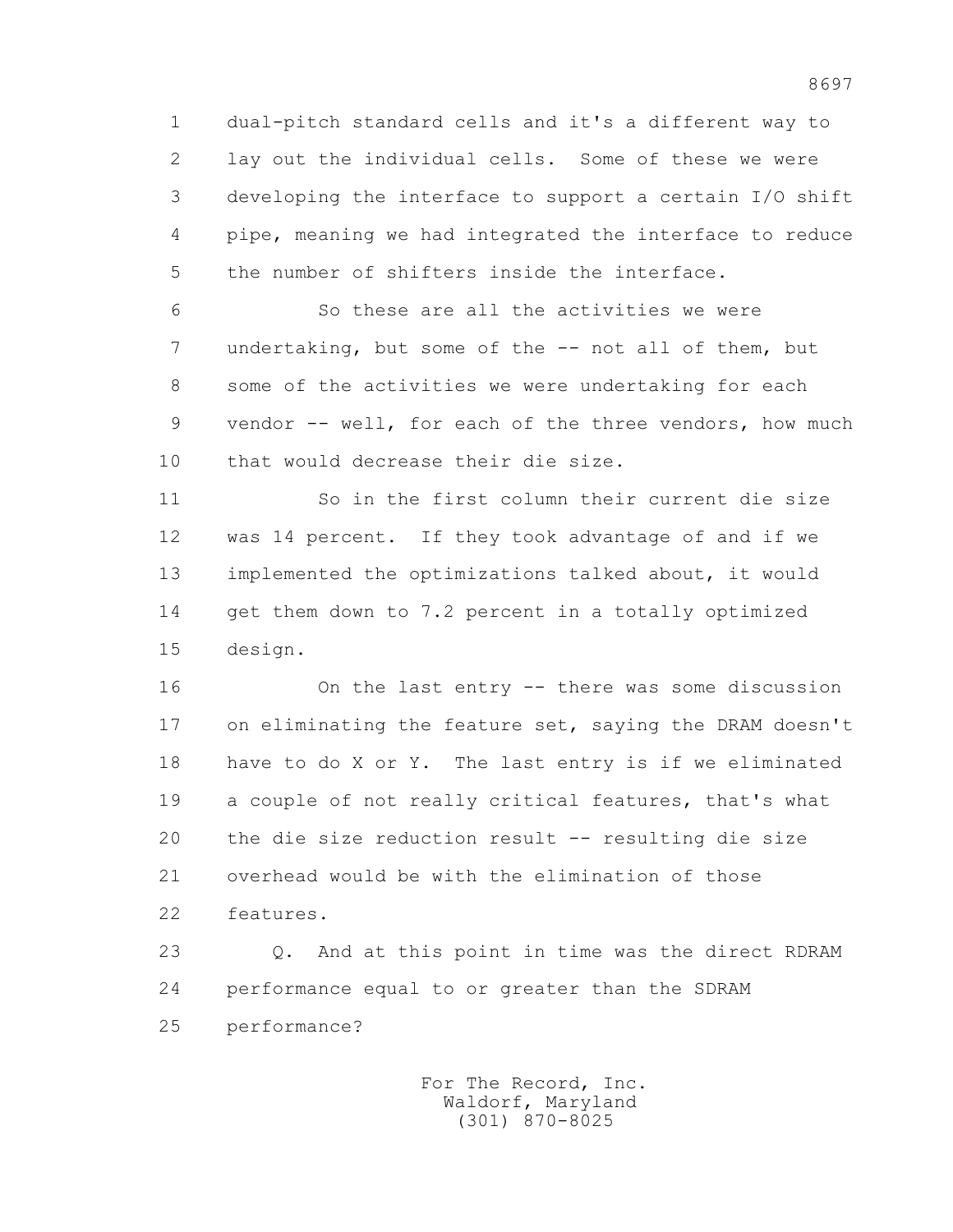1 A. This was when -- at this point the RDRAM 2 performance was really starting to shine. This was 3 right in the middle or the beginning of the Pentium 4 4 launch. And from early 2000 to even till today, if 5 you look at all the PC benchmarks, RDRAM systems 6 outperform any of the memory solution for the 7 Pentium 4.

8 0. Outperform in what way?

 9 A. In any -- in most of the critical industry 10 benchmarks. And specifically ones that require high 11 bandwidth.

 12 Typically there's some applications that -- 13 well, most applications that you do a lot of video or 14 work with a lot of pictures, a picture literally is 15 worth a thousand words, so there's lots of data when 16 you read and write pictures or work with pictures, say, 17 in Photoshop, so for those applications RDRAM systems 18 continue to outperform really any alternative in the PC 19 space.

 20 Q. We talked about die size. Let's talk about 21 yield just briefly. And you explained what that was, 22 but if you'll go back to page 59, I think there's a 23 chart in this series of presentations.

 24 And this is one where I did manage to find a 25 better copy of that particular page, Mr. Oliver, if I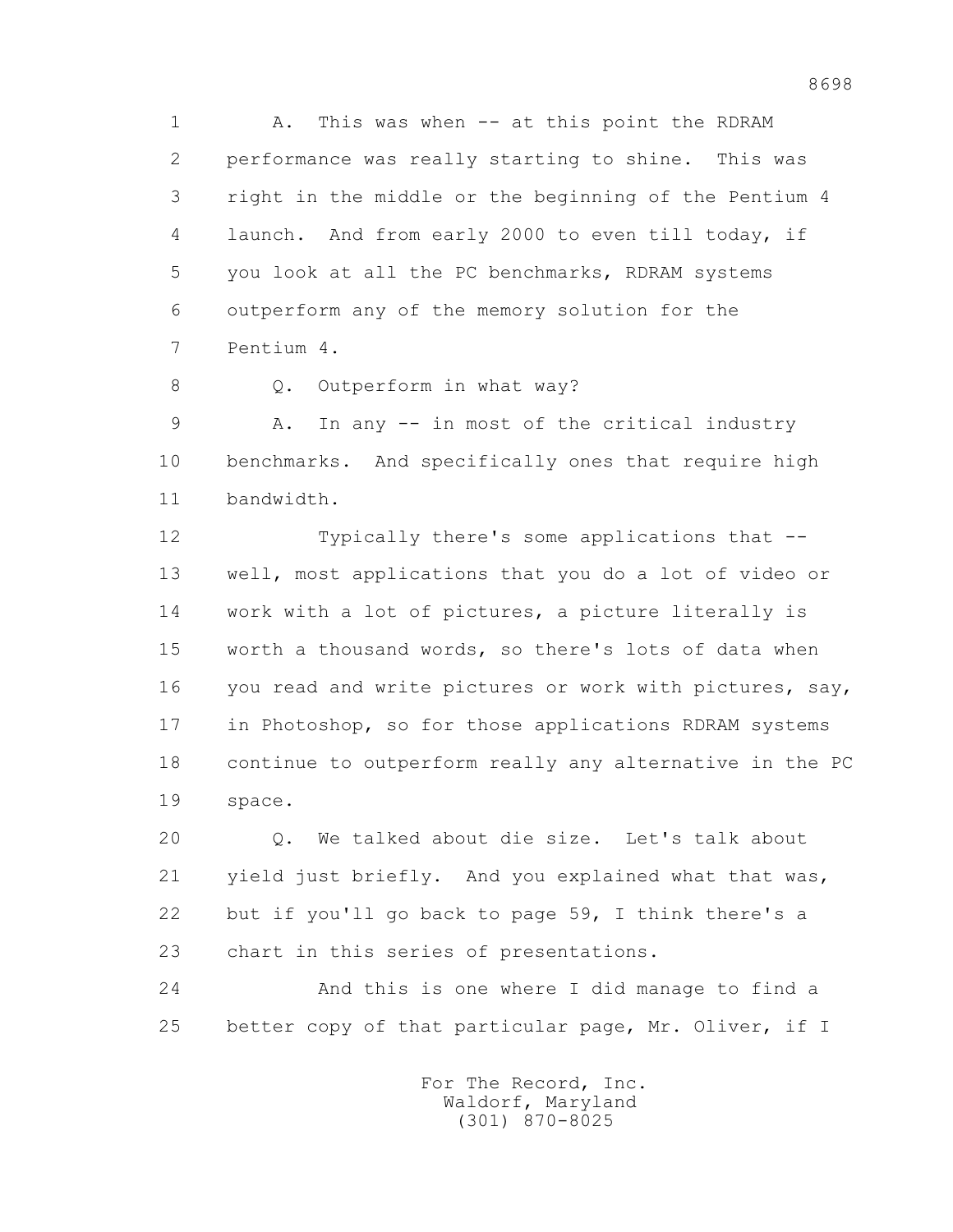1 could show that to you so you can see the heading 2 (indicating). 3 If I could approach the witness? 4 JUDGE McGUIRE: Yes. 5 BY MR. PERRY: 6 Q. That's a better, readable copy for the 7 headings. 8 Do you see where it says "partner" on the left 9 side above Samsung? 10 A. Yes, I do. 11 Q. Could you explain -- this is entitled RDRAM 12 Estimated Interface Yield. 13 Could you explain what this generally is meant 14 to show. 15 A. So quarterly or sometimes even monthly we would 16 go out to the DRAM vendors and ask them what they 17 projected their yield was. 18 Q. Could you explain what yield is, just for my 19 benefit. 20 A. Again, there's really two notions of yield. A 21 functional yield would be how many devices you can sell 22 that are functional. And then this particular slide 23 mostly illustrates the performance yield, so the 24 columns there are the speed bins or performance grades 25 of an RDRAM with 600, 700 and 800 megahertz.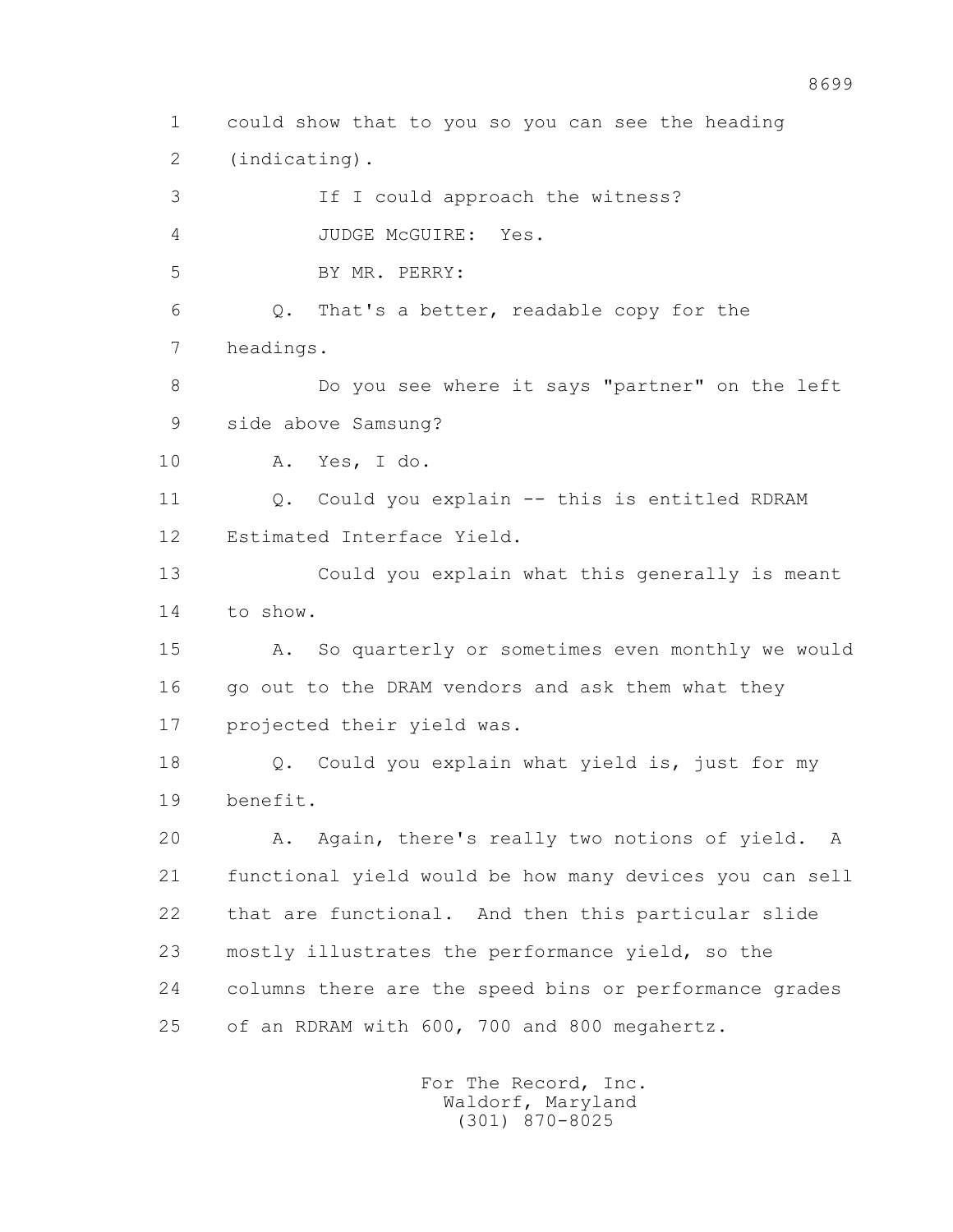1 So that the idea is that a DRAM vendor can make 2 more money by selling an 800 megahertz part because 3 it's faster and higher performance than 600, so our 4 goal was clearly first to get everyone at a hundred 5 megahertz -- hundred percent yield at 600 megahertz and 6 then over time work with them to provide more yield at 7 higher frequencies so that both the consumer or the PC 8 would have more performance and so the DRAM vendor 9 could sell that part for more money.

 10 Q. And what does this chart show in terms of 11 yield?

 12 A. So in -- I think there's three sets of columns. 13 The first three columns are indicated "now" -- I can 14 read it on the handout here -- so that's a current 15 snapshot of where the DRAM vendors told us their yield 16 curve was.

 17 The little bullets at the bottom actually say 18 specifically what date they told us this, they gave us 19 this information. So you can see Samsung's yield data 20 came from 11-18 conference call.

 21 Q. What's the 600, 700, 800 refer to? 22 A. So that again is the speed grades, so if 23 you'll look at the "now" group of subcolumns, 24 currently Samsung told us they were at a 25 hundred percent yield or approximately a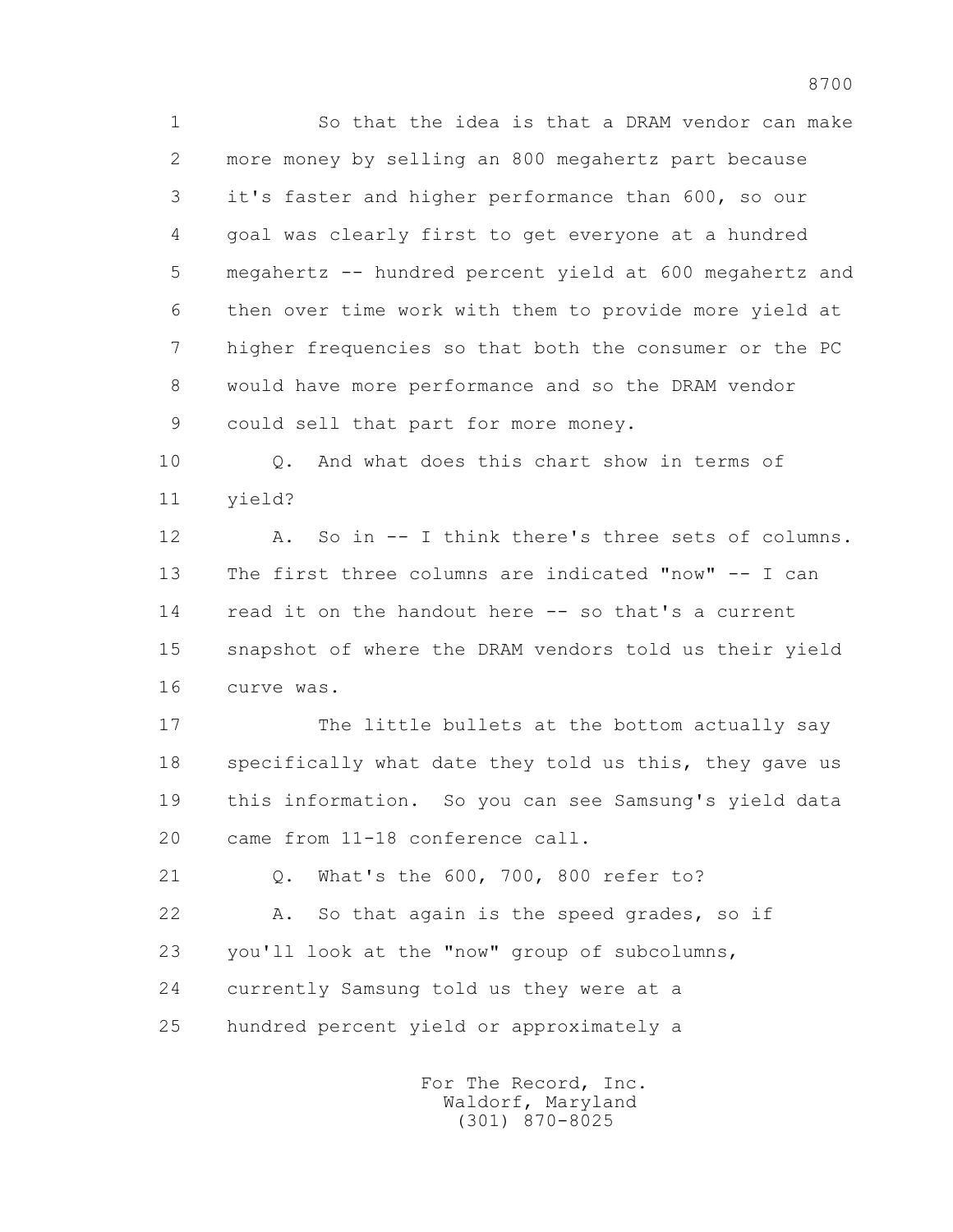1 hundred percent yield at 600 megahertz, 80 percent 2 yield at 700 and 30 percent yield at 800. 3 And it's a little bit weird, the math, because 4 it's cumulative. You can always sell a 5 600 megahertz -- an 800 megahertz part at 600 because 6 you can always allow it to run slower, so that's why it 7 doesn't necessarily add up to a hundred. 8 And so what we were communicating with this 9 slide is that with these improvements we were making in 10 yield and by working hard on our own as well, somebody 11 like Samsung was able to take their current yield at 12 800 megahertz from 30 percent to 50 percent at the end 13 of '99 to their forecast was 70 percent in the first 14 half of 2000. 15 Q. Why are there blank spaces on your 600 in the 16 first half of 2000? 17 A. Well, that's because they had a hundred percent 18 yield at 700, so there really would be no parts left or

 19 no reason to sell parts at 600 since it's a slower, 20 less valuable speed bin.

 21 MR. PERRY: Your Honor, if there's no 22 objection, I'd like to mark this more legible page as 23 CX-1355A.

 24 MR. OLIVER: No objection, Your Honor. 25 JUDGE McGUIRE: All right. Entered at this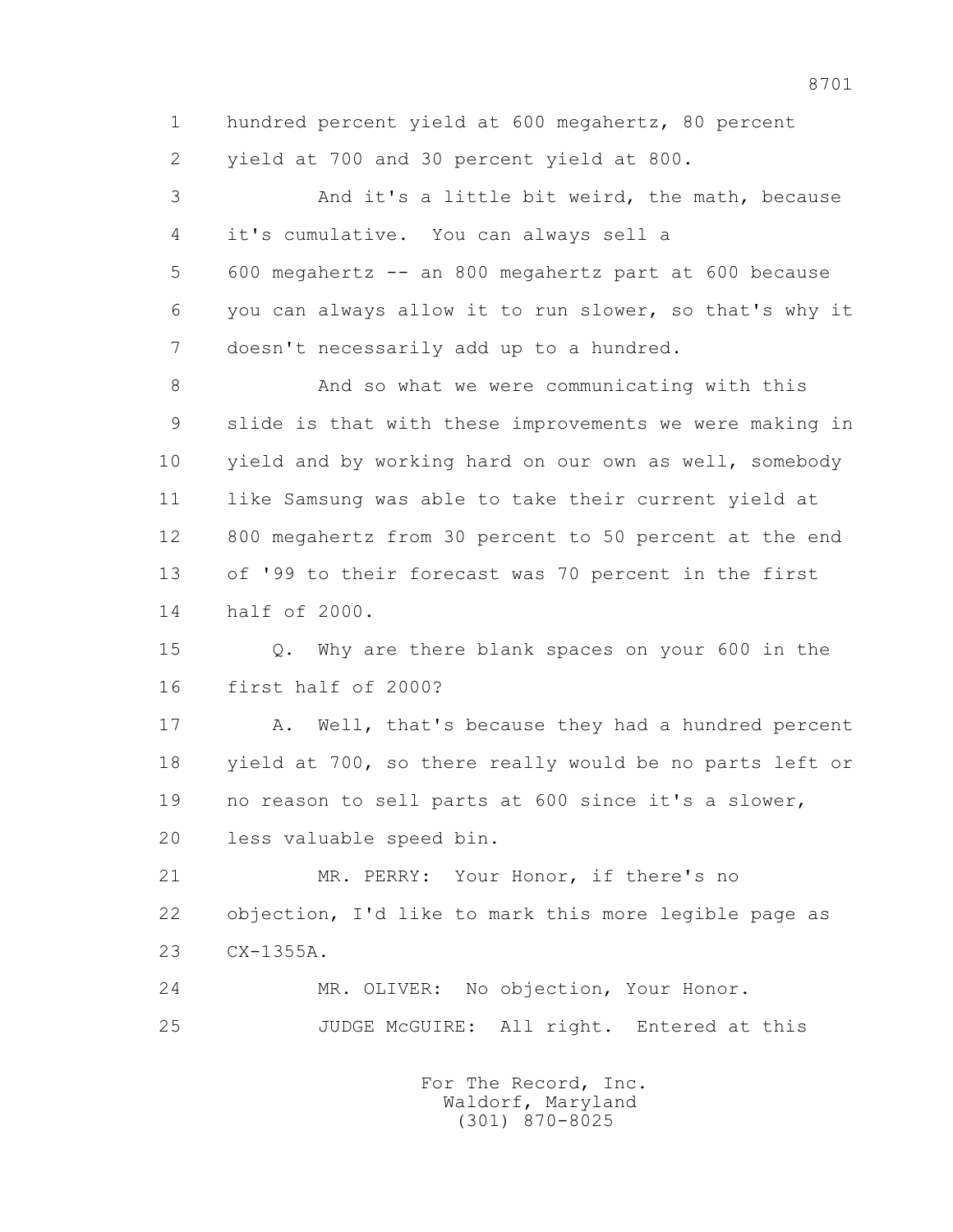1 time. 2 (CX Exhibit Number 1355A was admitted into 3 evidence.) 4 MR. OLIVER: And I'd like to move in the 5 document itself as CX-1355. 6 MR. OLIVER: No objection, Your Honor. 7 JUDGE McGUIRE: Entered. 8 (CX Exhibit Number 1355 was admitted into 9 evidence.) 10 BY MR. PERRY: 11 Q. You also talked on this board -- you wrote on 12 this board the word "test," and I think that somewhere 13 in here there's a graphic on testers. Let's see. 14 Maybe page 80. Let's go to page 80. 15 Does that refer to test costs? 16 A. Yes, it does. 17 Q. It says "ATE Test Cost Summary." 18 What is ATE? 19 A. I believe it stands for automated test 20 equipment. 21 Q. Was this one of the slides you were presenting 22 at this meeting? 23 A. Yes. 24 Q. Again, can you give us a general overview of 25 what messages you were communicating with this slide? For The Record, Inc. Waldorf, Maryland

(301) 870-8025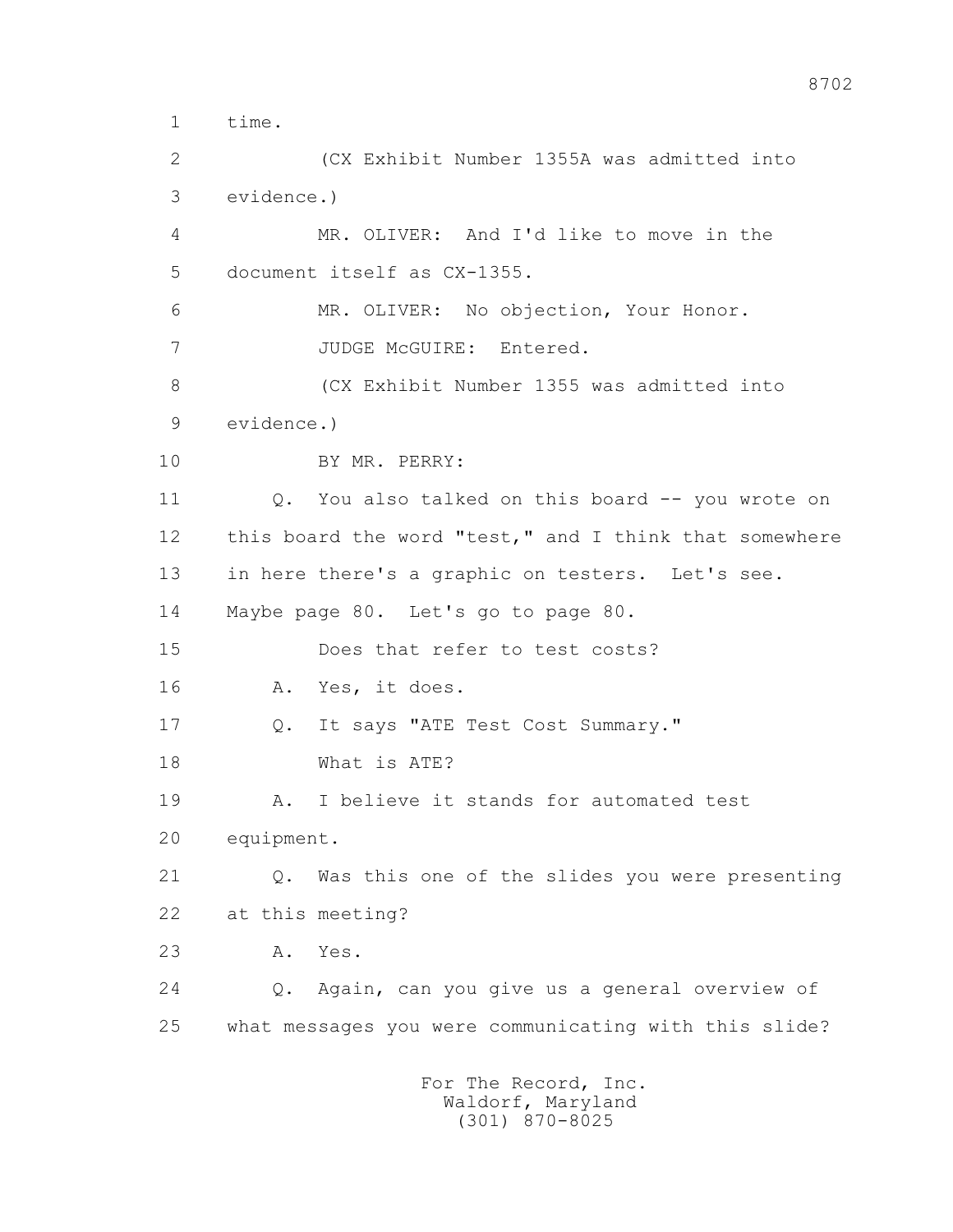1 A. Well, one of the things -- one of the 2 contributions to cost, as I mentioned earlier, was test 3 costs, and one of the concerns the DRAM vendors, some 4 of them, had was that the capital equipment per test 5 site for RDRAM was higher than an SDRAM.

 6 And that's what's indicated on the right there, 7 so the SDRAM had a 30 to 40 thousand dollar -- our 8 estimate was a 30 to 40-thousand-dollar-per-site test 9 cost. And the one -- the kind of illustration on the 10 bottom titled RDRAM on the left had 120K, 11 \$120,000-per-site test cost.

 12 And what we were illustrating in this 13 presentation and what we were actively working on and 14 actually achieved was by using the interface to test 15 the device faster, because you can move more data 16 through it more quickly, you can test it in less time, 17 so in this example our estimate was you could spend 18 test time Y on that \$120,000 tester and test time six Y 19 or six times that on the less expensive tester.

 20 So based on these estimates, if we were able to 21 successfully drive down the test time of RDRAM, we felt 22 that we could get the SDRAM test cost down to 23 approximately -- I'm sorry -- we could get RDRAM test 24 cost down to less than an SDRAM test cost. And this 25 assumes you use the same amortization schedule for both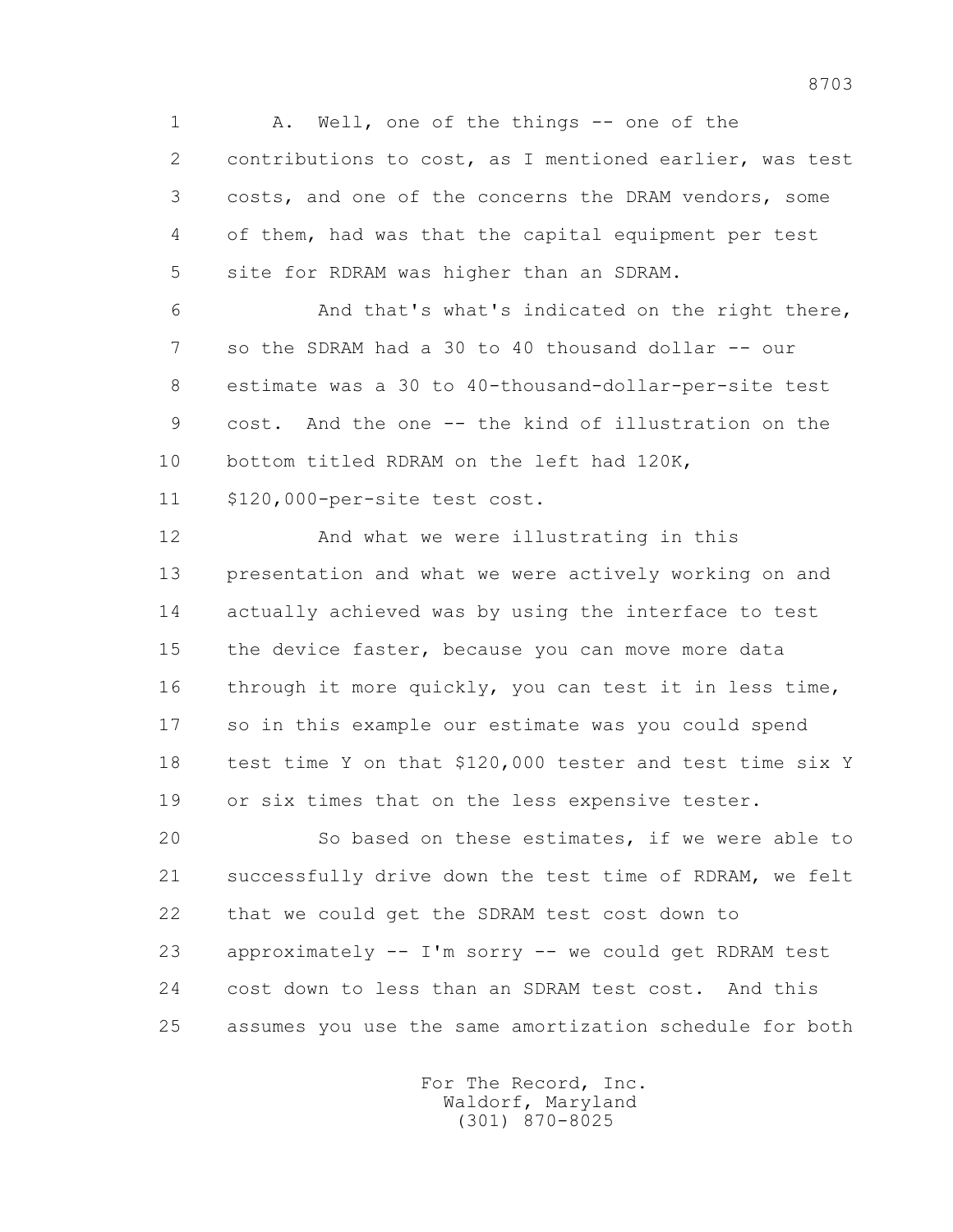1 of these products.

2 0. You said amortization?

3 A. Amortization.

 4 If you assume you were going to actually use 5 the RDRAM tester on enough units to cover its capital 6 equipment cost.

7 0. To amortize it over time?

8 A. Exactly.

 9 Q. And the last thing you wrote inside that first 10 bubble on this board is "package," and if you'd look at 11 page 78, I think there's a slide from this

12 December 1999 meeting about --

13 A. I'm sorry. What word did you say?

14 0. 78 I believe. Did I get that wrong? Is that 15 about packaging?

16 A. No. That's correct.

 17 Q. It says "Package Cost Reduction Plans" on 18 page 78. And just again generally give us an overview 19 of what you were intending to communicate with this 20 slide.

 21 A. Basically, it was a status update. Samsung's 22 estimates at this point were that the RDRAM package was 23 a 60-cent cost. At this point I'm guessing TSOP, which 24 was the SDRAM equivalent, was in the 40 to 45-cent 25 range. But I don't know exactly what it was at this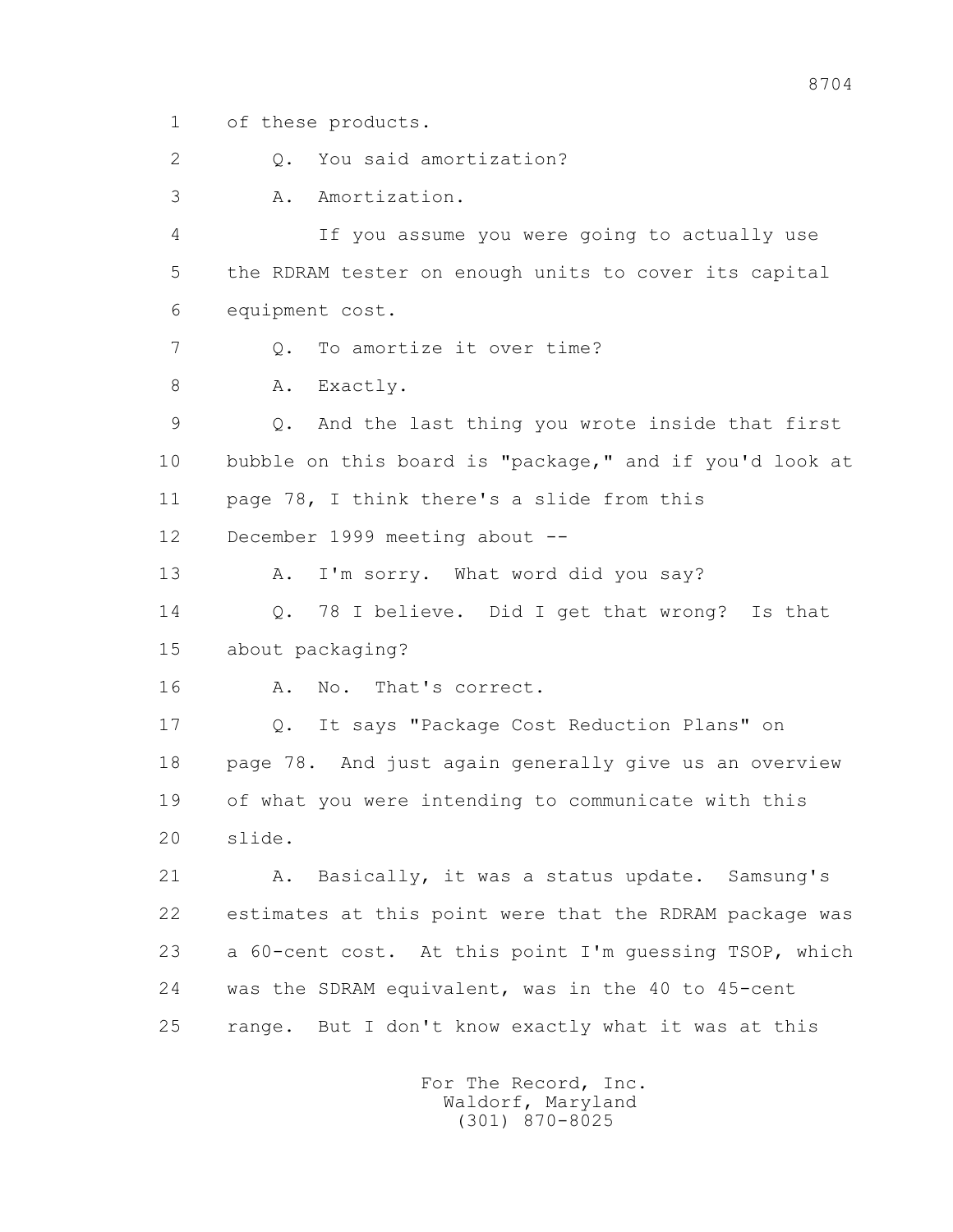1 point.

| 2  | You said TSOP?<br>Q.                                    |
|----|---------------------------------------------------------|
| 3  | Which is the -- there's only two package<br>Α.          |
| 4  | alternatives at this point in the industry. There's     |
| 5  | the whole class called CSP, which is called chip        |
| 6  | board -- it stands for chip-scale package. There were   |
| 7  | a lot of minor derivatives from CSP, other --           |
| 8  | micro BGA. You'll hear FBGA. They're all the same       |
| 9  | solution with very minor modifications.                 |
| 10 | And then the second class was TSOP, which is            |
| 11 | how the SDRAMs are currently produced.                  |
| 12 | The last part of this illustrates our plans to          |
| 13 | work with the industry to enable a lower-cost CSP       |
| 14 | package. We went out and met with a lot of the          |
| 15 | manufacturers of the tape, which is what's used to bond |
| 16 | the die to the package. And we're going to enable       |
| 17 | those low-cost suppliers to sell -- to provide tape for |
| 18 | RDRAM solutions, and also we went to a smaller piece of |
| 19 | tape, which additionally would reduce the cost.         |
| 20 | So it's just an illustration of the things we           |
| 21 | were trying to do to reduce package cost.               |
| 22 | Why did you reference the Samsung estimate?<br>$Q$ .    |
| 23 | I don't really remember. I think that was<br>Α.         |
| 24 | the -- one of the higher-volume manufacturers at the    |
| 25 | time who had gotten costs down, but I don't remember    |
|    |                                                         |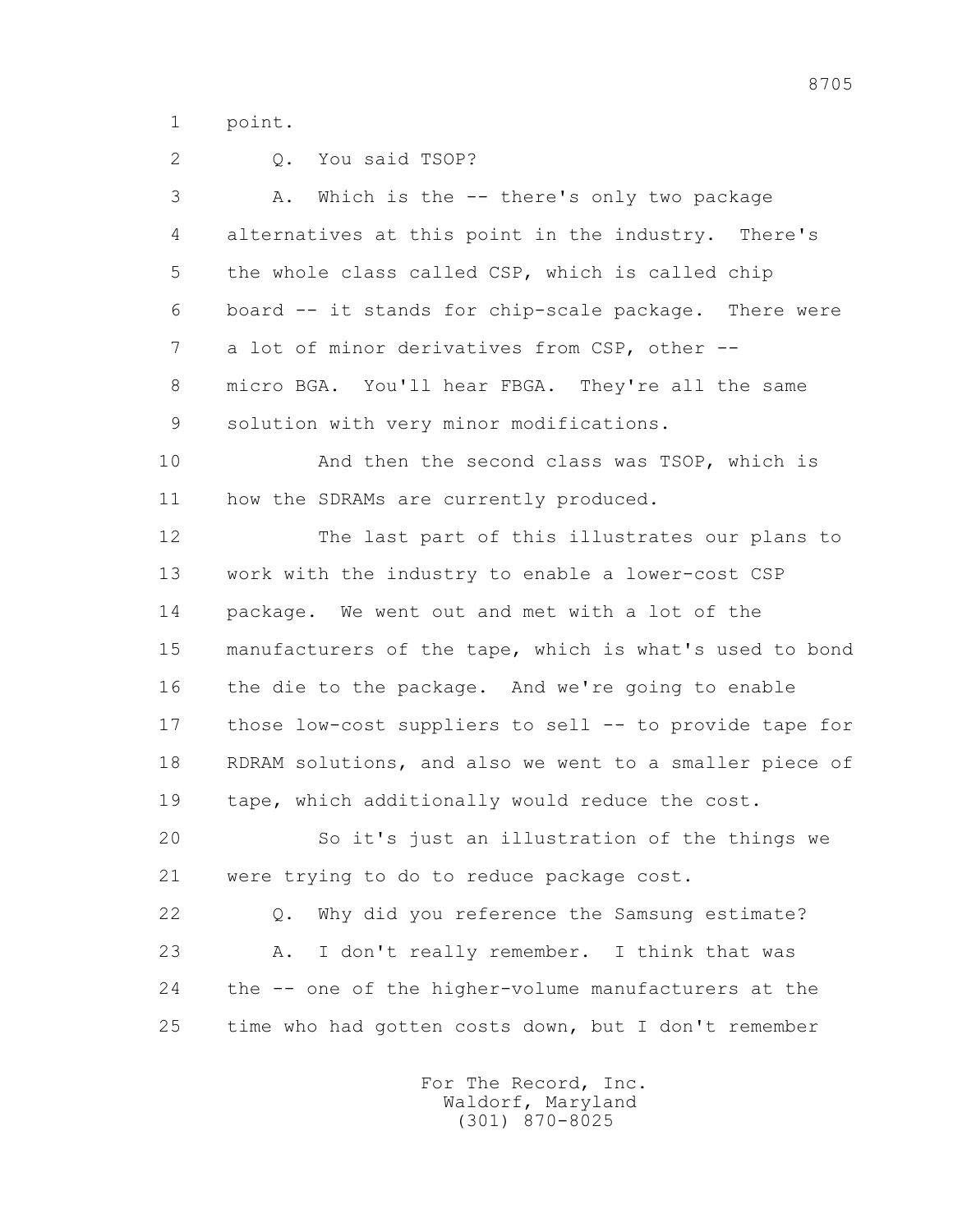1 exactly why I referenced Samsung specifically. 2 Q. And the last thing you mentioned on the board 3 is module, and I think if you go to the next page, 4 page 79, I believe there's a reference to a RIMM,  $5$   $R-I-M-M$ . 6 A. Yes. 7 Q. Is that a module? 8 A. Yes. That's the piece of fiberglass that I 9 showed earlier. 10 Q. On DX-261? 11 A. Yes. 12 Q. And if you could tell us what you were 13 intending to communicate with this slide, please. 14 A. The overall status was that the piece of 15 fiberglass or the RIMM module was going to be within 16 5 percent of the PC100 by end of 2000. And the things 17 that we had done to make that true -- you'll see that 18 module has no components on the back side (indicating). 19 That's what's called single-sided. 20 There was some concern early that all the 21 modules would have to be double-sided. That module has 22 no active components on the back side, so one of the 23 things we did in addition to this list was re-laid out 24 the Gerbers so that they were single-sided. 25 Additionally, there's some minor things we did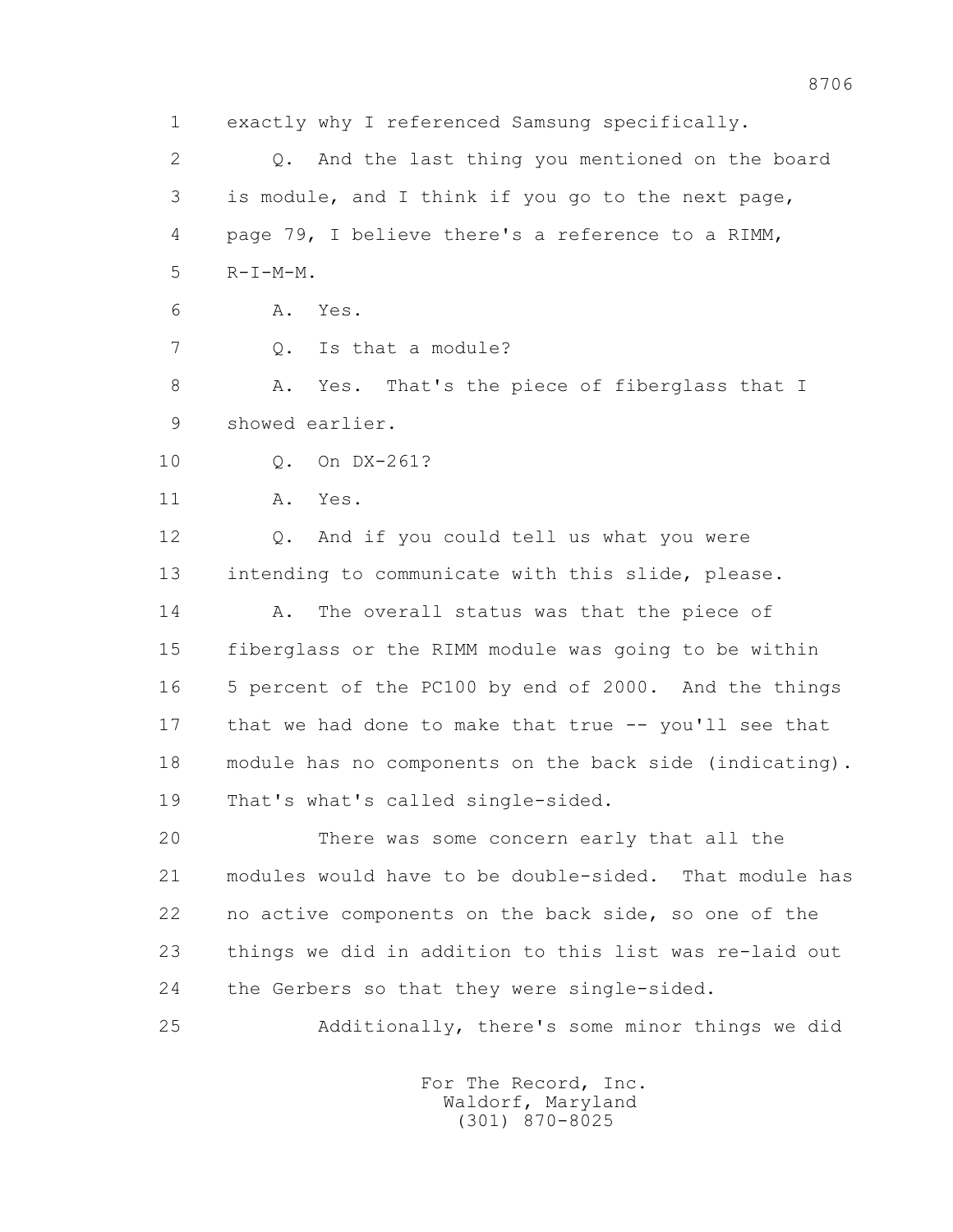1 to be kind of better to use the PC100 infrastructure. 2 So for example, we modified it to use the same 3 drill size as PC100. That's what that next bullet 4 refers to. 5 Q. And PC100, was that an SDRAM? 6 A. That was the SDRAM, kind of the high-volume 7 SDRAM at this point. 8 Then there's a little bit of testing done in 9 the -- it's a small portion of the module cost, but 10 we're doing some, a couple of minor things to improve 11 the testability of the module. 12 0. That's all I have on this document. 13 This is December 1999. Were you personally 14 involved in any efforts in the spring of 2000 in 15 connection with these cost-reduction proposals and 16 projects? 17 A. As is kind of indicated by this -- the answer 18 is yes. 19 This is indicated by this presentation, it was a 20 pretty important issue to Intel to really try to solve 21 the availability and price issue, and one of the 22 reasons for the high price of RDRAM that was being used 23 was cost and we really wanted to remove that as much as 24 we possibly could as an issue. 25 So in early 2000, it was probably the most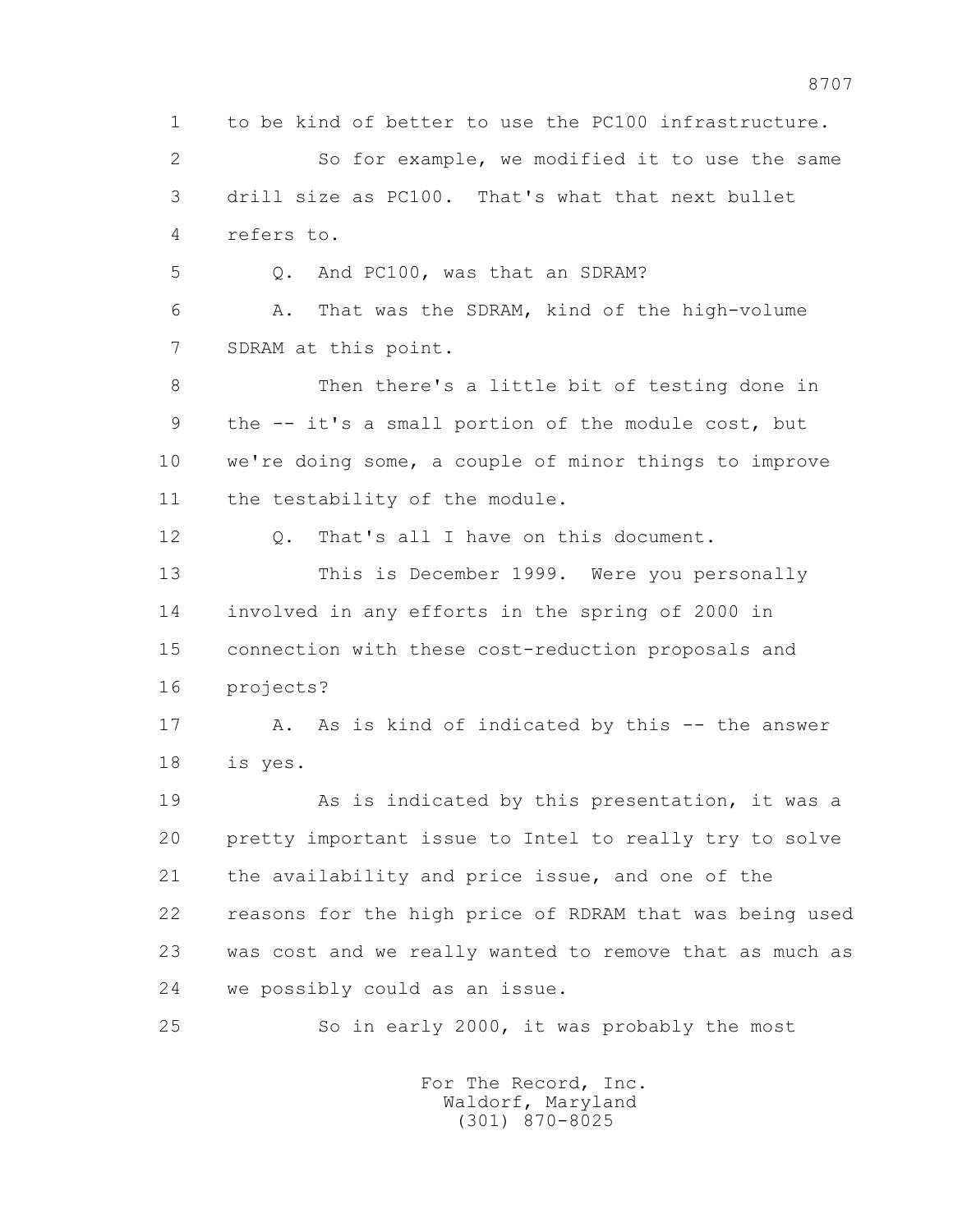1 significant issue inside of Rambus, is do everything we 2 can to work with DRAM vendors to reduce cost. 3 In some cases it was a little frustrating 4 because at this point, you know, price was pretty high, 5 sometimes three or four times the SDRAM price, and our 6 cost estimates were showing it was 20-25 percent 7 higher, but we still needed to get rid of that -- 8 something we could contribute is to get rid of that as 9 much as we possibly could, so we worked really hard at 10 reducing costs. 11 0. Let me ask you to look at another document, 12 CX-1368. 13 May I approach, Your Honor? 14 JUDGE McGUIRE: Yes. 15 BY MR. PERRY: 16 Q. Thank you. 17 Now, this is entitled WW12 Micron Meeting 18 March 13, 2000. It was produced by Micron to us. 19 Is this a set of Rambus slides? 20 A. I believe so, yes. 21 Q. Do you know what WW12 refers to? 22 A. At this point we were -- Rambus was using Intel 23 workweek calendars, so it stands for workweek 12, and 24 I'm guessing March 13 was in workweek 12. 25 Q. Would you look at page 2 and the agenda.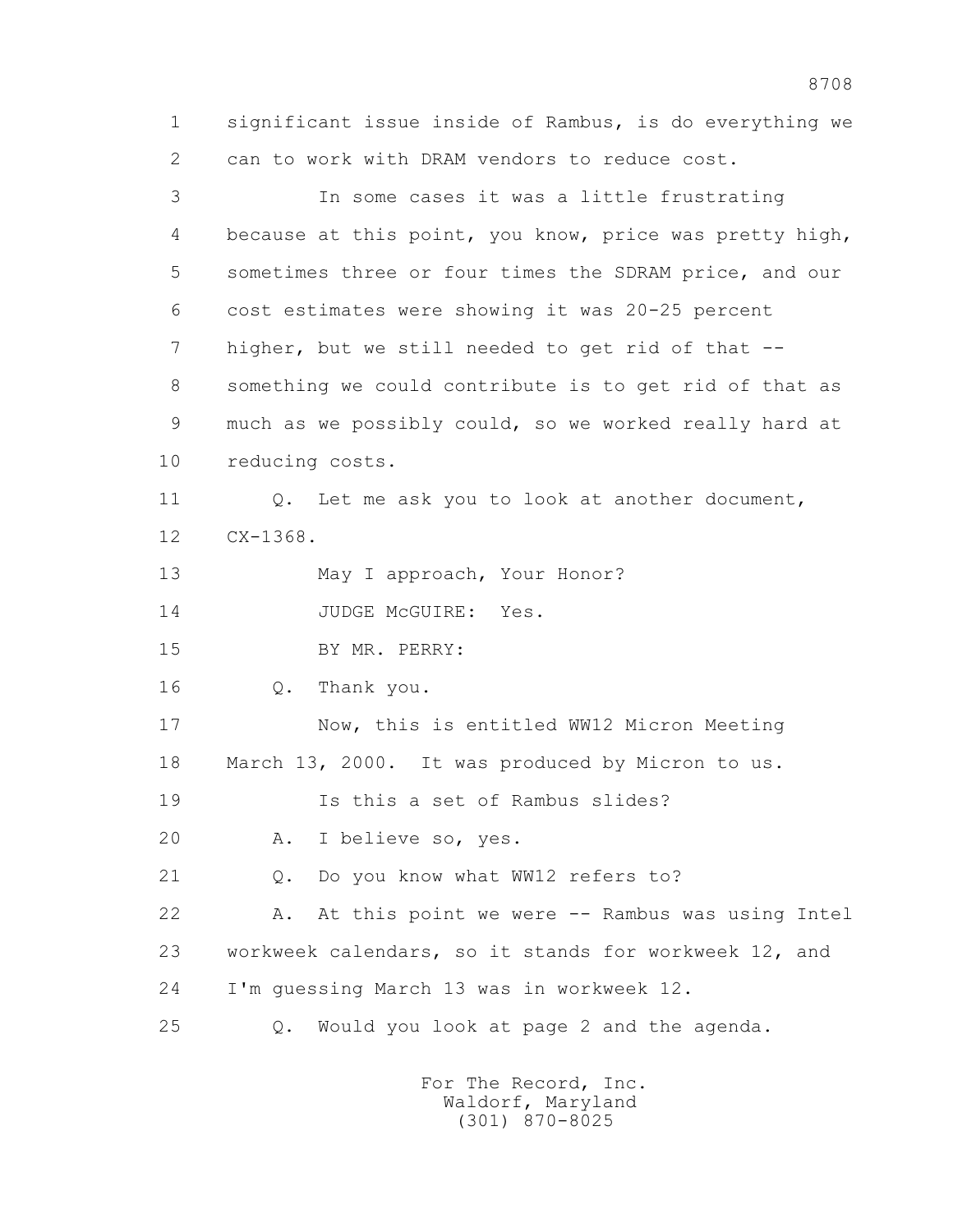1 Do you see a reference in the fifth bullet to a 2 cost/yield tour?

3 A. Yes, I do.

 4 Q. Now, can you explain what the cost/yield tour 5 was in the spring of 2000?

 6 A. As kind of indicated in our status update to 7 Intel, it was our intention to go up and enable all 8 those die size reductions and yield enhancements, 9 basically cost reductions and yield enhancements, at 10 all the DRAM vendors, so when we would go off kind of 11 on a visit to all the DRAM vendors with a specific 12 mission, a specific goal, we'd call it a tour, where 13 we'd go off and work with them.

 14 So I believe at this time we were in the middle 15 of a cost/yield tour to numerous DRAM vendors to try to 16 provide information, help them reduce costs and improve 17 yield.

 18 Q. Were you involved in providing any input or in 19 preparing the slides that are in this document?

 20 A. Some of them, yeah. I was pretty active in the 21 cost/yield tour, providing data to DRAM vendors and 22 interpreting the data we got back from them, to try to 23 figure out where we could improve things.

 24 Q. Now, were you present at this particular 25 cost/yield tour meeting and the rest of the issues at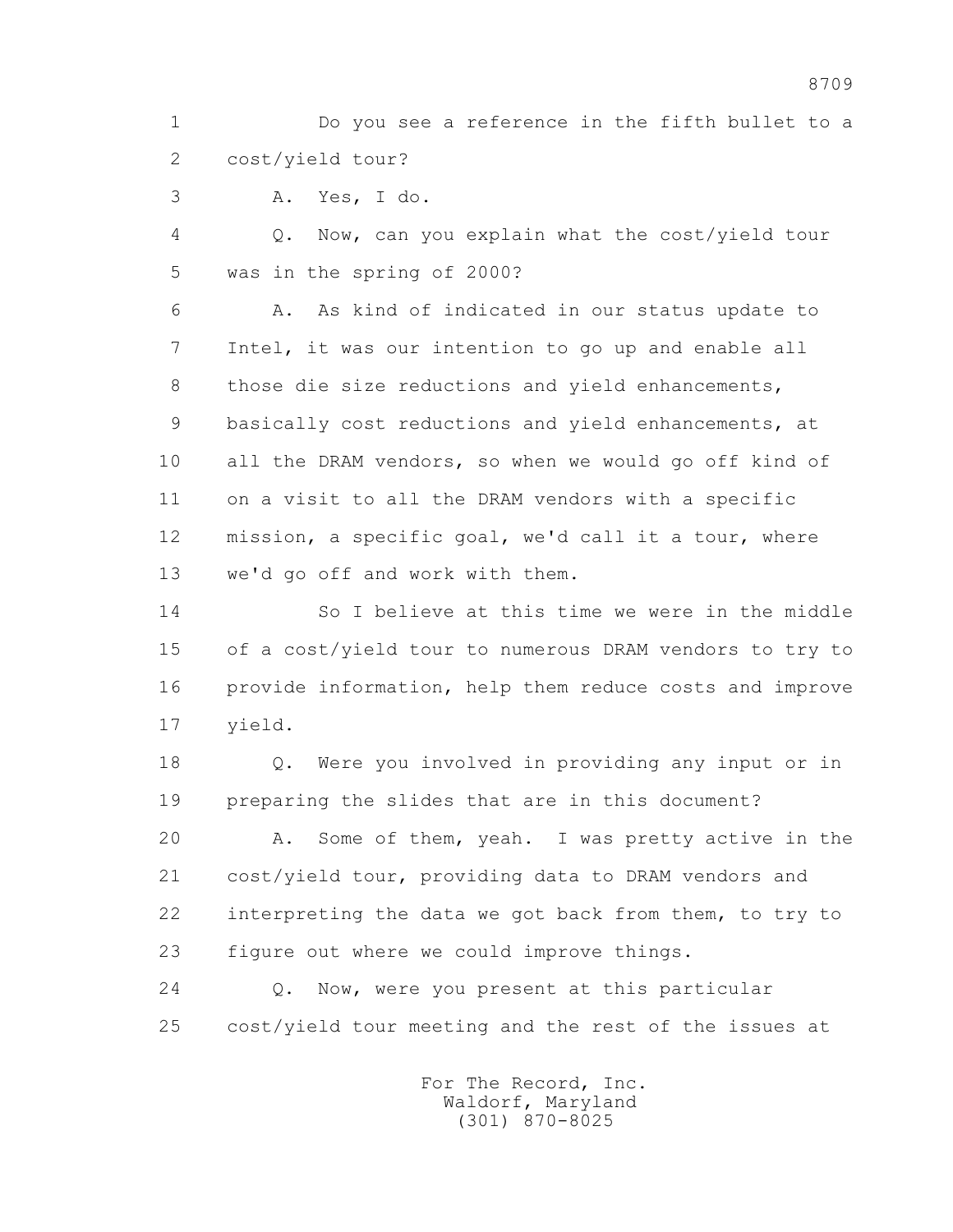1 Micron?

 2 A. I don't believe I was present at this 3 particular meeting, no. 4 Q. Well, let me ask you to look at the cost/yield 5 tour, stick with that, CX-1368-30, page 30 of the 6 document. 7 And this section is only I believe three 8 slides, so let's go through them if we could. 9 The page 31 is entitled Yield Improvement and 10 Cost Reduction. Do you see that? 11 A. Yes. 12 Q. Is this something you provided input on? 13 A. Yes. 14 Q. Can you explain generally what messages were 15 being communicated here? 16 A. We're explaining to Micron in this particular 17 case that we were really hoping we could help them 18 improve their yield and cost. That's what the first 19 bullet is. 20 And basically the last two are effectively we 21 were kind of pleading with Micron to let us try to help 22 them. They were -- they're a pretty important DRAM 23 partner to us, and I think the next three slides are 24 basically us asking them to give us information so that 25 we can help them improve their yield and cost.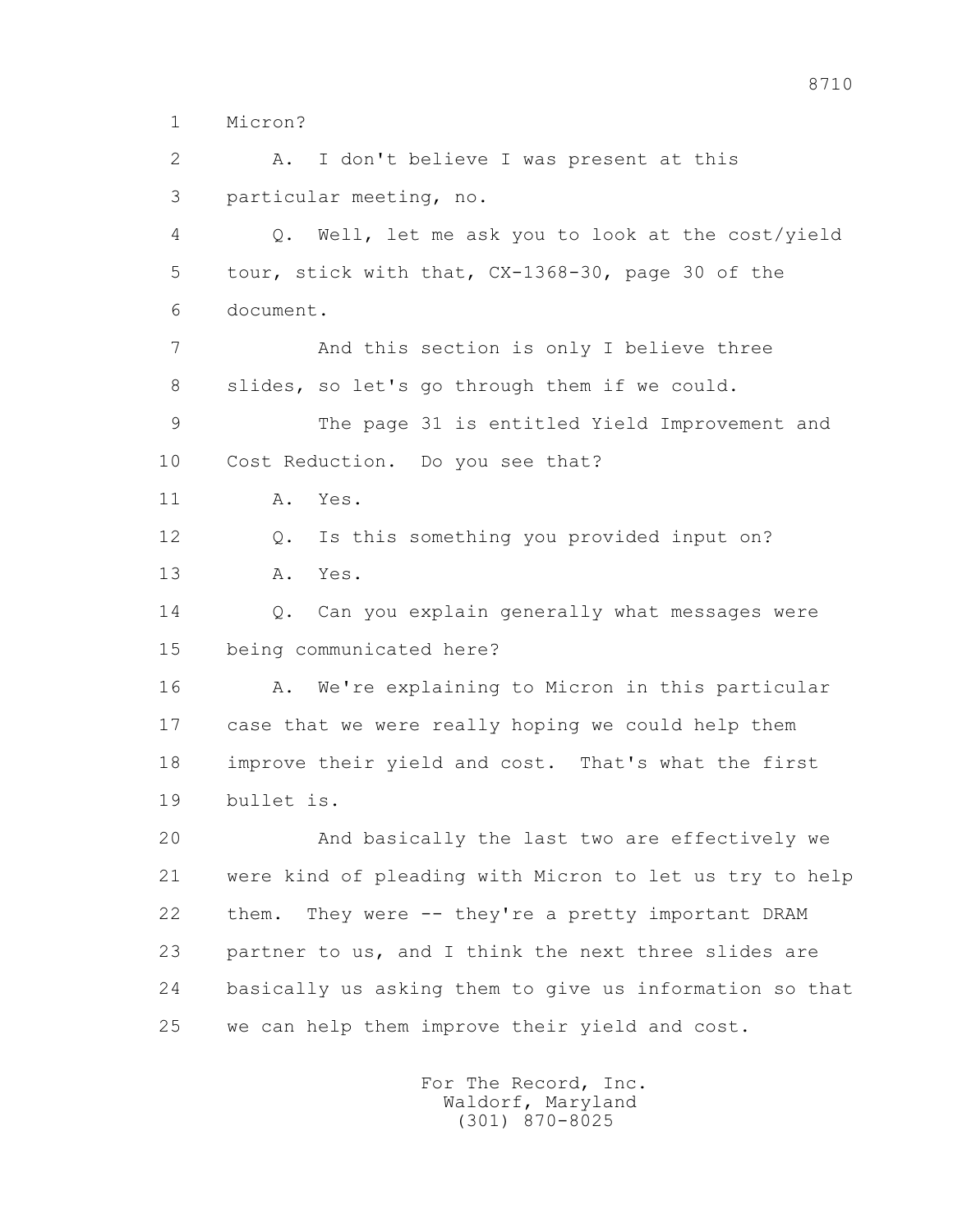1 0. Well, if you look at the next page then, 2 page 32, have you already described what this thing is 3 and described generally what the first one was, or is 4 there anything new to add? 5 A. Well, normally we were well into the cost and 6 yield improvement tour and well into the process, so 7 normally what we would have had is, you know, 30, 40, 8 50 slides giving the DRAM vendor an update of what

 9 measurements we had taken and the circuits or solutions 10 or tools that we had for them to try to improve their 11 cost and yield.

 12 In this particular case we didn't have any data 13 to present back to them, so there wasn't -- there's not 14 much here.

 15 Q. Well, look on the last page in this section 16 then.

 17 Is that something which you provided input to? 18 A. I'm sorry. The last page?

 19 Q. I'm sorry. Page 33, the last page of the 20 cost/yield tour section.

 21 A. Generally, this was our strategy. I don't 22 know if I specifically worked on this slide, but this 23 was a summary of our strategy to work with the DRAM 24 vendors.

25 Q. Did you participate personally in some of the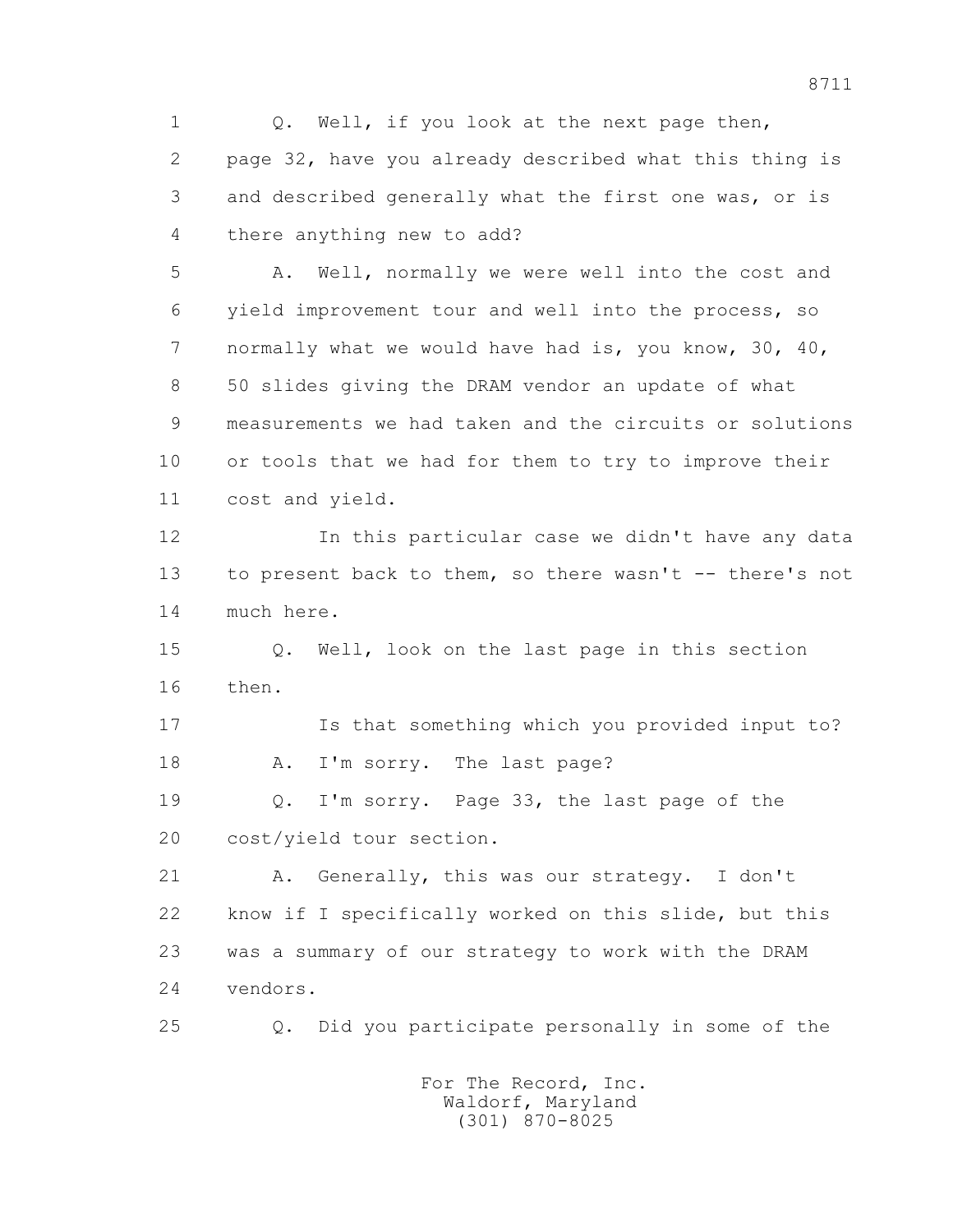1 cost/yield tour meetings with other manufacturers? 2 A. Yes. 3 MR. PERRY: Your Honor, I'd like to move in 4 CX-1368 at this time. 5 MR. OLIVER: No objection, Your Honor. 6 JUDGE McGUIRE: Entered. 7 (CX Exhibit Number 1368 was admitted into 8 evidence.) 9 BY MR. PERRY: 10 Q. I'd like to move forward now from the 11 year 2000 to early 2001 and show you a new document if 12 I could. 13 Let's bring up RX-1762. 14 May I? 15 JUDGE McGUIRE: Yes. 16 BY MR. PERRY: 17 Q. Now, this is entitled Memory Road Map Update 18 and Industry Status and there's a little logo up in the 19 top right corner that says "Intel Developer Forum 20 Spring 2001." Do you see that? 21 A. Yes, I do. 22 Q. And then there are four names on the front 23 cover and it's dated February 27, 2001. 24 Can you tell from the slides whether you 25 provided any input, advice or review in the preparation For The Record, Inc. Waldorf, Maryland

(301) 870-8025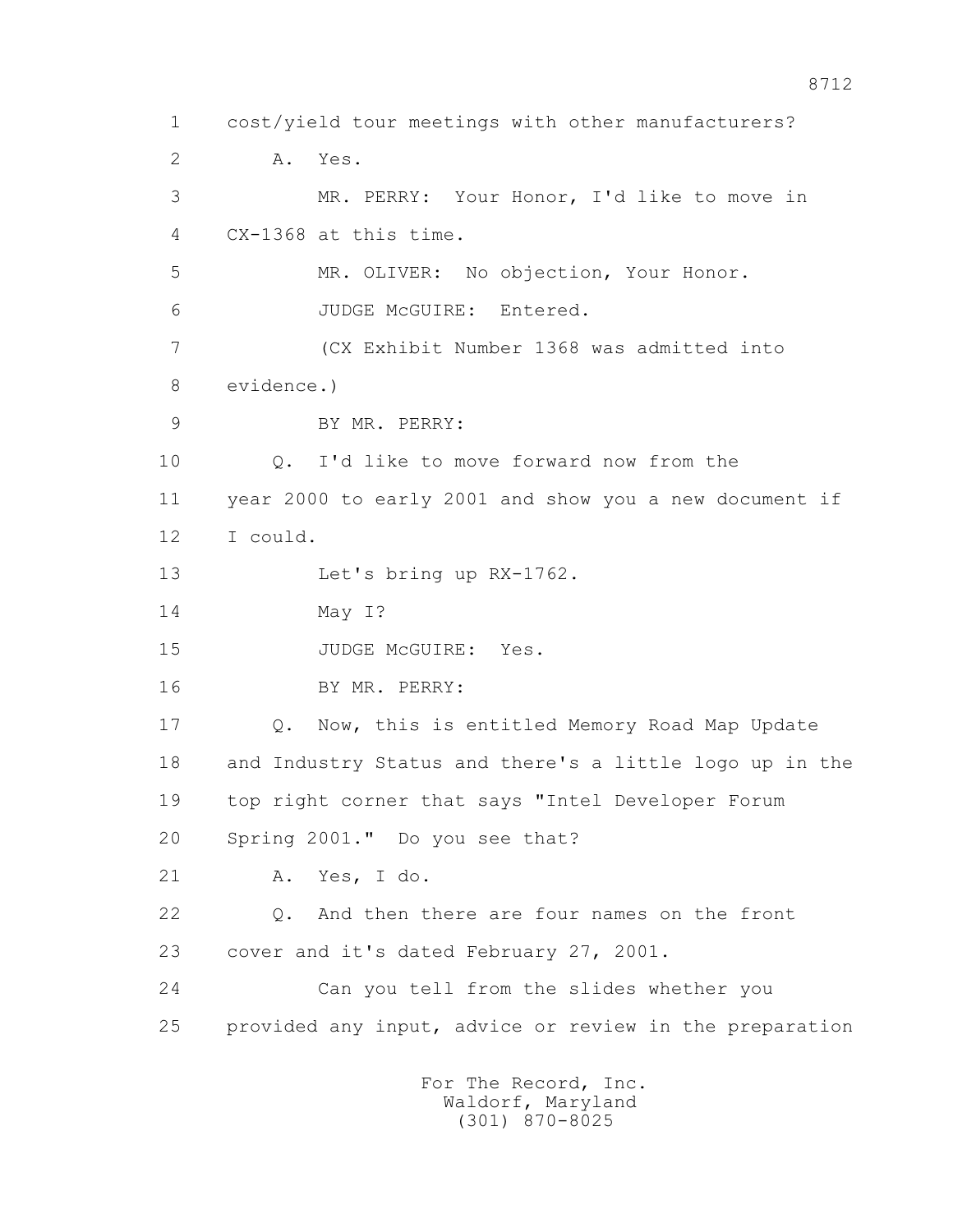1 process for these slides?

 2 A. I believe I attended this presentation, but I'm 3 confident I met with Pete MacWilliams and kind of 4 reviewed his slides and I also had some discussion with 5 John Kang as well. I think he kind of came to Rambus 6 and we reviewed his presentation as well. 7 Q. Mr. Kang was at Samsung? 8 A. That's correct. 9 Q. Well, let me talk with you about some of the 10 slides. First, let's back up. 11 What was the Intel Developer Forum? 12 A. The kind of community that uses Intel products 13 or develops products around Intel products is pretty 14 big, so what Intel -- it originally started as a very 15 technical engineering conference where Intel would 16 present their plans to the industry and often bring in 17 critical partners in assisting in their development 18 plans. 19 Over time it did become more of a marketing 20 presentation, but it's really intended for the 21 technology community to help Intel communicate the 22 development, their development plans. 23 Q. And why did you work with Mr. MacWilliams on 24 the slides that he was presenting about the memory road 25 map?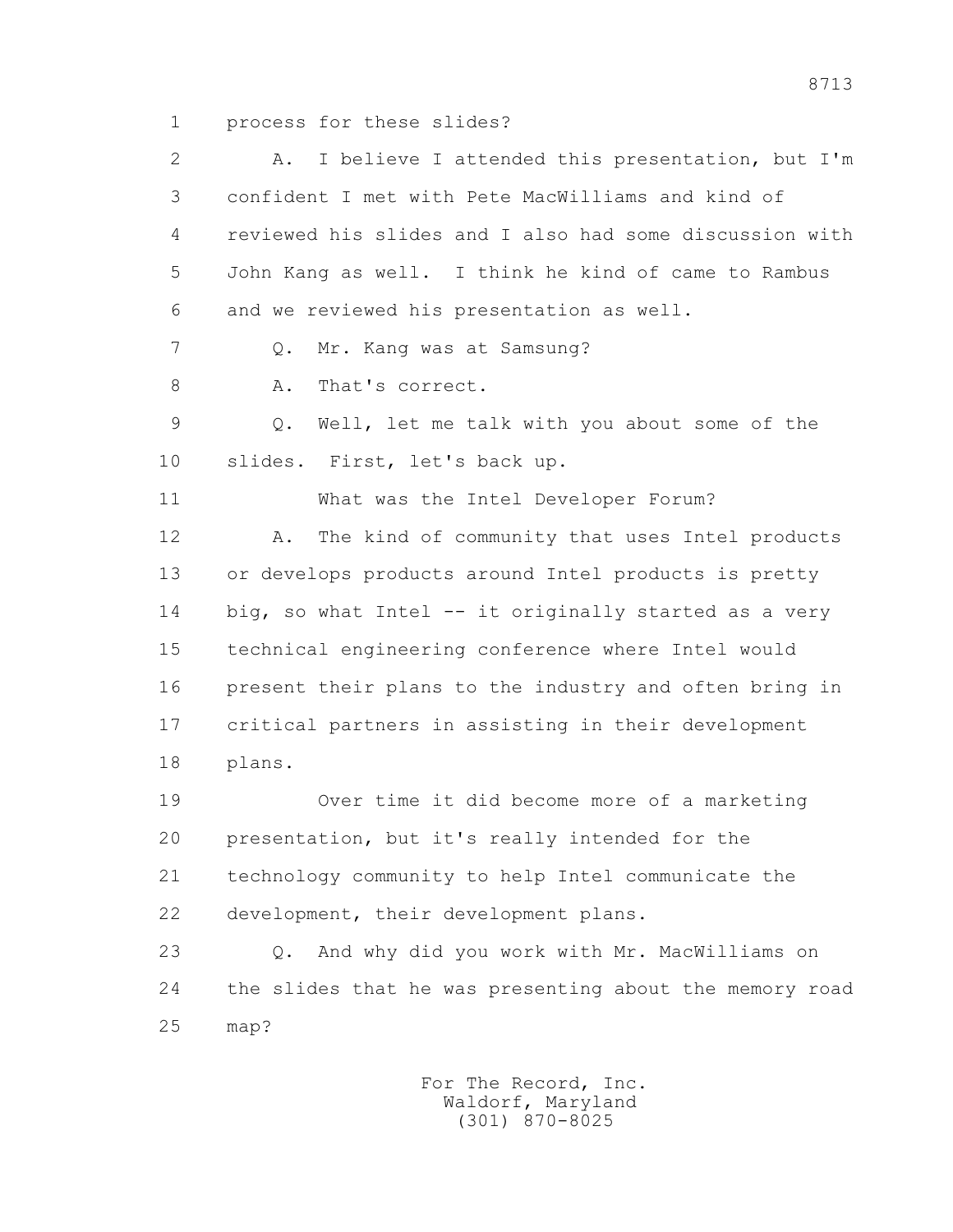1 A. RDRAMs was still a significant portion of -- 2 well, a big portion of Intel's plans, so some of the 3 slides were related to RDRAM and RDRAM vendor plans, so 4 I consulted with Pete, based on that, on that portion 5 of the presentation. 6 Q. Would you look on page 2, please. 7 Do you see that Mr. MacWilliams, who has 8 testified here, is listed as an Intel fellow in the 9 desktop product group? 10 A. Yes. 11 Q. And let's start with page 5 if we could of his 12 presentation. 13 Now, did you have an understanding when you 14 reviewed this slide of the messages in it? 15 A. Well, I think so, yes. 16 Q. And do you think this is one of the ones that 17 you at least reviewed in advance of this presentation? 18 A. Probably. 19 Q. Can you give us your understanding at the time 20 of what the messages were that you took away from this 21 slide on page 5? 22 A. I guess the highest message that I came away 23 with was Intel or at least Pete was convinced that 24 RDRAM was the best solution, and I think what I was 25 most interested in is the memory pricing was at least For The Record, Inc.

 Waldorf, Maryland (301) 870-8025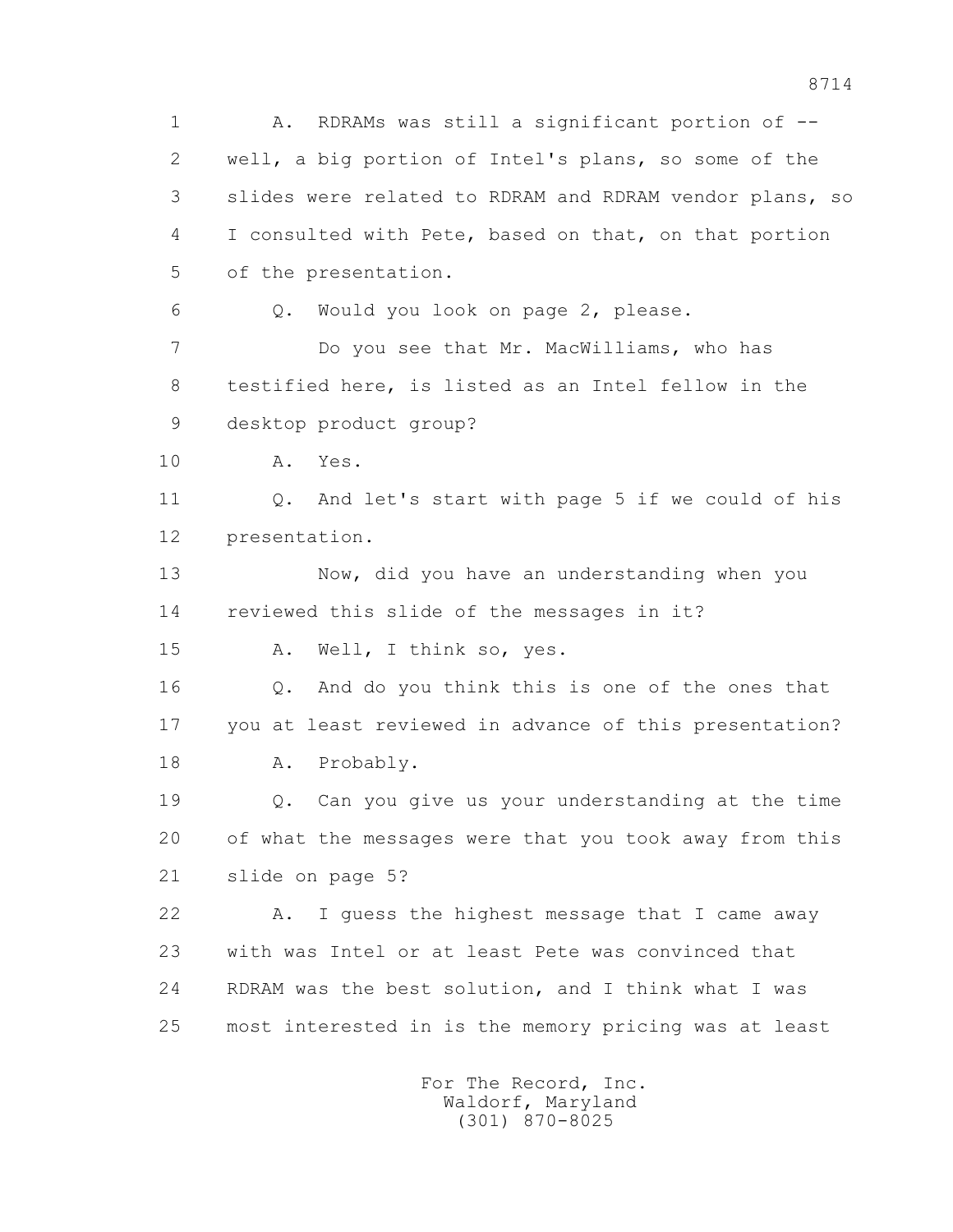1 indicating that it was coming down, and I actually was 2 probably kind of proud that we had worked with the DRAM 3 industry. And Intel was interested that the cost was 4 competitive with alternatives. As kind of indicated by 5 some of the previous presentations, that was a pretty 6 important goal.

7 So that's what it means to me.

 8 The kind of last two bullets are kind of the 9 barrier to entry news, if you will. PC133 was still a 10 lower price than RDRAM solution, so Intel was still I 11 think needing to support that, and then they were 12 announcing a discussion that additionally DDR might be 13 another price/performance option.

14 0. Okay. Let's talk more about cost, and if 15 you'll look on page 9 of this presentation, do you see 16 a reference to platform costs?

17 A. Yes. I'm sorry. You said page 9; right?

18 Q. Page 9. Do you have that?

19 A. Yes.

20 Q. And that talks about platform costs?

21 A. Yes.

 22 Q. Can you explain, did you have an understanding 23 at the time of the chart that compares PC133 and DDR 24 and RDRAM in the middle of the page?

25 A. I think so.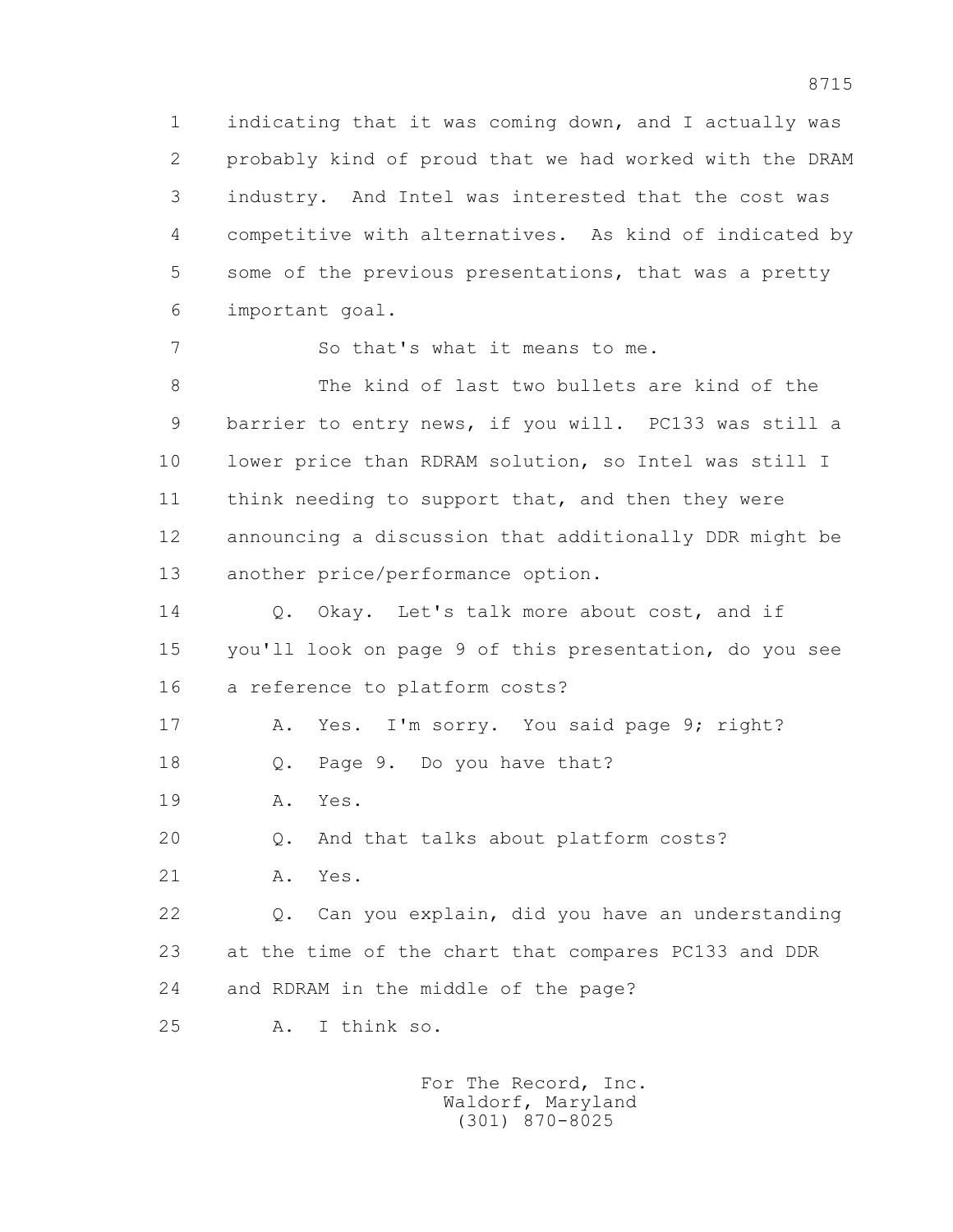1 Q. Well, for example, how about the estimated 2 board layer count? Do you know what that refers to? 3 A. One of the concerns about the system, the 4 platform for RDRAM was -- early systems were routed in 5 six layers. That RIMM I gave you is assembled by 6 layers of fiberglass and then copper that's used for 7 interconnect and then fiberglass and copper. 8 There was a concern early in RDRAM that the

 9 board layer count would always be six layers. This -- 10 and that would have been a significant cost adder over 11 a DDR solution or a PC133 solution because you can see 12 in this they're both in four layers.

 13 At this point in time we had worked closely 14 with -- by working closely with Intel and PC OEMs we 15 were able to reduce the RDRAM board layer count to four 16 layers.

17 Q. Okay.

 18 A. That was a pretty important goal at this time 19 for us, so...

 20 Q. So at this point that had been achieved, as you 21 understood?

 22 A. I think at this point it was beginning to go 23 into production. I doubt at this point all systems 24 were already at four layers. It hadn't been completely 25 issued again.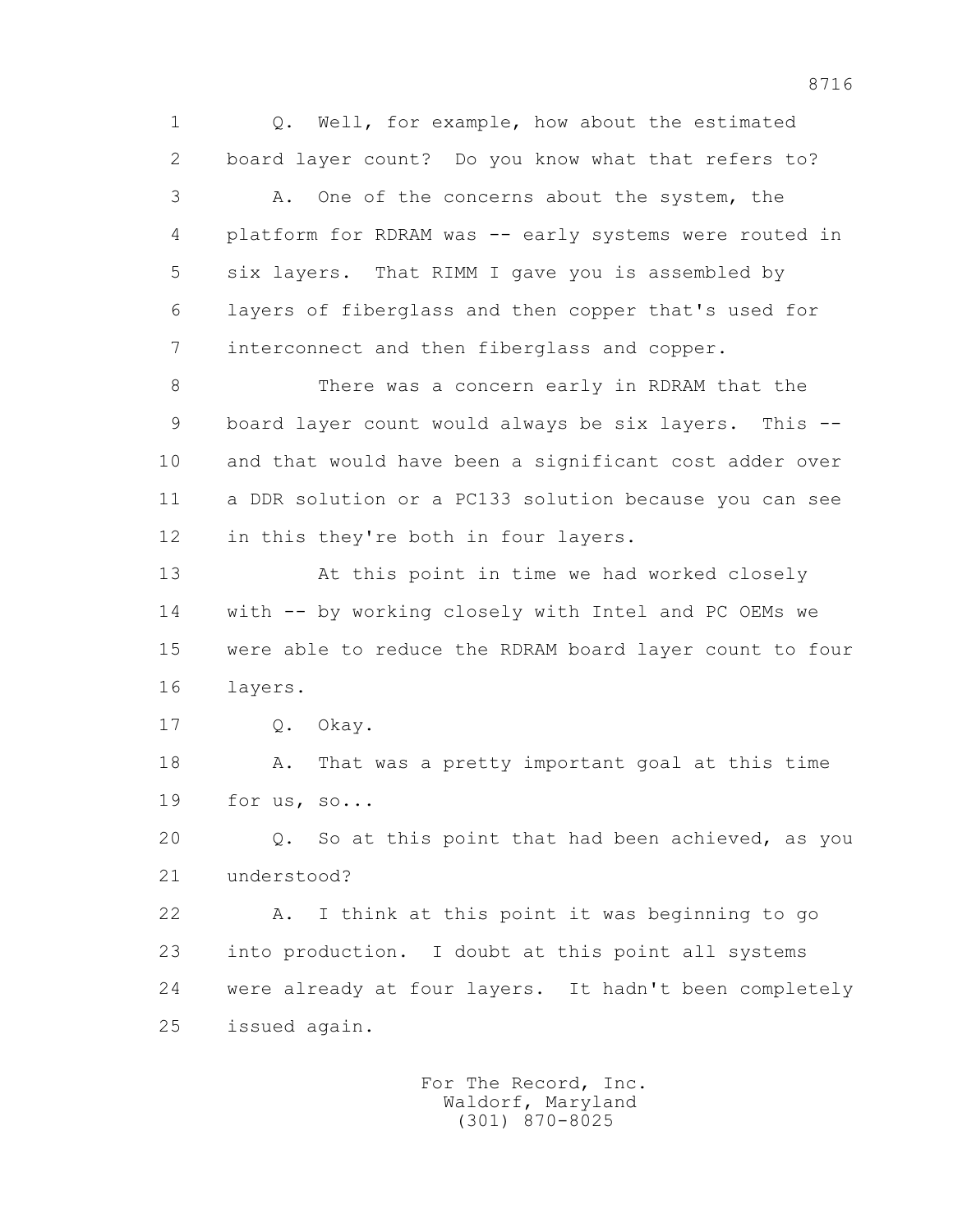1 Q. At the bottom it says, "RDRAM provides 2 approximately two times bandwidth at comparable 3 platform cost to DDR." 4 Do you see that? 5 A. Right. 6 Q. Did you have an understanding at the time of 7 what that meant? 8 A. Yes. If you take the peak memory bandwidth 9 column, RDRAM was at 3.2 and DDR is at 1.6. And then 10 look at the platform cost. DDR in this example added 11 \$6.00 and RDRAM added \$7.00, so it was -- at this point 12 it was two X the bandwidth at comparable, you know, six 13 versus seven dollars platform costs. 14 I mean, this was a pretty important 15 accomplishment for the direct RDRAM program, so it was 16 kind of a big moment. 17 Q. Also in here -- it's not just Mr. MacWilliams. 18 I believe there's some presentations by companies in 19 here. If you could look at page 25. 20 Now, at the Intel Developer Forums I think you 21 mentioned it was common to have Intel partners, vendors 22 give presentations? 23 A. Yes, it was. 24 Q. This one refers to a gentleman named Inukai, 25 I-N-U-K-A-I, at Elpida.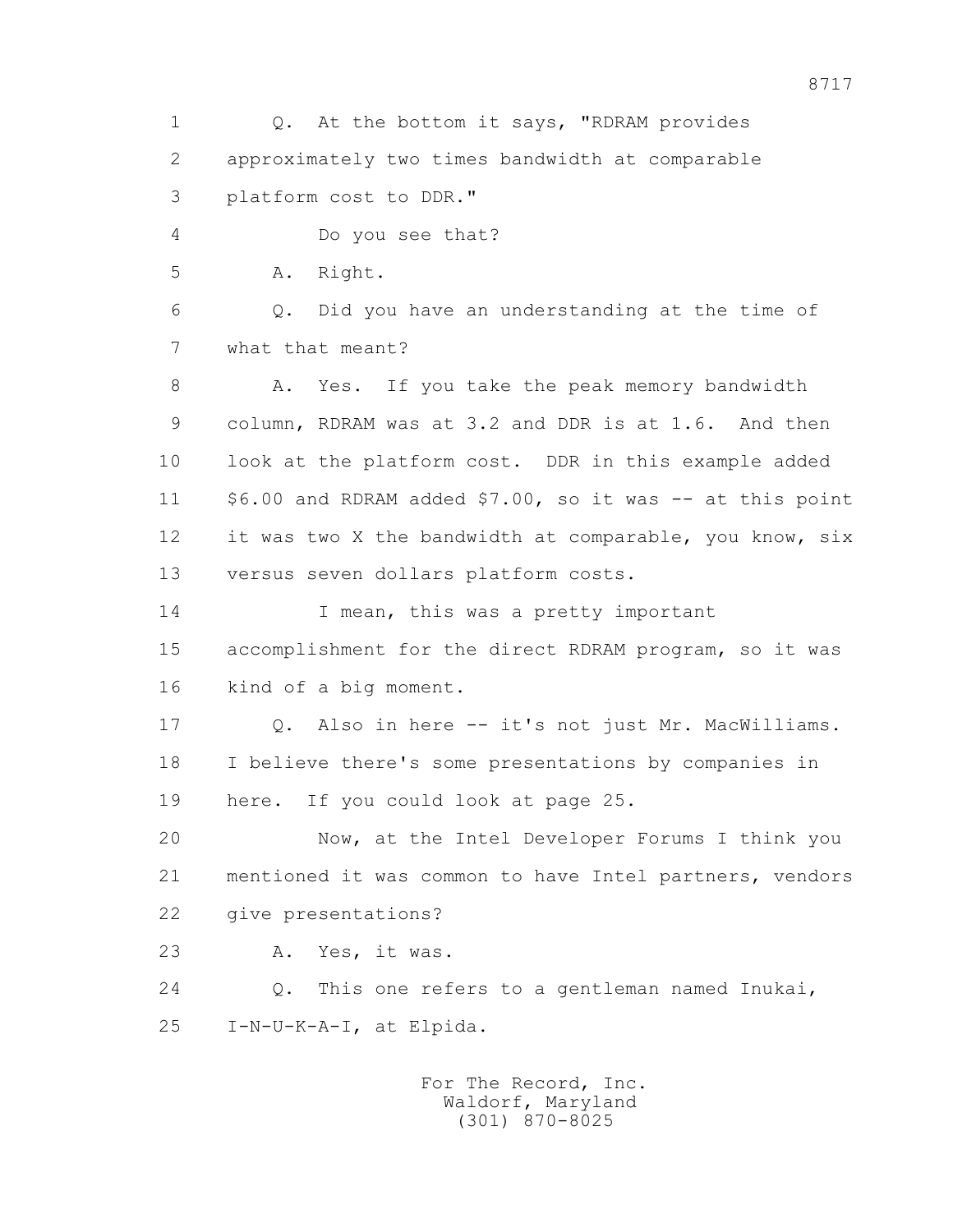1 At this time what was Elpida? Do you know? 2 A. Elpida was a merger between I believe NEC and 3 Hyundai. No. NEC and Hitachi, was it? 4 Q. Yeah. 5 A. I'm sorry. It was a merger between NEC and 6 Hitachi. 7 Q. In the memory area? 8 A. Of their DRAM divisions, that's correct. 9 Q. And had you worked with Mr. Inukai before 10 this? 11 A. Not on a day-to-day basis, but I had met him 12 and knew him from his previous experience. 13 Q. And he was at NEC? 14 A. I believe he was at NEC prior to that, yeah. 15 Q. And let me ask you to look at page 39 from his 16 presentation. And I'll ask you to tell us if you can 17 describe your understanding of this chart at the time 18 back in February of 2001. 19 A. My understanding was that it's indicating the 20 die size adder Rambus versus SDRAM die overhead, so it 21 would be effectively one plus this number would be the 22 die size of a Rambus DRAM, was at this -- in 2000 was 23 at about 25 percent of the die size adder and through 24 die size reduction would be at a 15 percent die size 25 adder in 2001 and in 2002 would be at slightly less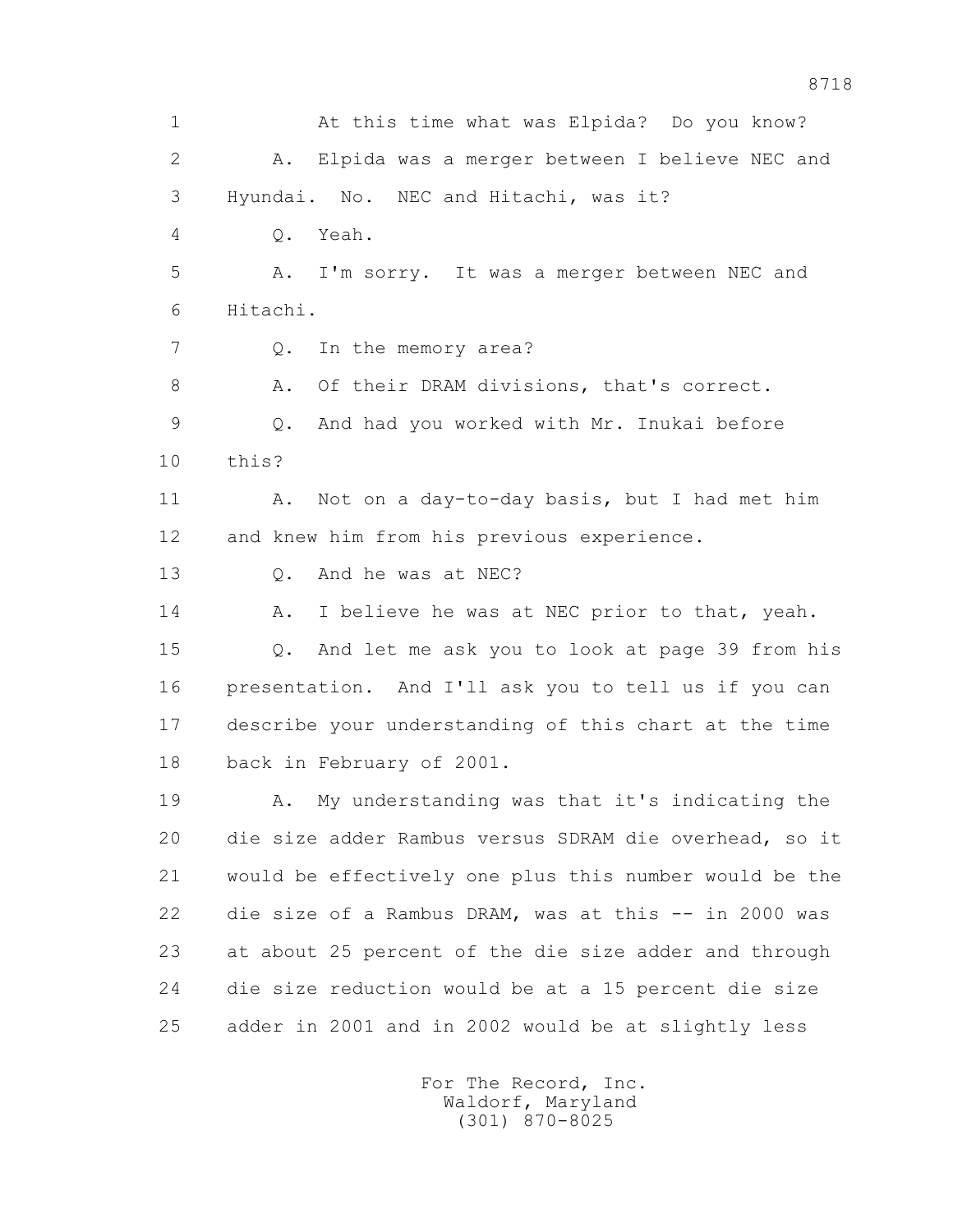1 than a 10 percent die size adder.

 2 So I think this was an indication of Elpida's 3 die size or cost-reduction plan.

 4 Q. If you'll look at page 43 of this presentation 5 by Elpida, and I've got the same question for you, if 6 you can give us your understanding at the time of this 7 particular slide entitled Calendar Year 2001-Calendar 8 Year 2003 Outlook RDRAM Future?

 9 A. So there were a number of cost, potential cost 10 contributors, as illustrated here, to the RDRAM 11 outlook. Die overhead was one of them. I think in 12 this presentation they addressed that in the slide we 13 showed earlier.

 14 Output and speed yields were improving. 15 Back-end costs -- usually packaging is referred to as 16 the back-end portion of the process because they take 17 the die and package it well after kind of the -- well, 18 after it leaves the fab.

 19 The module -- the module costs had improved, 20 and it was also good that Elpida was using their 21 leading process to develop RDRAM on it. Some of these 22 metrics change a lot if the two pieces of silicon 23 currently aren't on the same process, so they -- it was 24 important they were moving to a more competitive 25 process or their most competitive process.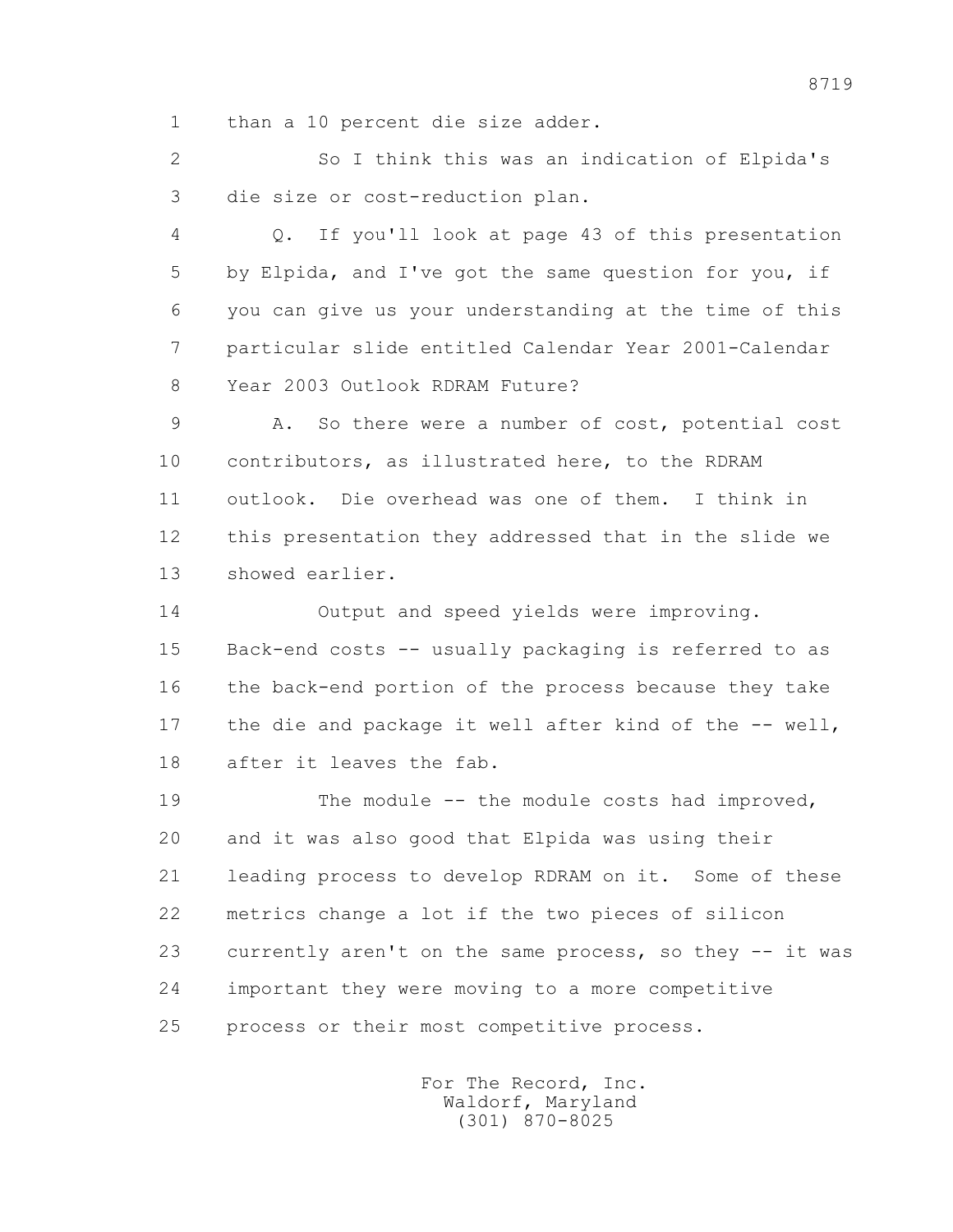1 Q. Okay. Let's look if we could at the next page, 2 page 44, where Mr. Kang's name appears from Samsung. 3 Page 44 (indicating). 4 Do you have that? 5 A. Yes, I do. 6 Q. And I think you mentioned before that you had 7 provided some input or feedback to his slides for this 8 presentation; is that correct? 9 A. Yes. I believe he came in to Rambus and 10 presented these slides and we had discussion about some 11 of the content. 12 Q. I want to talk about just a few of them. 13 Look at page 53. And that's entitled Samsung 14 RDRAM Status, and again this is February 2001. 15 Take a look at that if you would and tell us 16 your understanding at the time of the messages imparted 17 by this slide. 18 A. Similar to my kind of understanding of what the 19 Elpida slide said. It's a summary of the 20 cost-reduction activities at Samsung that resulted in 21 yield that approached SDRAM, which was a very mature 22 product, so it was as close to a hundred percent yield 23 as you can get, so that was a good thing. 24 The fact that they were in pretty high-volume 25 production was good. They were also active in For The Record, Inc.

 Waldorf, Maryland (301) 870-8025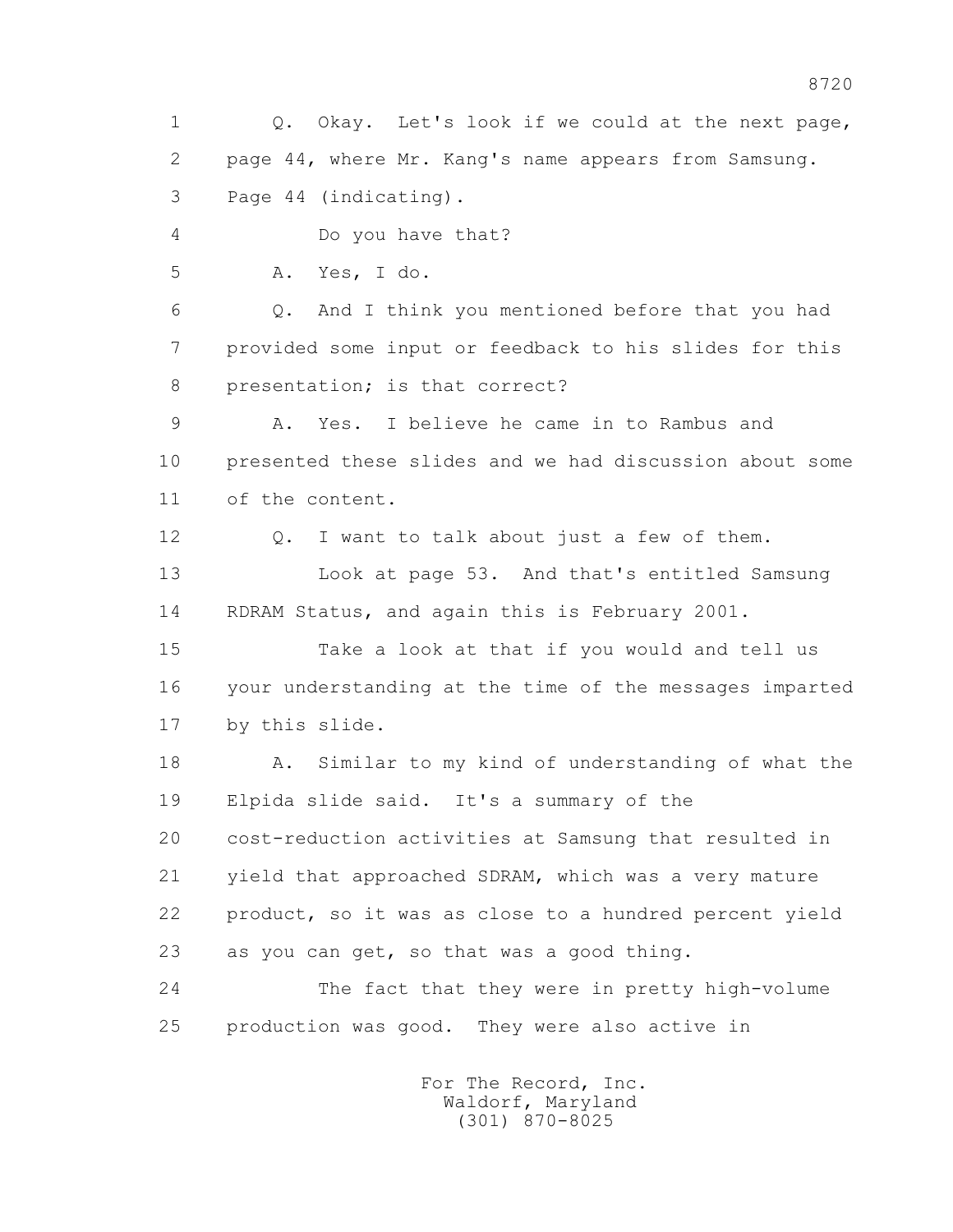2 higher-density parts. 3 So basically it was just a summary of Samsung's 4 RDRAM status and effectively were in the position of 5 going to high volume -- continuing high-volume 6 manufacturing production. 7 Q. And I see that this particular module has a 8 Samsung name on it. That's DX-261. 9 What does that tell you? 10 A. Those particular devices are manufactured by 11 Samsung. 12 Q. I'm sorry. Could you -- I just didn't hear 13 that. 14 A. Those devices are manufactured by Samsung. 15 Q. Do they still manufacture RDRAM today? 16 A. They still do, yes. 17 Q. Let's move forward if we could to the last 18 company presentation in here. It's Toshiba. That's on 19 page 64. 20 And that's -- on page 64. 21 Do you see that's entitled Toshiba DRAM 22 Strategy? 23 A. I do. 24 Q. There's a gentleman named Saito, S-A-I-T-O. Do 25 you see that? For The Record, Inc.

1 supporting the cost-reduced core architectures and

 Waldorf, Maryland (301) 870-8025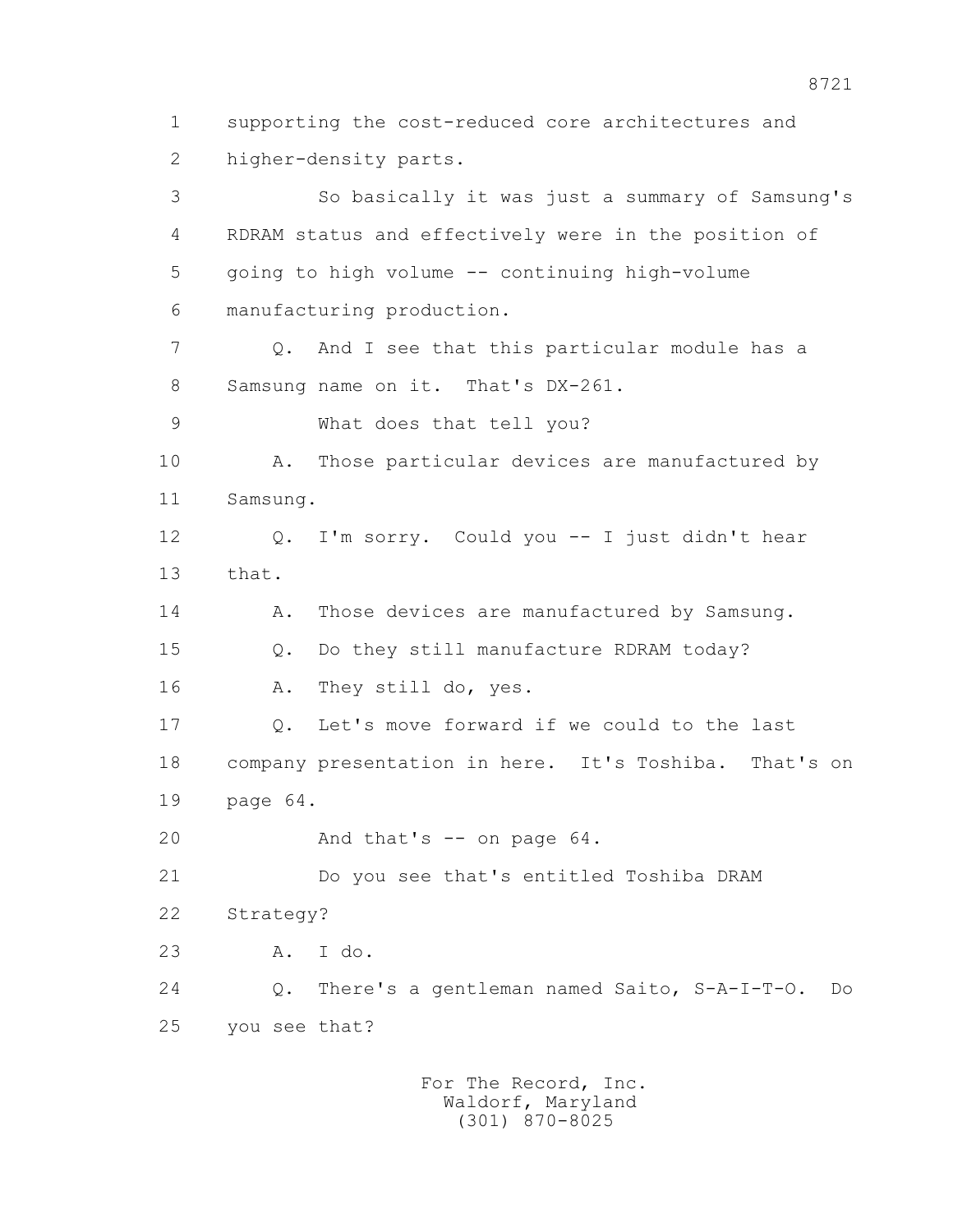1 **A.** Yes.

2 Q. Were you familiar with him at the time?

3 A. I've met him, yes.

 4 Q. I'll just ask you to look at a couple of his 5 slides. Look at page 78.

 6 That's entitled PC 800 Yield Improvement. Do 7 you see that?

8 A. Yes.

 9 Q. And can you explain your understanding at the 10 time of what this chart referred to, including what the 11 X and Y refer to there?

 12 A. It was probably in color originally, so it 13 might be a little -- I'm actually not a hundred percent 14 sure what it was trying to communicate, but in general, 15 the left-hand column is indicative of yield between 16 zero and a hundred percent, and I believe the 17 right-hand column or the right-hand axis along the 18 bottom is an indication of over time what they 19 projected their PC800 yield to be.

20 Q. Okay. Well, we'll just pass that.

21 Did you want to say something, Mr. Oliver?

22 MR. OLIVER: No. I was just going to object if

23 you went any further, but that's fine.

24 BY MR. PERRY:

25 Q. Let's pass on that.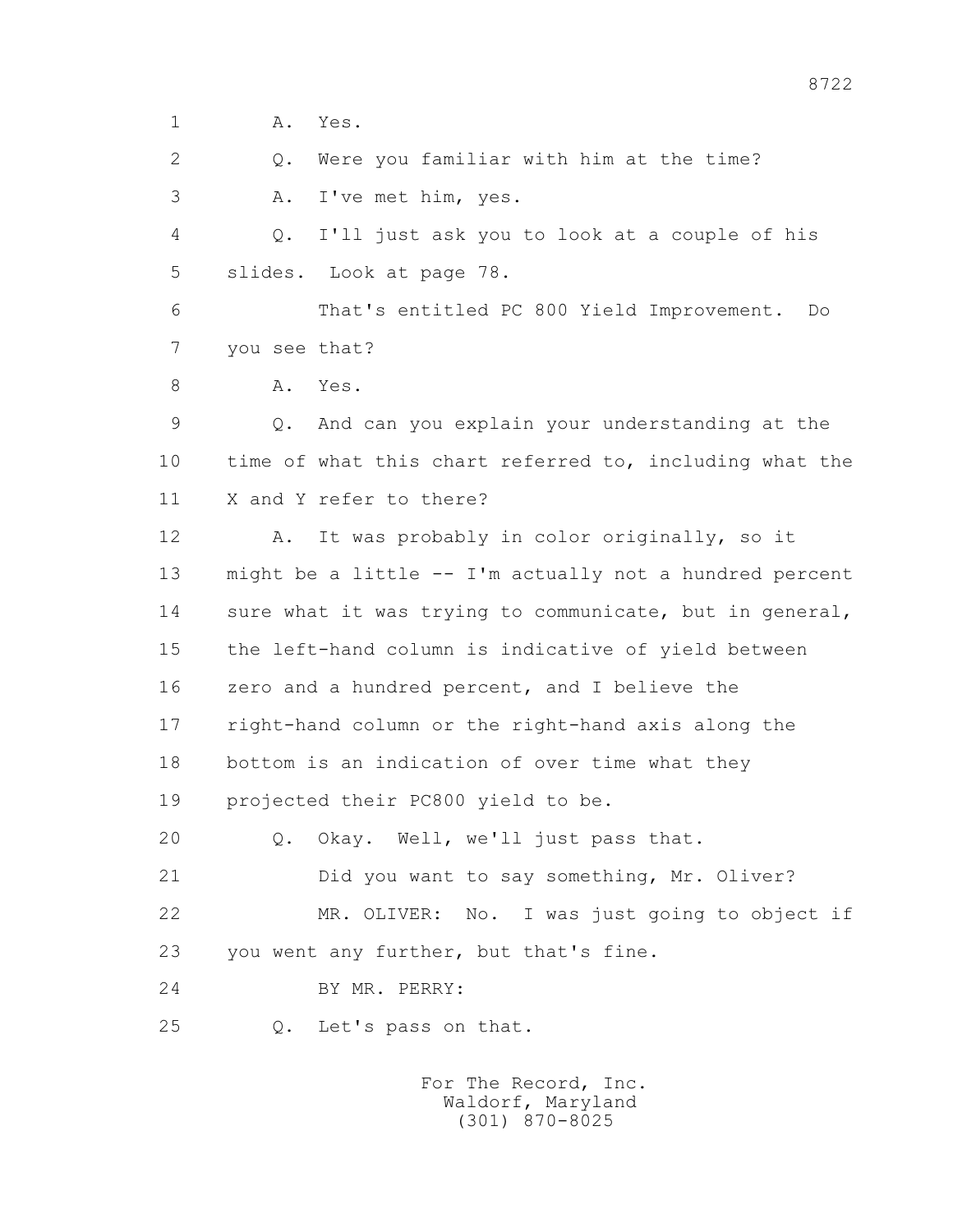1 And let's finish up this document if we could 2 by looking at another Toshiba slide, on page 80. 3 Let me start with this. Did you have an 4 understanding back in February 2001 what this one 5 referred to? 6 A. In general. I'm not sure where the specific 7 numbers came from necessarily. 8 Q. Well, let me pass on Toshiba for now then and 9 let me ask you a general question if I could. 10 After working with -- we're done with that 11 document. 12 After working with Mr. MacWilliams and Mr. Kang 13 and reviewing these presentations in connection with 14 that February 2001 Intel Developer Forum, did you draw 15 any conclusions about the cost-reduction efforts that 16 Rambus had undertaken in the past two years? 17 A. Yes, I did. 18 With the partners that were kind of active in 19 that program, in this case specifically Elpida, 20 Samsung and Toshiba, they communicated to the industry 21 and to Intel here that that program had begun to show 22 significant signs of success. Yields were 23 substantially up from where they were when this 24 project began back in that original Intel 25 presentation. All of them were approaching a hundred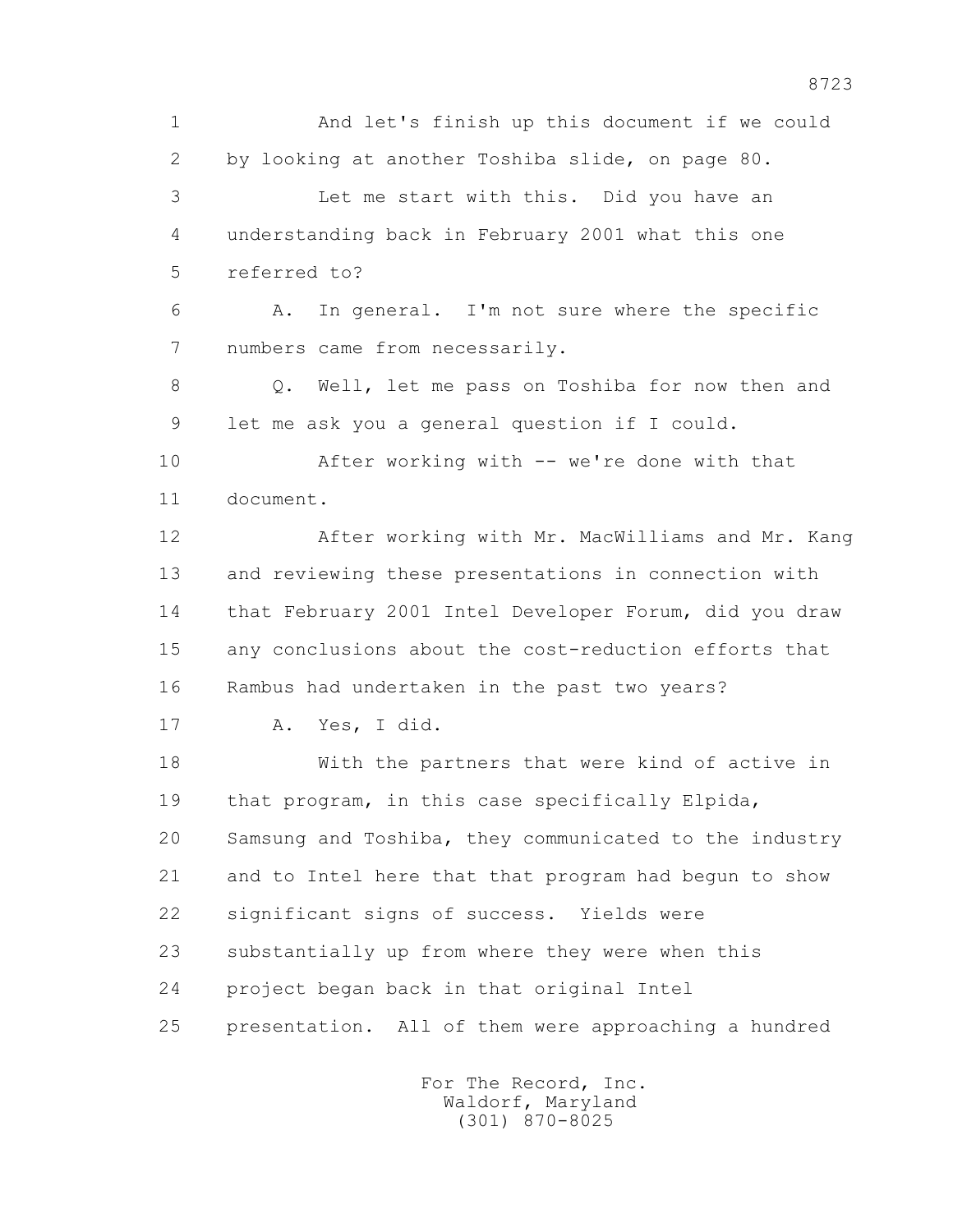1 percent yield at 800 megahertz. And also their die 2 size were reducing. 3 So I felt like the efforts were beginning to 4 come to fruition at least for these three vendors. 5 MR. PERRY: Your Honor, I have nothing further 6 for the witness. 7 JUDGE McGUIRE: Okay. Why don't we take a 8 short ten-minute break, and when we return, we'll go 9 into the cross-examination. 10 MR. PERRY: Thank you. 11 (Recess) 12 (DX Exhibit Number 261 was marked for 13 identification.) 14 JUDGE McGUIRE: At this time we'll proceed with 15 cross-examination, Mr. Oliver. 16 MR. OLIVER: Thank you, Your Honor. 17 CROSS-EXAMINATION 18 BY MR. OLIVER: 19 Q. Good morning, Mr. Hampel. 20 A. Good morning. 21 Q. Mr. Hampel, Mr. Perry asked you a number of 22 questions this morning with respect to cost 23 information. Do you recall that? 24 A. (Witness nodding.) 25 Q. As well as questions with respect to your For The Record, Inc.

 Waldorf, Maryland (301) 870-8025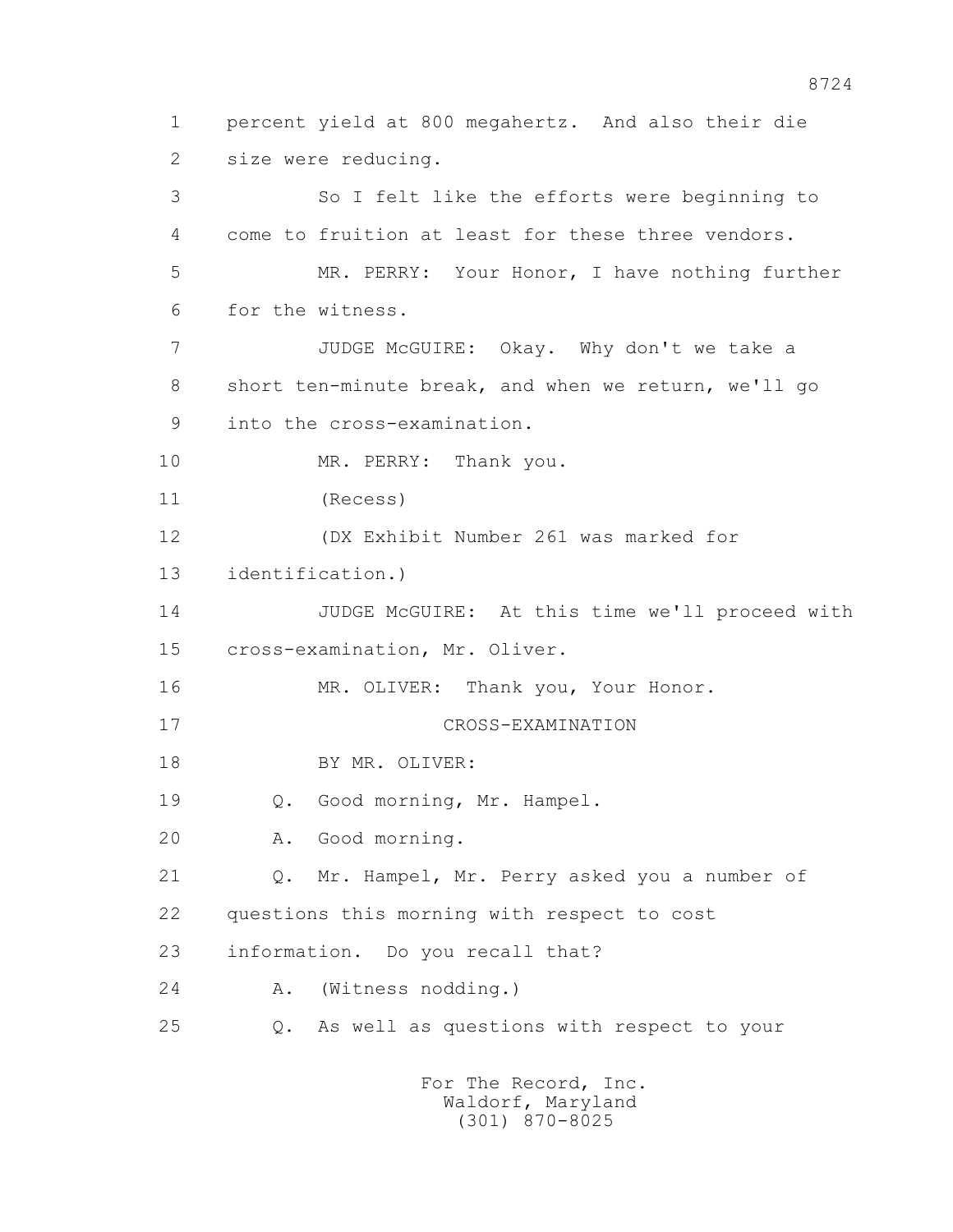1 interactions with DRAM manufacturers concerning cost? 2 Do you recall that?

3 A. Yes.

 4 Q. Now, it would be fair to say that most of your 5 understanding about costs came from information 6 provided by DRAM manufacturers; isn't that right? 7 A. In general, that's true, yeah. We did go off 8 to industry standard sources. There's a number of 9 publications on fabrication costs and we consulted 10 those as well. 11 0. But Rambus did not produce DRAMs; is that 12 right? 13 A. That's correct. 14 0. So the information you had you were being 15 provided from other sources; is that correct? 16 A. That's correct. 17 MR. OLIVER: May I approach, Your Honor? 18 JUDGE McGUIRE: Yes. 19 BY MR. OLIVER: 20 Q. Mr. Hampel, I've handed you a document marked 21 RX-1525, titled Rambus Cost Reduction Update 11-99. 22 And I'd like to ask you to turn in particular to 23 page 19 of this document. 24 And I'd like to direct your attention towards 25 the bottom of this page. Certain of the lines are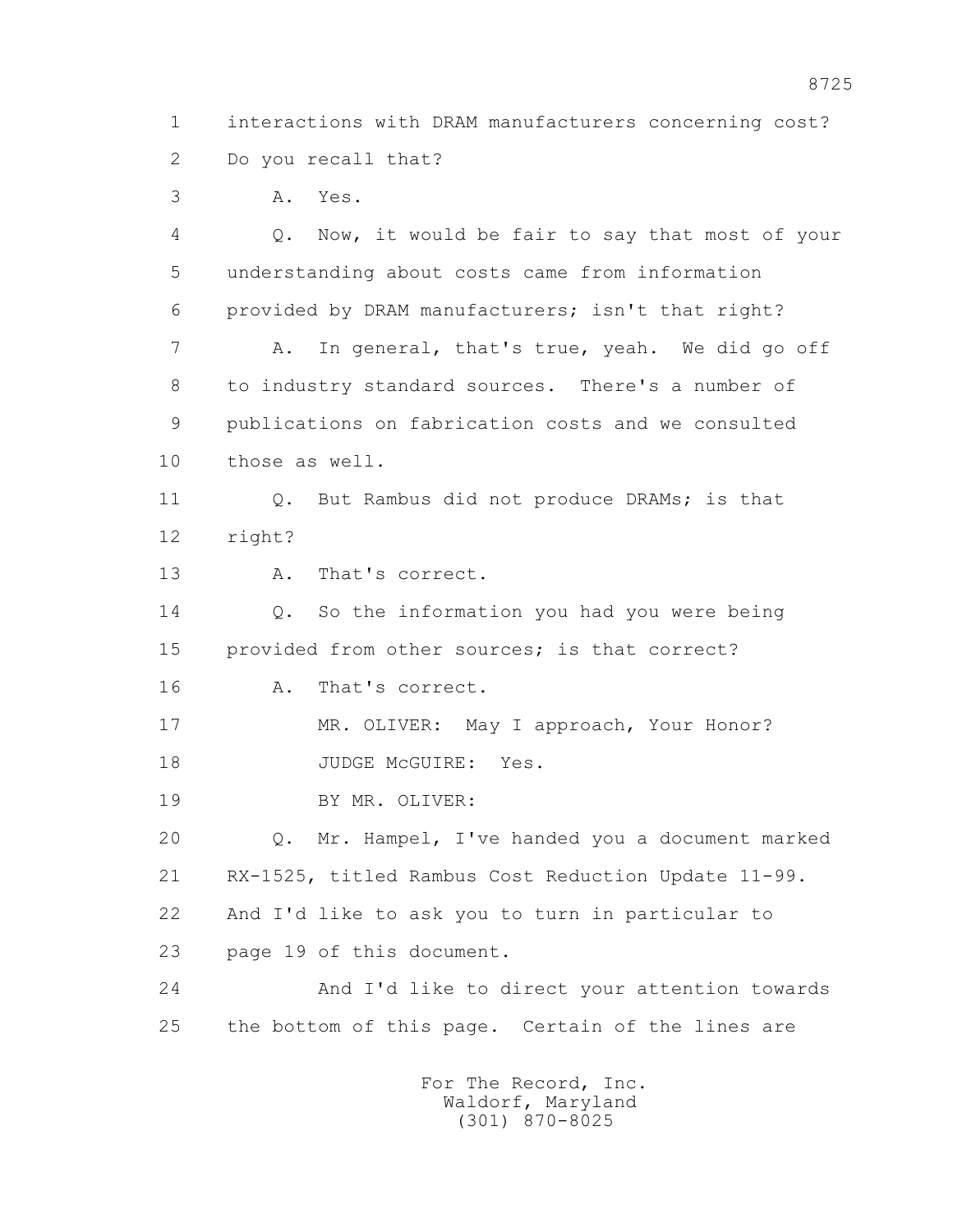1 difficult to read because there's some writing 2 obscuring some of the numbers, but do you see that this 3 sets forth six columns running from third quarter of 4 1999 through the fourth quarter of 2000? 5 A. Yes. 6 Q. And do you see that the bottom three lines set 7 forth three different scenarios for cost gap scenarios? 8 Do you see that? 9 A. I see the bottom three lines. I don't know 10 that they're cost gap scenarios, but okay. 11 Q. Do you see the caption at the top of the page 12 reads "Cost Gap Scenarios"? 13 A. Yes. 14 0. And basically this shows three different 15 progressions of the cost gap from third quarter of 1999 16 through the end of 2000? 17 A. Right. 18 Q. And the industry baseline runs from 55 percent 19 in the third quarter of 1999 to 40 percent in the 20 fourth quarter of 2000? 21 A. Right. 22 Q. And do you see that the bottom line, the most 23 optimistic scenario, still runs from 55 percent to 24 18 percent? Is that right? 25 A. I see that, yes. For The Record, Inc.

 Waldorf, Maryland (301) 870-8025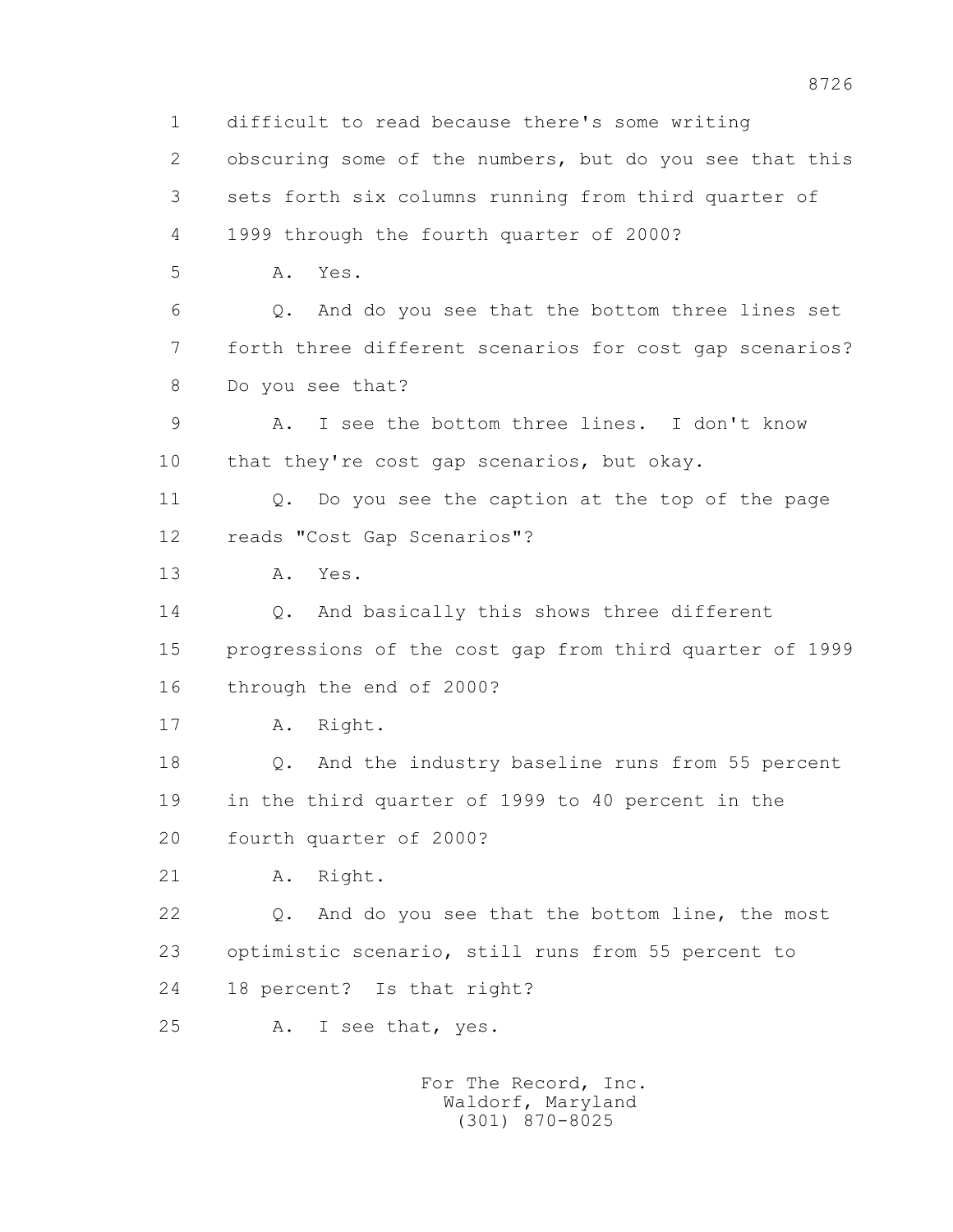1 Q. And these, by the way, these are not actual 2 numbers, these were projections; right? 3 A. That's correct. 4 Q. Rambus internal projections? 5 A. Actually this particular data, my recollection 6 is that it came from an Intel analysis. 7 Can I comment on that context or... 8 Q. If your attorney wishes you to do so, he can 9 follow up with you. 10 The cost gap that's being measured here, it's a 11 gap between SDRAM and RDRAM; is that right? 12 A. The cost gap that's being projected is between 13 I believe up here at the top it says 128-megabyte 14 module cost gap RDRAM to PC100, so it's the module 15 cost -- in fact, that module right there is 16 128 megabytes, so it's that module cost versus a PC100 17 module (indicating). 18 MR. OLIVER: Your Honor, the next document that 19 I wish to discuss is an in camera document. 20 JUDGE McGUIRE: Okay. Then at this time I will 21 ask the audience to please excuse themselves. We are 22 about to go into testimony that by prior order of the 23 court is deemed confidential and therefore closed to 24 the public. And you will be advised when we go back 25 into the public portion of this proceeding.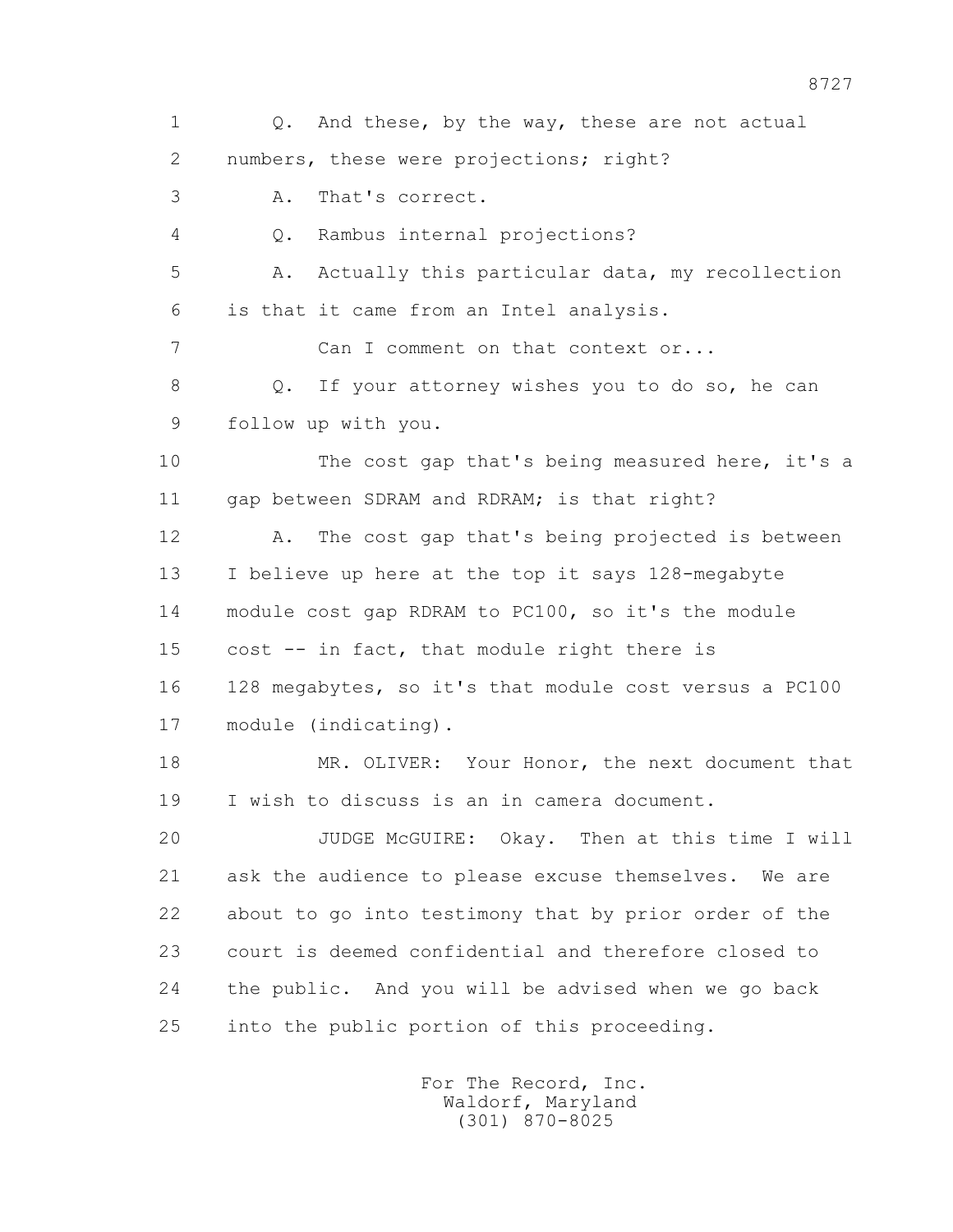1 So everyone that's not been cleared for access 2 to in camera I'll ask at this time to please excuse 3 themselves. 4 MR. OLIVER: Your Honor, I can estimate that it 5 will probably take about five, at most ten minutes. 6 JUDGE McGUIRE: It's only going to take about 7 five to ten minutes. 8 While we're here, I'll again ask counsel to 9 certify that everyone at their table and everyone 10 behind them is cleared for access to in camera. 11 MR. PERRY: I understand it's going to be 12 Rambus information, so yes, Your Honor, they are. 13 MR. OLIVER: Yes, Your Honor, I can so 14 certify. 15 JUDGE McGUIRE: I'll advise the court reporter 16 we are now in the in camera session. 17 (The in camera testimony continued in 18 Volume 41, Part 2, Pages 8752 through 8755, then 19 resumed as follows.) 20 JUDGE McGUIRE: We're back to the 21 cross-examination. 22 CROSS-EXAMINATION (continued) 23 BY MR. OLIVER: 24 Q. Mr. Hampel, Mr. Perry asked you some questions 25 this morning with respect to your communications with For The Record, Inc.

 Waldorf, Maryland (301) 870-8025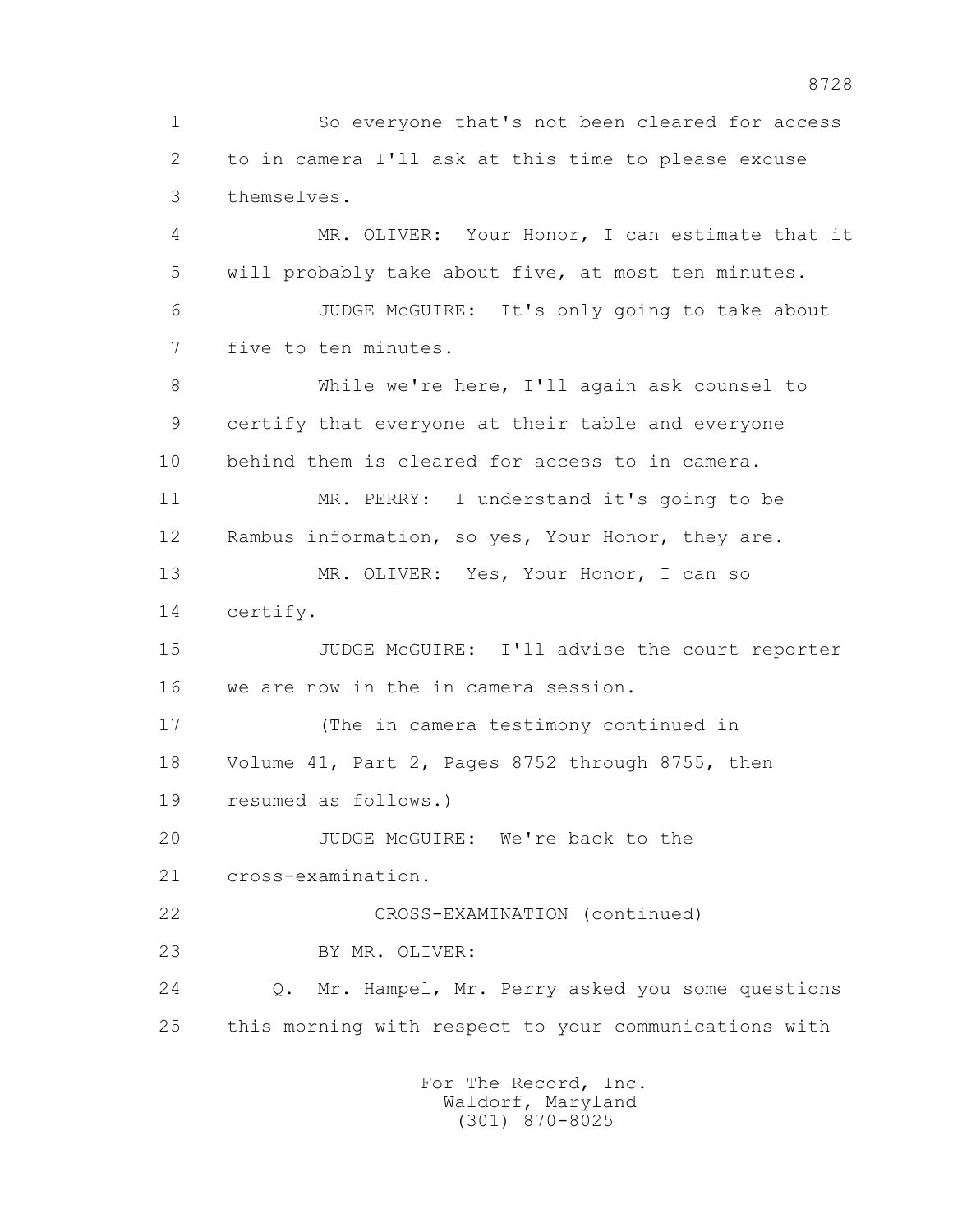1 customers. Do you recall that? 2 A. Yes, he did. 3 Q. And he also asked you some questions with 4 respect to your communications with partners? 5 A. Yes. 6 Q. And he explored some of that during the earlier 7 years that you were at Rambus, finally moving on to 8 some of your later years? 9 A. Some, yes. 10 MR. PERRY: I'm sorry, Your Honor. 11 MR. OLIVER: I'll withdraw that question. 12 MR. PERRY: It misstates the testimony and 13 misstates my questioning actually. 14 MR. OLIVER: I'll withdraw that question, 15 Your Honor. 16 JUDGE McGUIRE: Okay. 17 BY MR. OLIVER: 18 Q. Mr. Hampel, I'd like to explore your 19 responsibilities at Rambus and your customer contacts 20 in a bit more detail if I could, please. 21 You started at Rambus in 1993; is that right? 22 A. That's correct. 23 Q. And from the time that you started at Rambus, 24 you had contacts with Rambus partners; right? 25 A. Yes.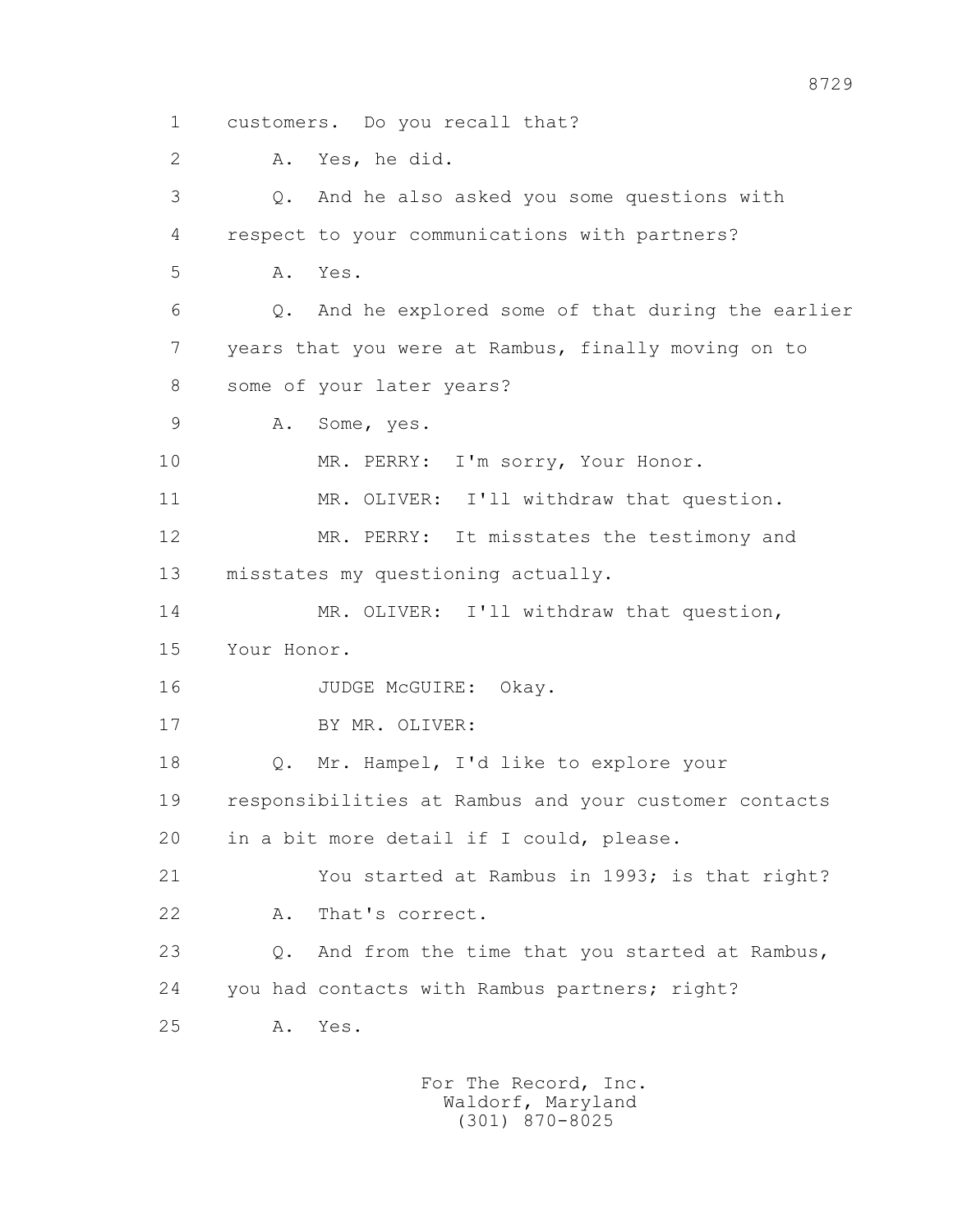1 Q. And Rambus partners would include DRAM 2 manufacturers? 3 A. Usually, yeah, that's what "partner" means 4 usually. 5 Q. And you probably had meetings or other contacts 6 with DRAM partners 15 or 20 times a year? 7 A. Probably on average. A couple -- during 8 intervals especially during cost reduction it might 9 have been slightly more than that, but that was the 10 ballpark of our direct meetings, yes. 11 Q. And that was from the time you started in 1993 12 through at least 2000? 13 A. It was probably substantially less in the 14 early '90s and through '96 and increased later than 15 that. 16 Q. Now, beginning of 1993 you also had contacts 17 with so-called customers or potential customers; 18 right? 19 A. I'm not exactly sure what you mean by 20 "customers," but I also did have contact with Intel and 21 all the companies I mentioned, yes. 22 Q. Would you understand the term "customers" to 23 include companies such as Dell and Compaq? 24 A. I've used it that way, yes. I probably used it 25 in other contexts as well, but yeah.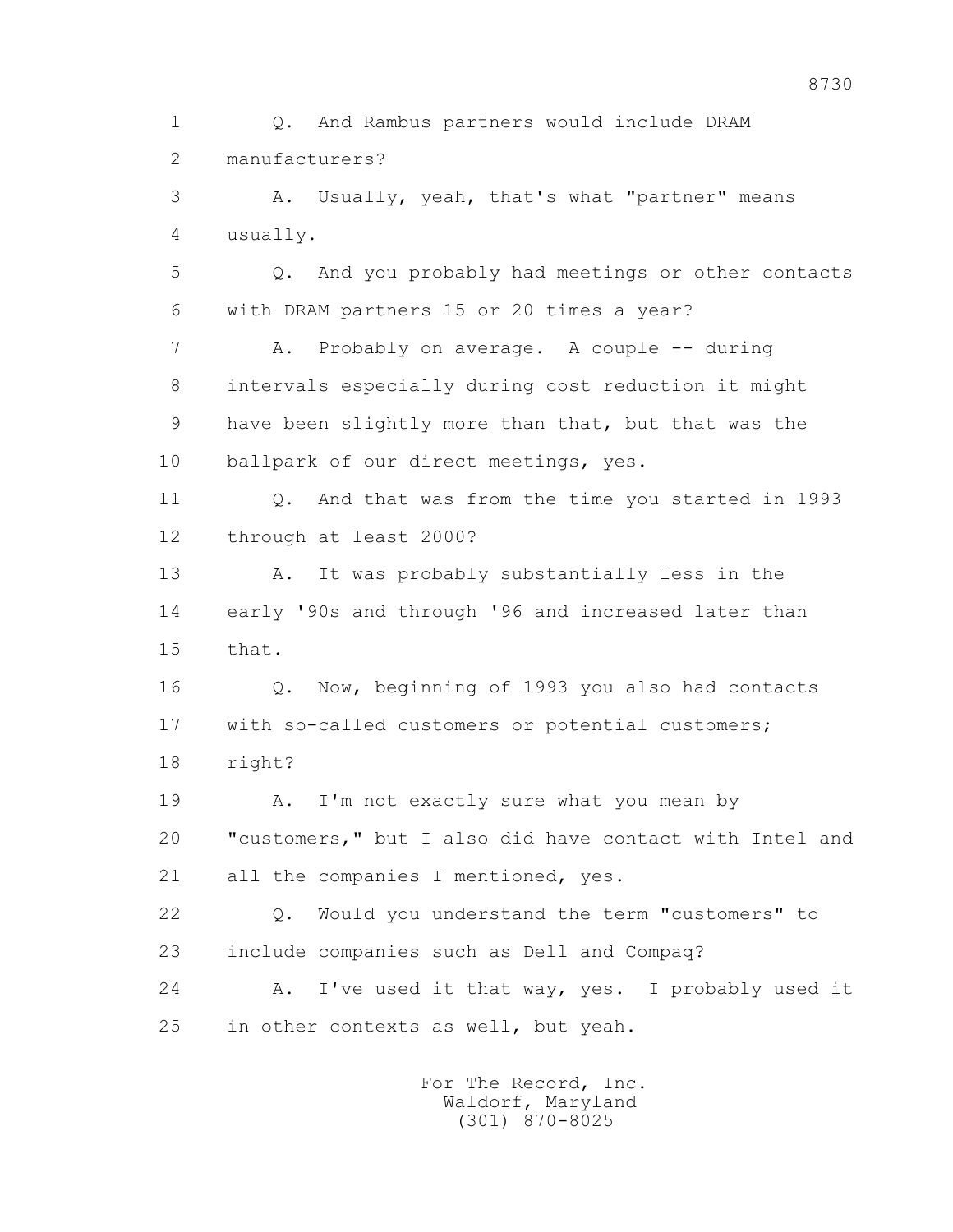1 Q. I'll tell you what, do you have an 2 understanding of Rambus customers?

3 A. Yes.

 4 Q. Okay. Perhaps you could explain your 5 understanding of Rambus customers in terms of who you 6 had contacts with.

 7 A. Frequently I've used "customers" in the context 8 of the purchasers of DRAMs, which would be somebody 9 like Sony or someone like Compaq or Dell. That's a 10 frequent use of -- to differentiate between customers 11 and partners, so if -- I think that's what you're 12 referring to.

 13 Q. And it would be fair to say that you had 14 contacts with Rambus customers anywhere from, say, 15 15 to 40 times a month?

 16 A. That's probably correct, if you included Intel 17 in that, it's probably approximately there.

18 Q. Okay. Now, with respect to the various 19 contacts that you had with DRAM manufacturers, you're 20 not aware of any instance in which Rambus 21 representatives told DRAM manufacturers which features

22 of RDRAM were protected by Rambus patents or patent

23 applications; is that right?

 24 MR. PERRY: Your Honor, it's beyond the scope. 25 This gentleman came here to testify about manufacturing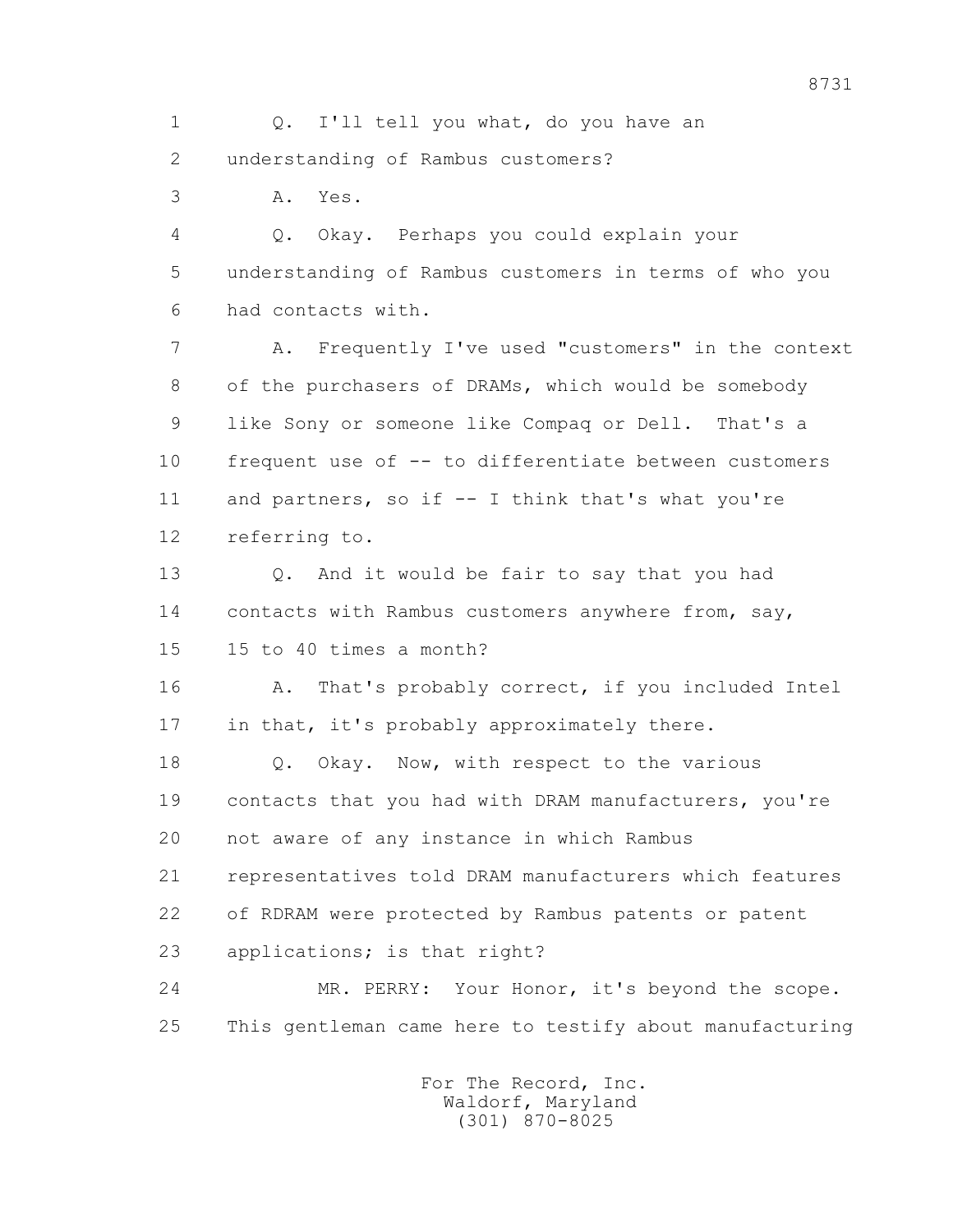1 costs. He's a technical director at Rambus. 2 JUDGE McGUIRE: Mr. Oliver? 3 MR. OLIVER: Your Honor, this -- first of all, 4 this goes to his contacts with customers and his 5 responsibilities at Rambus. 6 JUDGE McGUIRE: Overruled. 7 MR. PERRY: Your Honor, I only asked him about 8 contacts with customers about manufacturing costs. 9 JUDGE McGUIRE: So noted, but overruled. 10 THE WITNESS: I'm sorry. Could you repeat the 11 question. 12 BY MR. OLIVER: 13 Q. Yes. 14 With respect to Rambus and various 15 presentations to DRAM manufacturers, you're not aware 16 of any instance in which Rambus representatives told 17 the DRAM manufacturers which features of RDRAM were 18 protected by Rambus patents or patent applications; 19 isn't that right? 20 MR. PERRY: Objection. Lacks foundation as to 21 all of the presentations. If it's limited to ones he 22 was present for, I have -- 23 JUDGE McGUIRE: Sustained. 24 BY MR. OLIVER: 25 Q. Mr. Hampel, with respect to Rambus'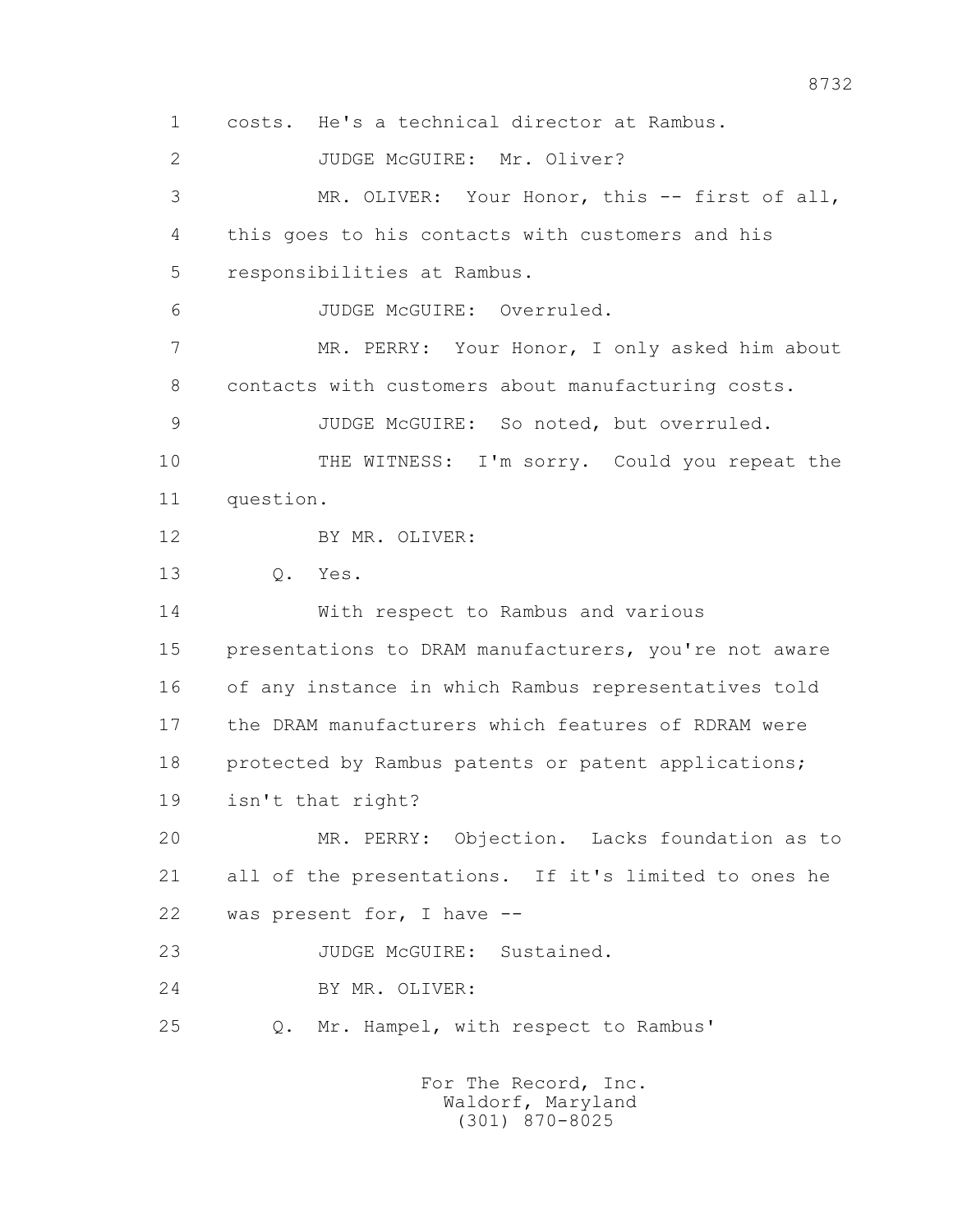1 presentations at which you were present or otherwise 2 participated in, you're not aware of any instance in 3 which Rambus representatives told the DRAM 4 manufacturers which features of RDRAM were protected by 5 Rambus patents or patent applications, are you? 6 A. No, I'm not. 7 Q. And again with respect to the various 8 presentations in which you participated or were 9 otherwise present, you're not aware of any instance in 10 which Rambus representatives told the DRAM 11 manufacturers which aspects of RDRAM were Rambus' own 12 inventions; right? 13 A. No, I'm not. I -- no. 14 MR. OLIVER: Nothing further, Your Honor. 15 JUDGE McGUIRE: Okay. Thank you, Mr. Oliver. 16 Mr. Perry, any further questions on redirect? 17 REDIRECT EXAMINATION 18 BY MR. PERRY: 19 Q. Yes. 20 I just had one question about RX-1525, if you 21 can find that. It's the one entitled Rambus Cost 22 Reduction Update 11-99. 23 A. Yes. 24 Q. If you could just look at page 19, which is the 25 page that Mr. Oliver pointed you to. For The Record, Inc. Waldorf, Maryland

(301) 870-8025

8733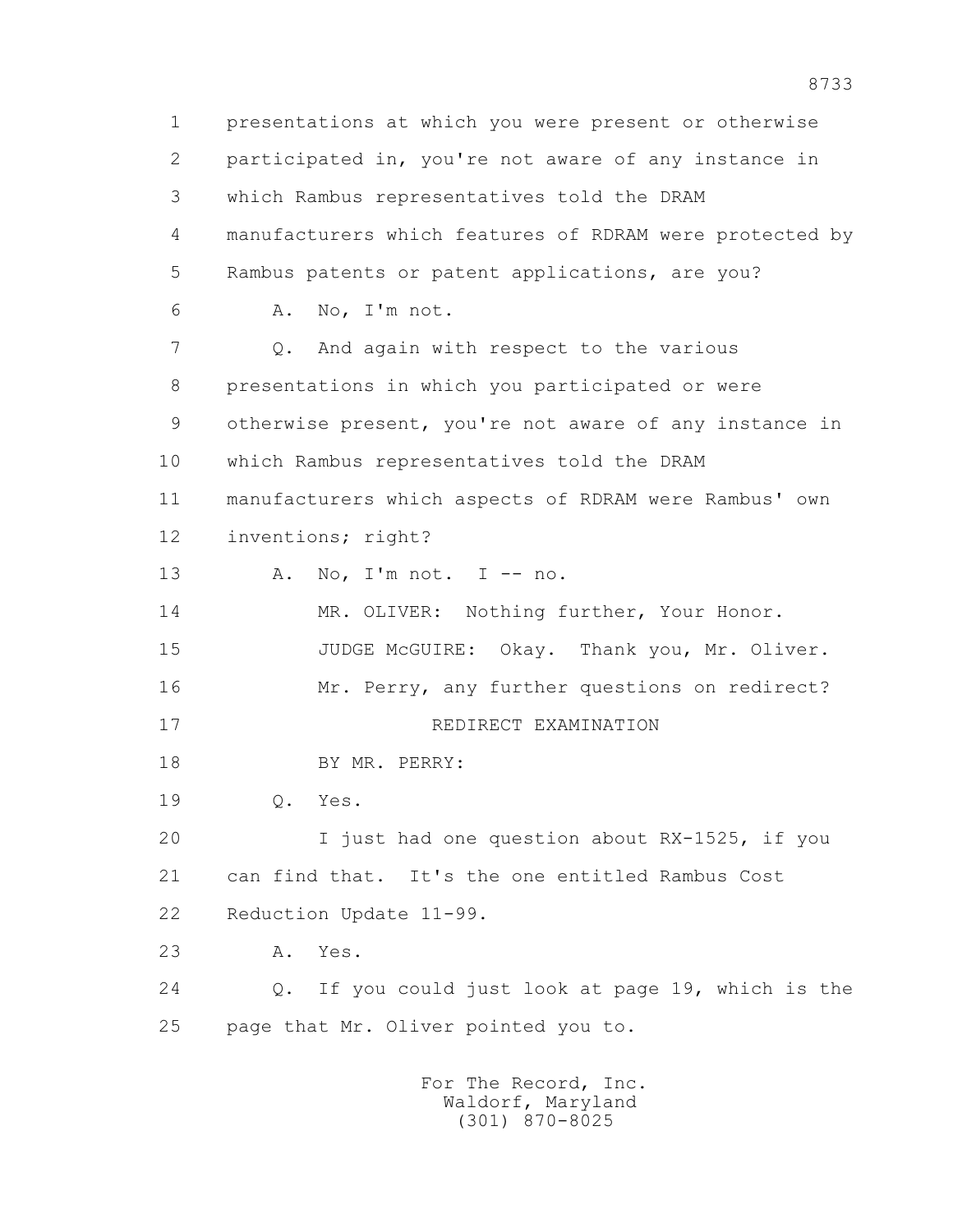1 A. Yes.

 2 Q. On this chart there were some numbers down at 3 the bottom, and you wanted to clarify something, and 4 Mr. Oliver suggested I ask you about it, so that's my 5 question.

 6 What was it you wanted to clarify about the 7 numbers at the bottom of page 19 of Exhibit RX-1525?

8 A. This was basically this particular meeting was 9 the launch of the cost-reduction effort. I mean, this 10 was just the beginning, so this was kind of the 11 starting-point forecast.

 12 And specifically, I'd also point out that this 13 was initially Intel's, an Intel-generated forecast, so 14 this was Intel's kind of estimate going into the 15 cost-reduction effort. You can see from this 16 presentation there's a lot of activities were 17 undertaken to even improve this projection.

 18 So I just wanted to put it in context of in 19 time that this was at the beginning of our 20 cost-reduction effort this was the projection.

 21 Q. And by year-end 2001 what had the efforts 22 resulted in?

 23 A. Basically all the vendors were at high yield. 24 And you saw from the Toshiba presentation that -- the 25 Toshiba, Samsung and Elpida presentations that they had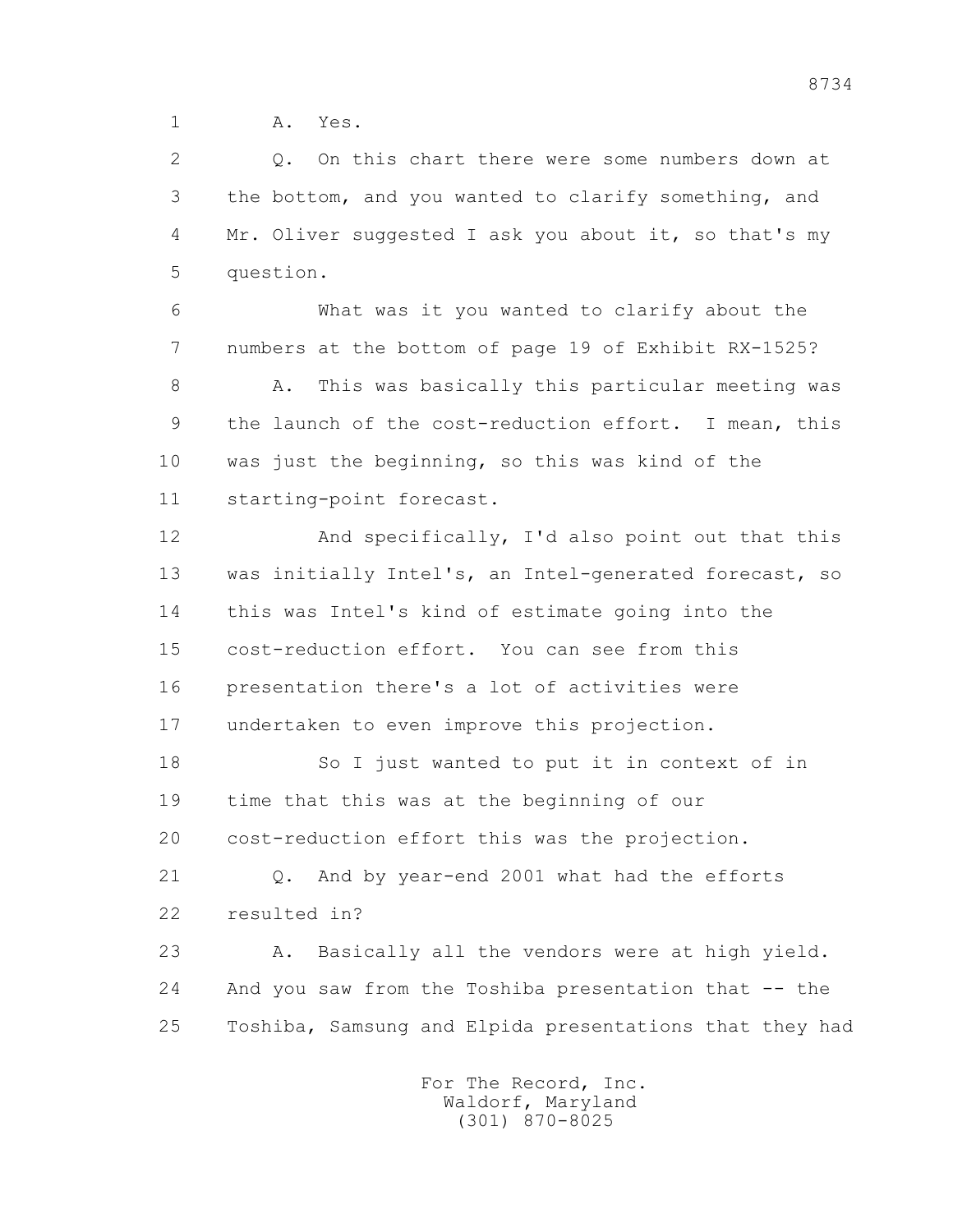1 pretty much achieved costs lower than even at the most 2 aggressive projections here, so those kinds of -- the 3 program had worked perhaps even better than the initial 4 forecast and we found opportunities to cost-reduce 5 outside of what we saw in 1999. 6 MR. PERRY: Thank you. Nothing further. 7 JUDGE McGUIRE: Any further recross? 8 MR. OLIVER: Nothing further, Your Honor. 9 JUDGE McGUIRE: Thanks very much, sir. Your 10 testimony is now completed. You're excused from this 11 proceeding. 12 THE WITNESS: Thank you, Your Honor. 13 JUDGE McGUIRE: Thanks very much. 14 Mr. Perry, how would you like to proceed at 15 this point? 16 MR. OLIVER: Before we go any further, I would 17 like to introduce two exhibits that we used. 18 JUDGE McGUIRE: Go ahead, Mr. Oliver. 19 MR. OLIVER: First is  $CX-617$ . 20 MR. PERRY: No objection. 21 JUDGE McGUIRE: Entered. 22 (CX Exhibit Number 617 was admitted into 23 evidence.) 24 MR. OLIVER: The second was RX-1525. 25 MR. PERRY: No objection.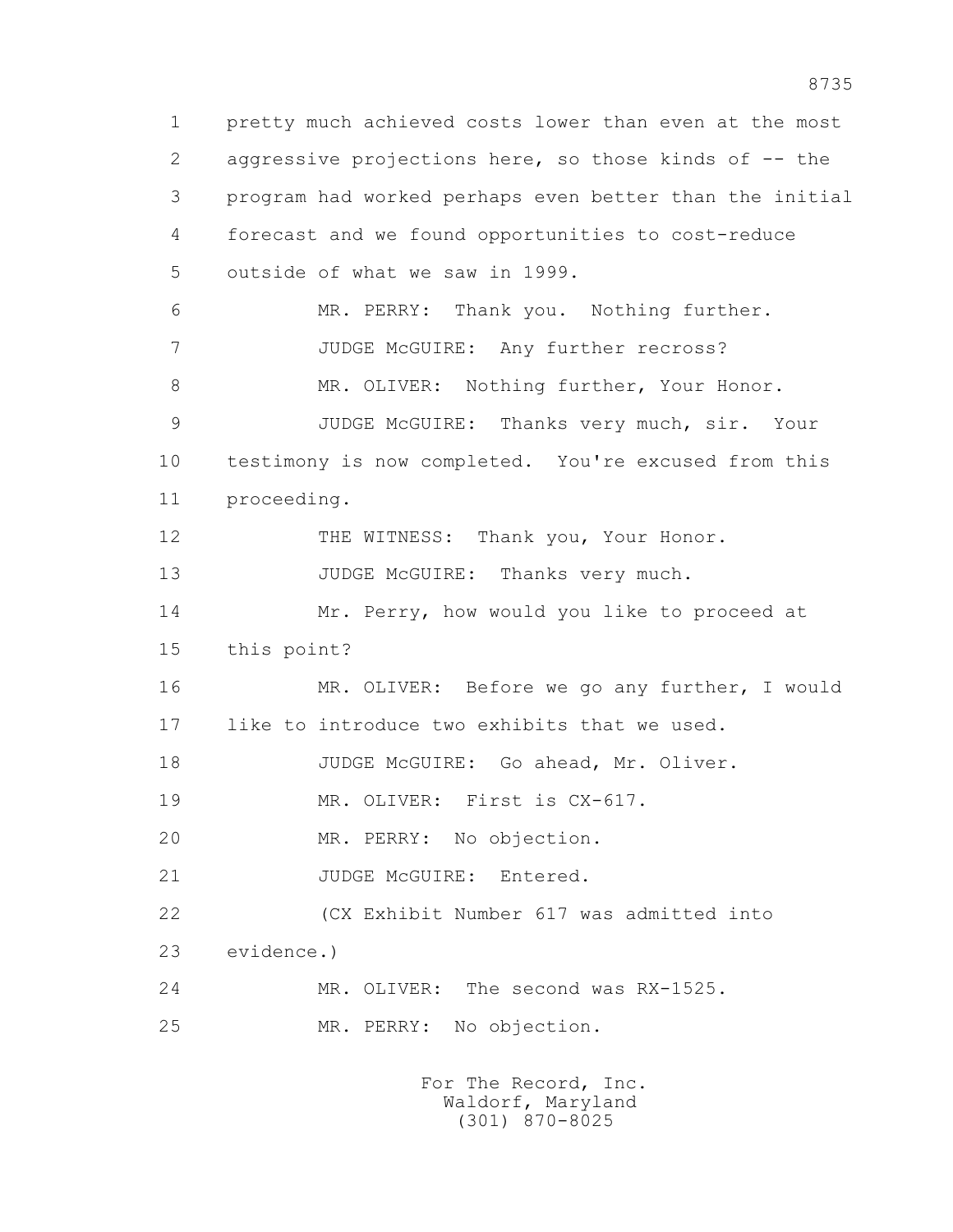1 JUDGE McGUIRE: So entered. 2 (RX Exhibit Number 1525 was admitted into 3 evidence.) 4 MR. PERRY: Your Honor, it's really up to you. 5 I think the reading of the deposition would take about 6 an hour and a half, maybe less. And we could certainly 7 do it now. 8 JUDGE McGUIRE: I think we should do it now. 9 It's too early to break for lunch. 10 Now, after you've completed that, then is that 11 going to be it for your case today? 12 MR. PERRY: That is it for the day. 13 JUDGE McGUIRE: Then let's go ahead now. It 14 doesn't make sense to come back and do that. 15 MR. PERRY: We anticipate that we are going to 16 wrap up, as they say in this industry, and you'll see 17 some long, busy days coming up. 18 JUDGE McGUIRE: Okay. 19 MR. PERRY: If we could take a minute to set 20 up. 21 JUDGE McGUIRE: Okay. Let's go off the record. 22 We'll take another short break. 23 (Recess) 24 JUDGE McGUIRE: Mr. Perry? 25 MR. PERRY: Yes, Your Honor. We're going to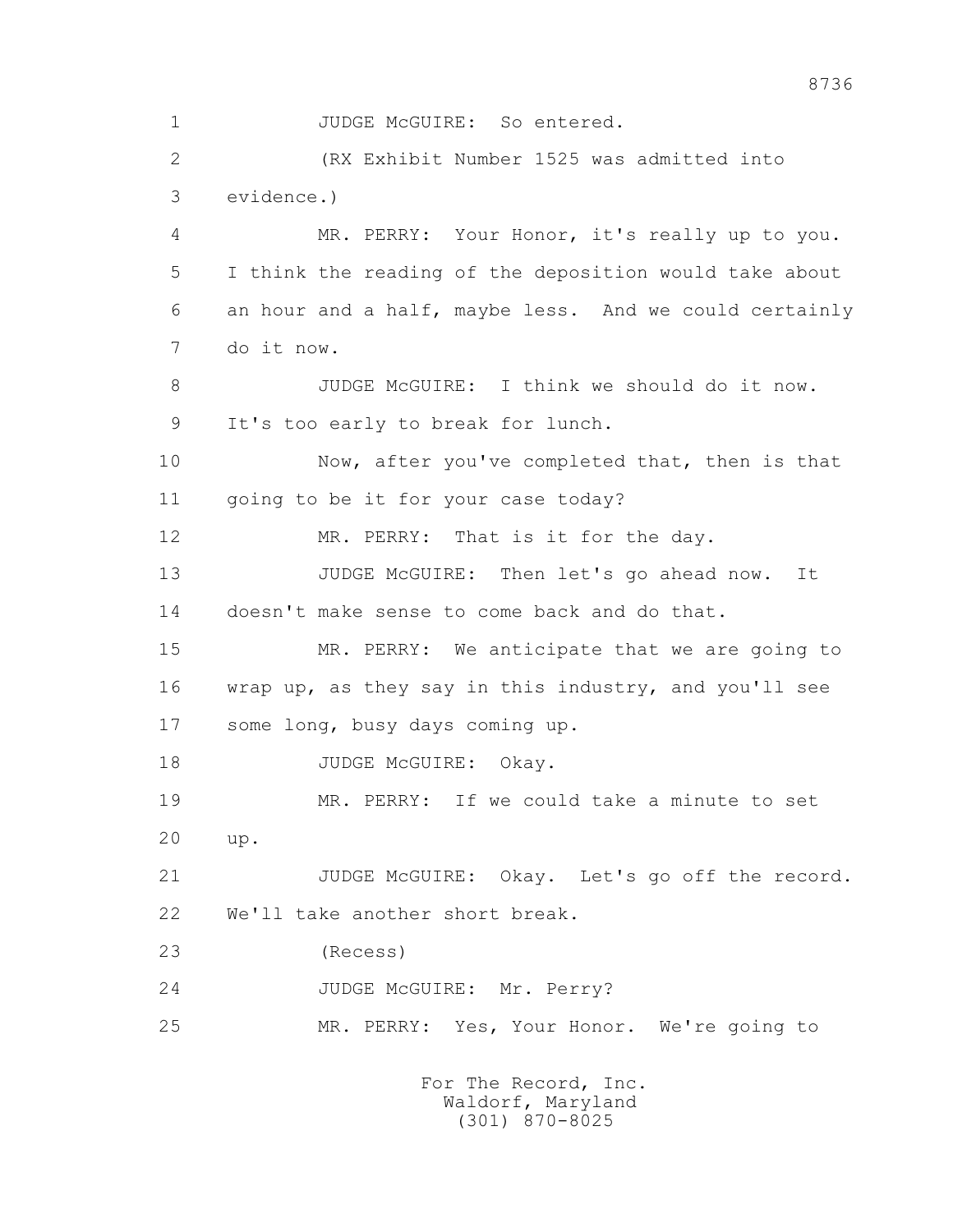1 read some limited excerpts from the deposition taken 2 in this matter on January 16, 2003 of an individual 3 named Samuel Chen. Mr. Chen, as you'll learn, was at 4 the time a JEDEC representative on behalf of 5 Mitsubishi.

 6 JUDGE McGUIRE: And perhaps you could introduce 7 your colleague here.

 8 MR. PERRY: Mr. Jim Berry, a valued member of 9 our team, is going to read the portions -- the answers 10 of Mr. Chen, who the parties have agreed is unavailable 11 for this proceeding.

 12 We also will be showing on screen the 13 documents that are referenced by using their CX and RX 14 numbers. And there will be a couple that we'll move in 15 at the end of the reading.

 16 And this is the first time we've done this, but 17 I think that the way we've been doing this is that I 18 read for the reporter the page and line.

19 JUDGE McGUIRE: Yes. Right.

 20 MR. PERRY: And I'm going to be omitting 21 objections that are in the transcript itself, and as I 22 understood it from my conversations with Mr. Catt,

23 there shouldn't be any objections that come up.

24 JUDGE McGUIRE: Right.

25 MR. PERRY: We're going to start with page 5,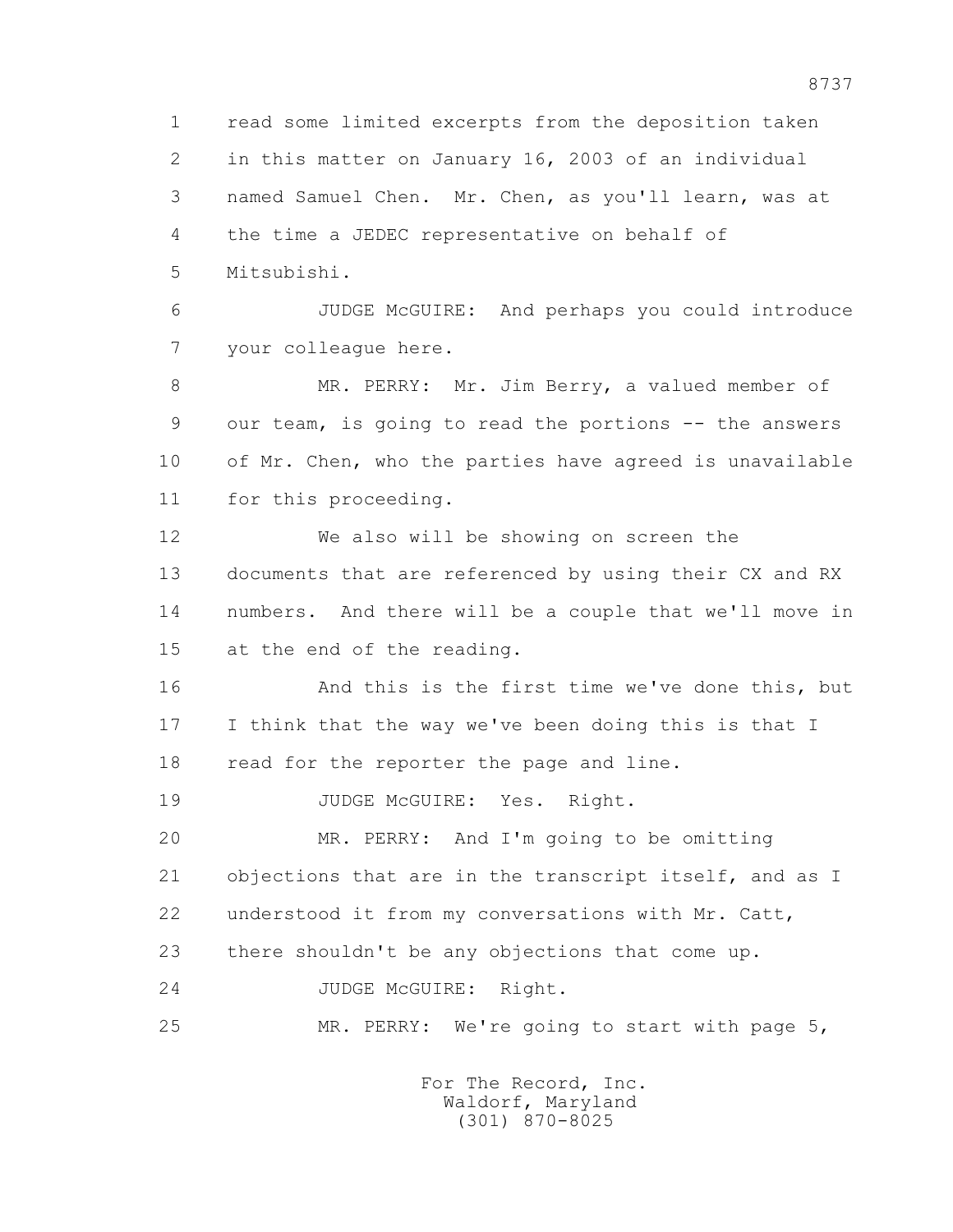1 lines 4 to 21.

 2 (Whereupon, the transcript cites were read into 3 the record in open court.) 4 MR. PERRY: Now I'm going to read page 7, 5 line 9 to page 8, line 6. 6 (Whereupon, the transcript cites were read into 7 the record in open court.) 8 MR. PERRY: And now we'll read page 8, lines 13 9 through 18. 10 (Whereupon, the transcript cites were read into 11 the record in open court.) 12 MR. PERRY: Now we'll read page 9, lines 15 to 13 20. 14 (Whereupon, the transcript cites were read into 15 the record in open court.) 16 MR. PERRY: And now we'll read page 10, 17 lines 14 through 17. 18 (Whereupon, the transcript cites were read into 19 the record in open court.) 20 MR. PERRY: And now we'll read page 11, line 10 21 to page 12, line 6. 22 (Whereupon, the transcript cites were read into 23 the record in open court.) 24 MR. PERRY: And now page 12, lines 19 to 22. 25 (Whereupon, the transcript cites were read into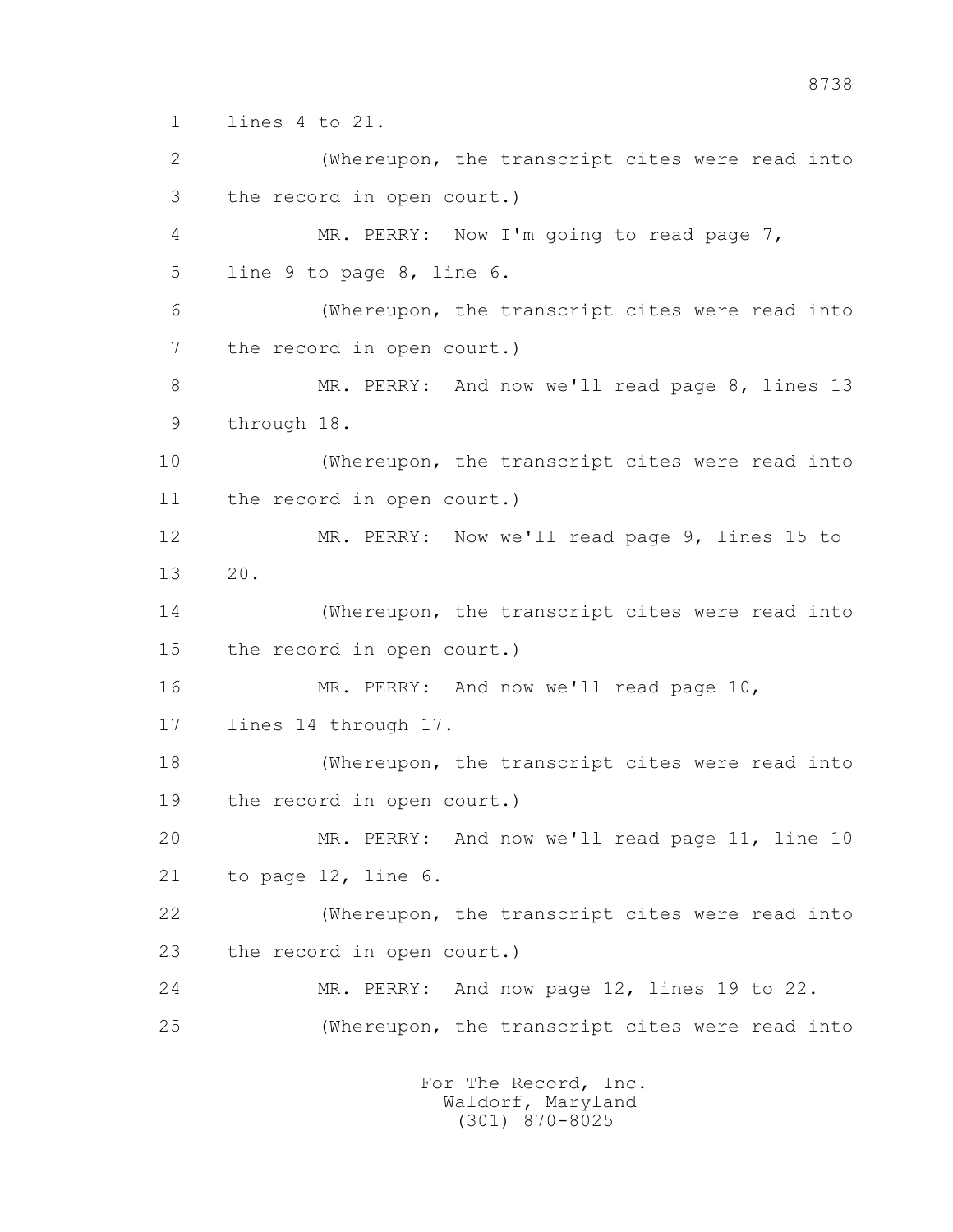1 the record in open court.)

 2 MR. PERRY: And now page 15, line 2 to page 16, 3 line 3. 4 (Whereupon, the transcript cites were read into 5 the record in open court.) 6 MR. PERRY: Now we'll read page 16, line 5. 7 (Whereupon, the transcript cites were read into 8 the record in open court.) 9 MR. PERRY: And now we'll read page 16, lines 6 10 through 11. 11 (Whereupon, the transcript cites were read into 12 the record in open court.) 13 MR. PERRY: Now we'll read page 16, line 16 -- 14 I'm sorry. 15 We'll read page 16, line 12 through page 17, 16 line 5. 17 (Whereupon, the transcript cites were read into 18 the record in open court.) 19 MR. PERRY: Now we'll read page 17, lines 22 to 20 24. 21 (Whereupon, the transcript cites were read into 22 the record in open court.) 23 MR. PERRY: Now page 18, lines 10 to 16. 24 (Whereupon, the transcript cites were read into 25 the record in open court.)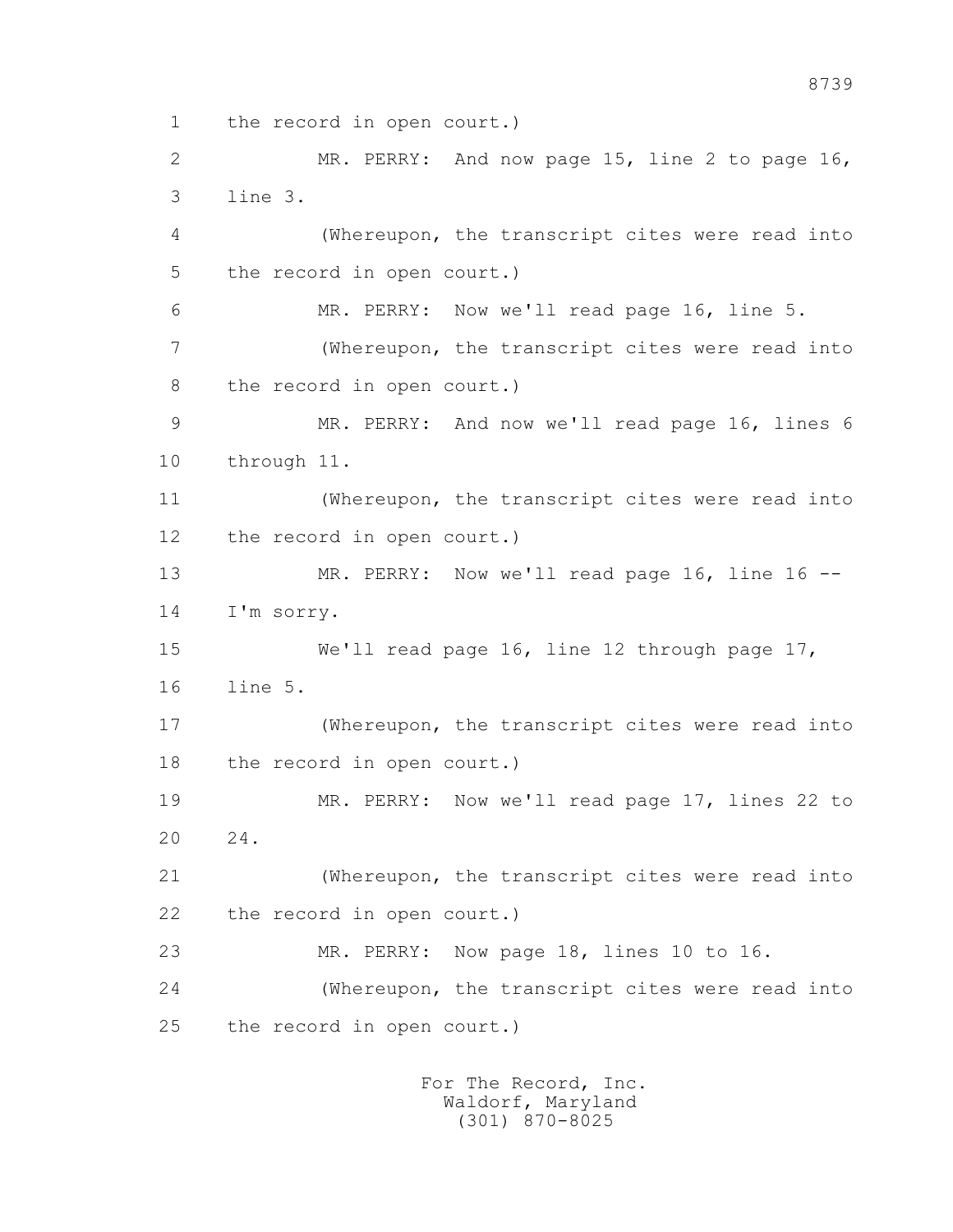1 MR. PERRY: Now we'll read page 18, line 25 to 2 page 19, line 8. 3 (Whereupon, the transcript cites were read into 4 the record in open court.) 5 MR. PERRY: And now we'll read page 20, lines 6 6 through 8. 7 (Whereupon, the transcript cites were read into 8 the record in open court.) 9 MR. PERRY: And this is Exhibit RX-562. We'll 10 read page 20, line 22 through page 21, line 5. 11 (Whereupon, the transcript cites were read into 12 the record in open court.) 13 MR. PERRY: Now page 21, lines 17 through 21. 14 (Whereupon, the transcript cites were read into 15 the record in open court.) 16 MR. PERRY: And now we'll read page 23, line 1 17 to page 4, line 17. 18 (Whereupon, the transcript cites were read into 19 the record in open court.) 20 MR. PERRY: Just to make sure that we have 21 the -- we're going to read from 24, line 8 through 25, 22 line 1. 23 (Whereupon, the transcript cites were read into 24 the record in open court.) 25 MR. PERRY: And now we'll go to page 35, line 9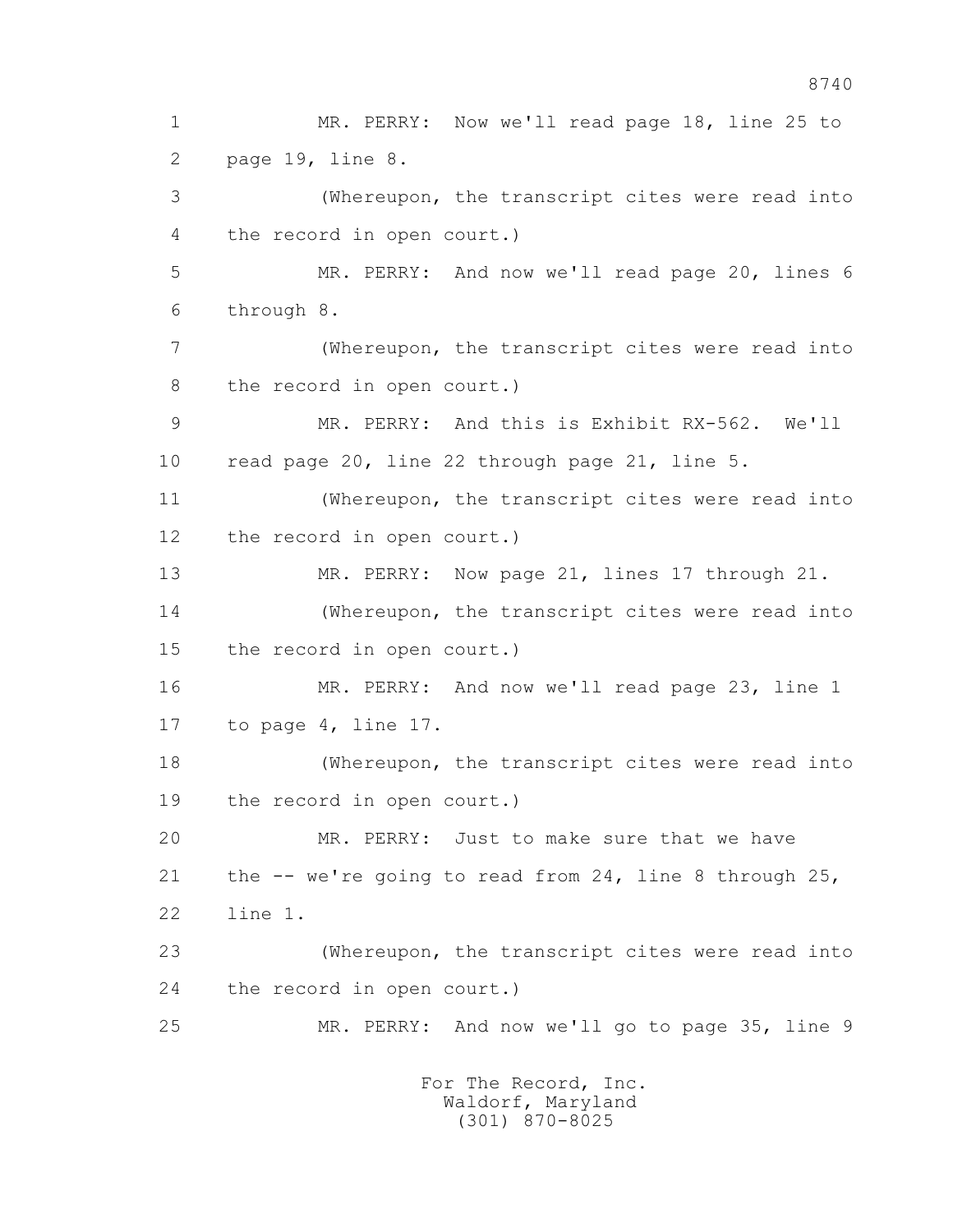1 to page 37, line 24.

 2 (Whereupon, the transcript cites were read into 3 the record in open court.) 4 MR. PERRY: And now we'll go to page 42, line 8 5 to line 18. 6 (Whereupon, the transcript cites were read into 7 the record in open court.) 8 MR. PERRY: And now we'll go to page 43, 9 line 10 to page 44, line 7. 10 (Whereupon, the transcript cites were read into 11 the record in open court.) 12 MR. PERRY: And now we'll read page 53, line 22 13 to page 54, line 3. 14 (Whereupon, the transcript cites were read into 15 the record in open court.) 16 MR. PERRY: Now we'll read page 54, line 13 to 17 line 24. 18 (Whereupon, the transcript cites were read into 19 the record in open court.) 20 MR. PERRY: And now we'll read page 55, line 4 21 to page 56, line 17. 22 (Whereupon, the transcript cites were read into 23 the record in open court.) 24 MR. PERRY: And now we'll read page 56, line 18 25 through page 59, line 1.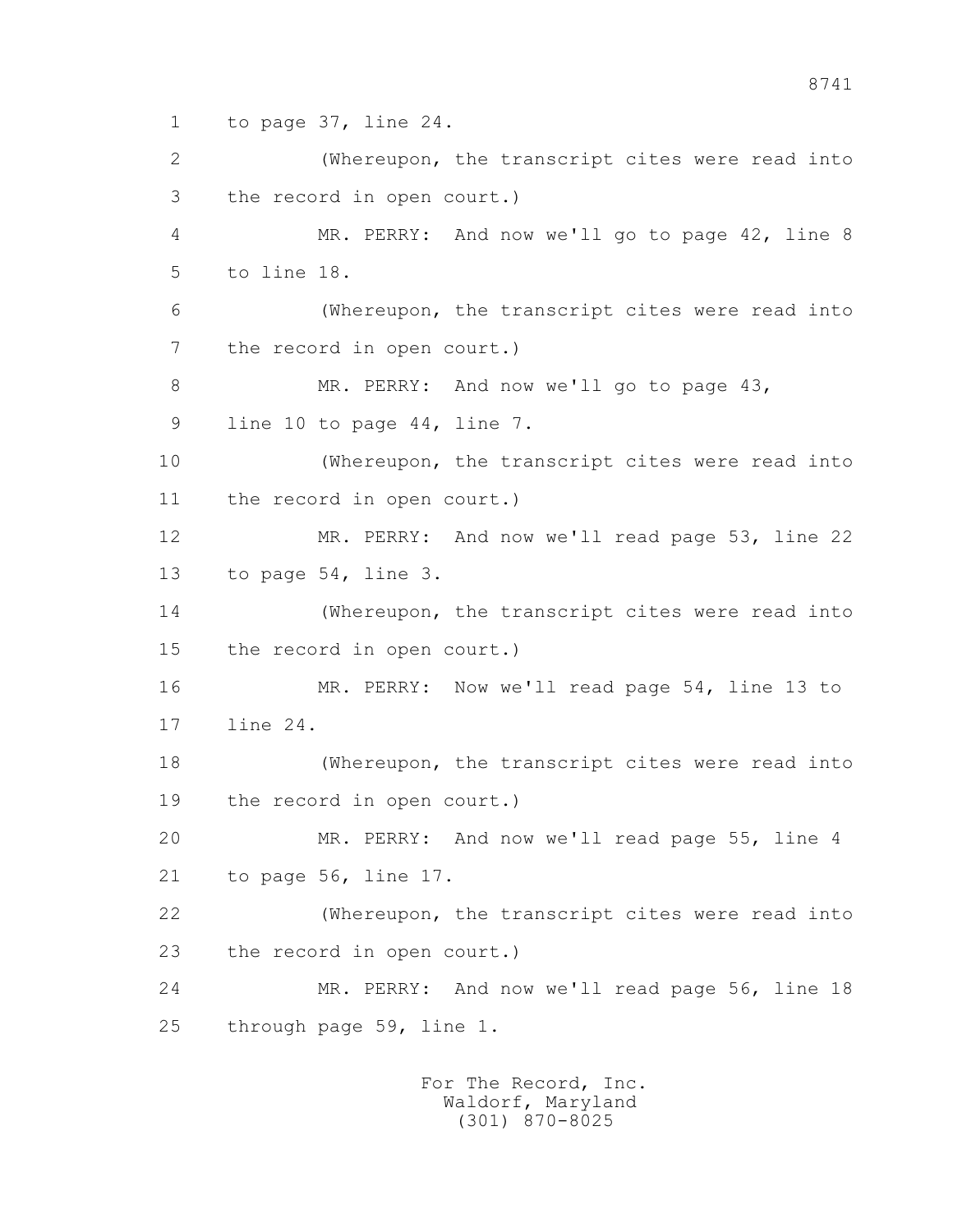1 (Whereupon, the transcript cites were read into 2 the record in open court.) 3 MR. PERRY: And now we'll read page 59, 4 lines 16 through 21. 5 (Whereupon, the transcript cites were read into 6 the record in open court.) 7 MR. PERRY: Now we'll read page 60, line 7, and 8 with objections omitted we'll go all the way to 9 page 62, line 20. 10 (Whereupon, the transcript cites were read into 11 the record in open court.) 12 MR. PERRY: Now we'll read page 63, lines 2 13 through 17. 14 (Whereupon, the transcript cites were read into 15 the record in open court.) 16 MR. PERRY: And now we'll read page 66, lines 9 17 through 12. 18 (Whereupon, the transcript cites were read into 19 the record in open court.) 20 MR. PERRY: And we'll read page 70, lines 6 21 through 12. 22 (Whereupon, the transcript cites were read into 23 the record in open court.) 24 MR. PERRY: And now we'll read page 70, line 24 25 through page  $71 - -1$ 'm sorry -- through page  $73$ , For The Record, Inc.

 Waldorf, Maryland (301) 870-8025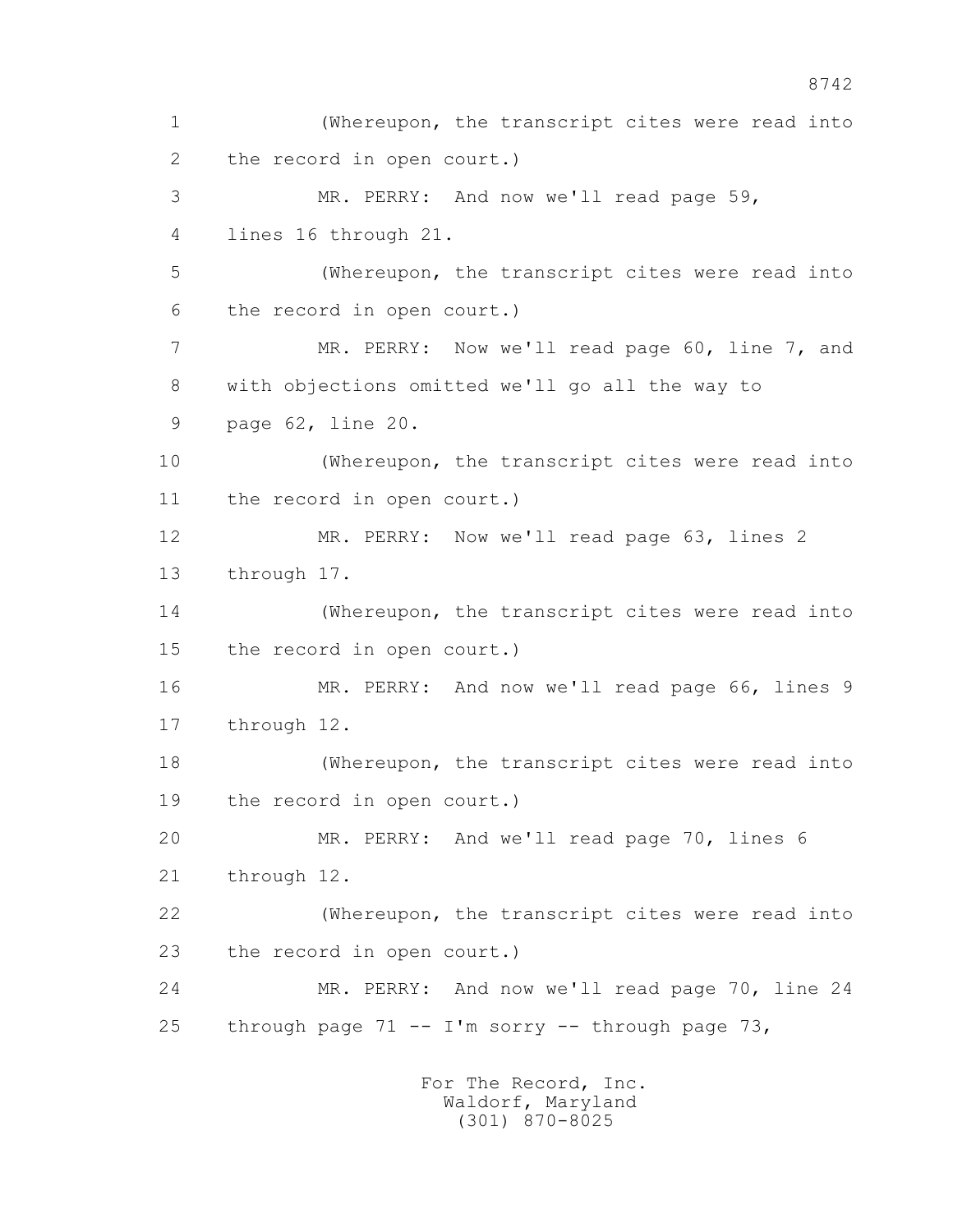1 line 20.

 2 (Whereupon, the transcript cites were read into 3 the record in open court.) 4 MR. PERRY: And now we're going to read from 5 page 81, line 9 to line 23. 6 (Whereupon, the transcript cites were read into 7 the record in open court.) 8 MR. PERRY: And now we'll read page 82, line 2 9 through 5. 10 (Whereupon, the transcript cites were read into 11 the record in open court.) 12 MR. PERRY: Now we'll go to page 85, lines 20 13 to 22. 14 It's actually page 85, line 20 to page 86, 15 line 18. And we'll pull up Exhibit RX-1188. 16 (Whereupon, the transcript cites were read into 17 the record in open court.) 18 MR. PERRY: And now we will read 86, line 21 to 19 87, line 8. 20 (Whereupon, the transcript cites were read into 21 the record in open court.) 22 MR. PERRY: Now we'll read from page 90, line 3 23 to page 90, line 11. 24 (Whereupon, the transcript cites were read into 25 the record in open court.)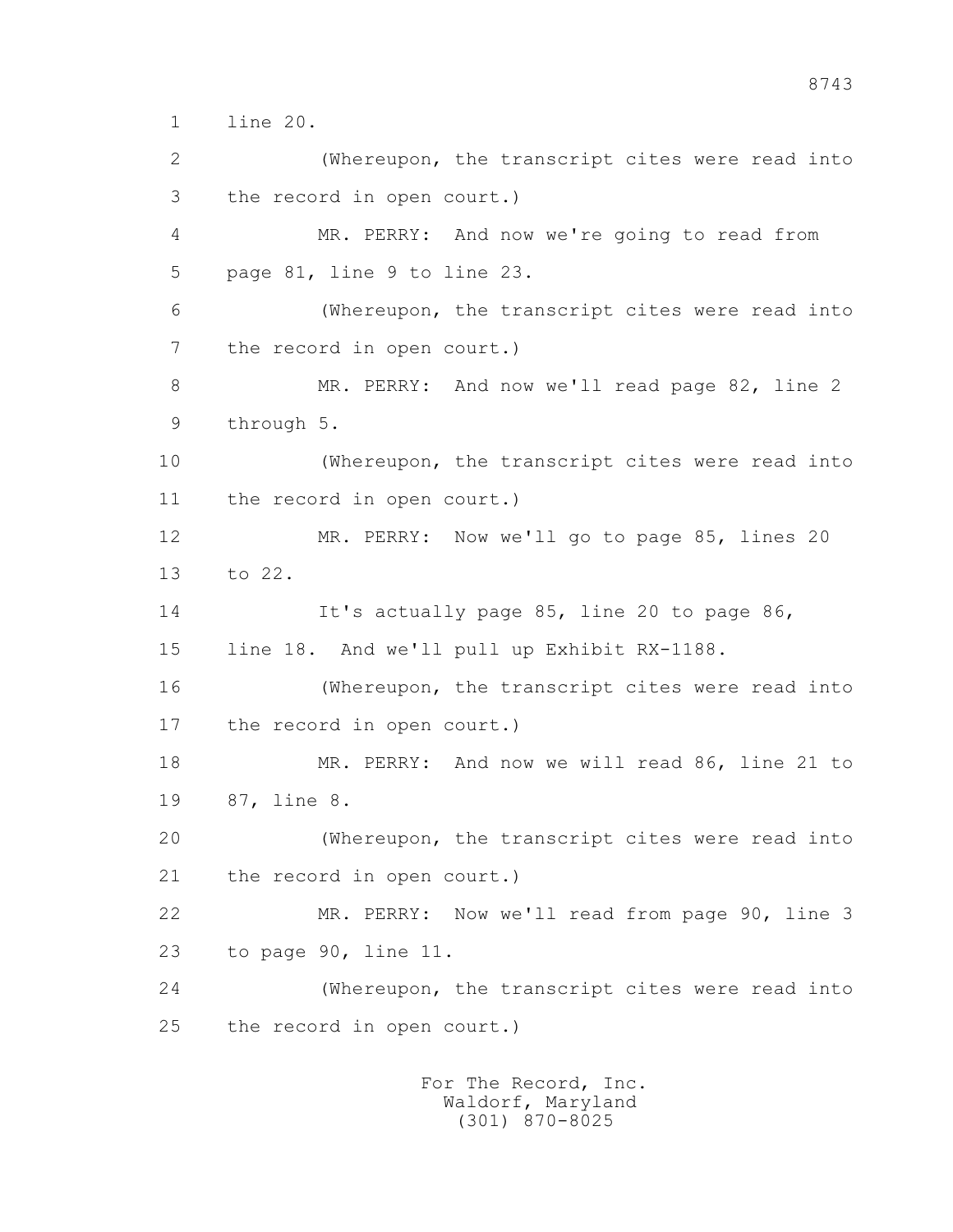1 MR. PERRY: And now we will read page 92, 2 lines 6 to 8. 3 (Whereupon, the transcript cites were read into 4 the record in open court.) 5 MR. PERRY: Page 93, lines 3 through 8. 6 (Whereupon, the transcript cites were read into 7 the record in open court.) 8 MR. PERRY: And now we'll go to 98, line 19 9 through 99, line 21. 10 (Whereupon, the transcript cites were read into 11 the record in open court.) 12 MR. PERRY: We're now reading 99, line 22 13 through 101, line 5. 14 (Whereupon, the transcript cites were read into 15 the record in open court.) 16 MR. PERRY: And now we will read from page 102 17 from the examination by Mr. Catt for complaint 18 counsel, omitting objections, page 102, lines 10 19 through 18. 20 (Whereupon, the transcript cites were read into 21 the record in open court.) 22 MR. PERRY: And now we will read page 103, 23 lines 2 through 10. 24 (Whereupon, the transcript cites were read into 25 the record in open court.)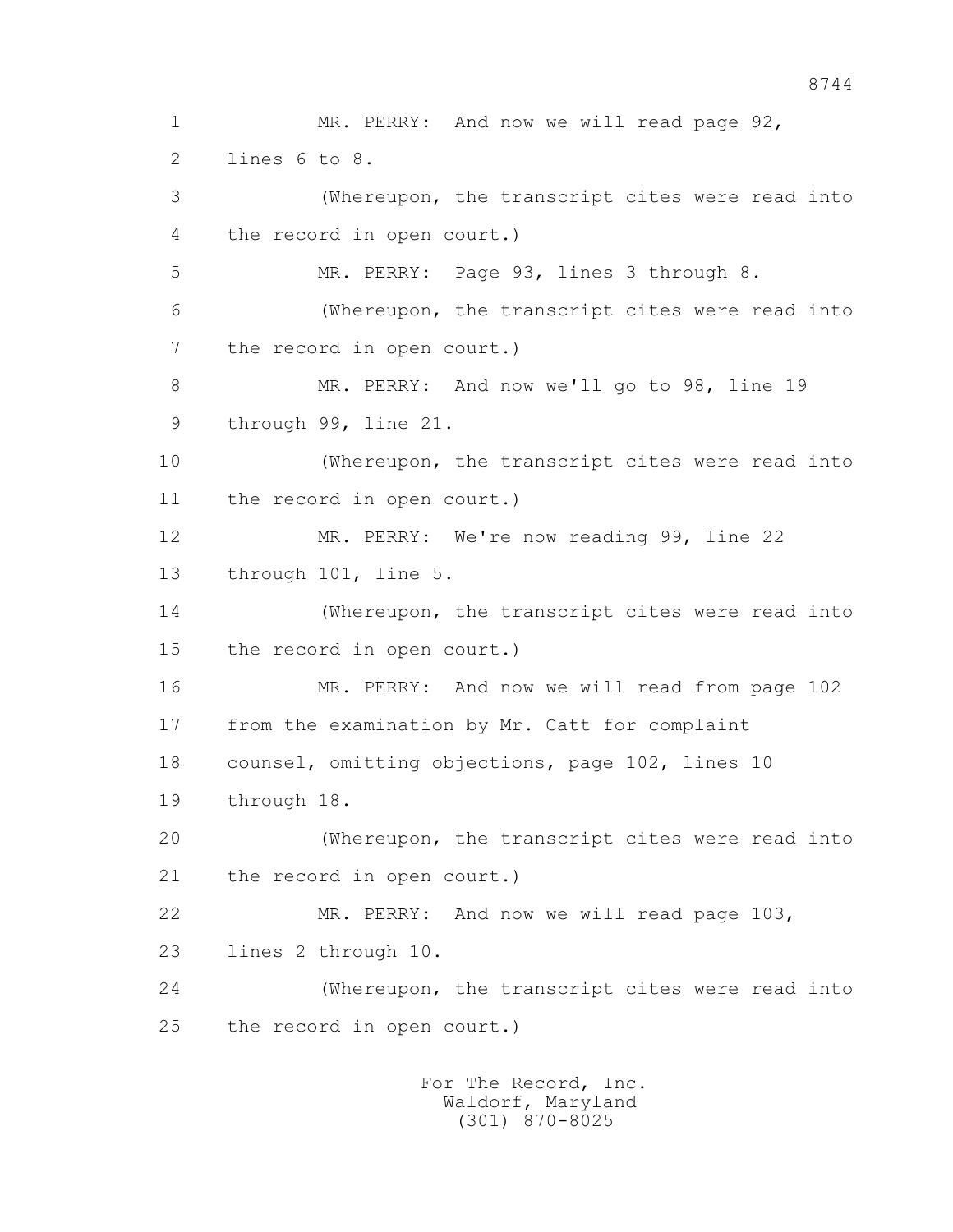1 MR. PERRY: And now we'll read from page 103, 2 line 21 through 24. 3 (Whereupon, the transcript cites were read into 4 the record in open court.) 5 MR. PERRY: And now we'll read page 104, 6 omitting objections, line 3 through page 106, line 17. 7 (Whereupon, the transcript cites were read into 8 the record in open court.) 9 MR. PERRY: Page 107, lines 10 through 20. 10 (Whereupon, the transcript cites were read into 11 the record in open court.) 12 MR. PERRY: And now from my further examination 13 of the witness we will read from page 109, line 13 to 14 page 110, line 2. 15 (Whereupon, the transcript cites were read into 16 the record in open court.) 17 MR. PERRY: I'm reading now from page 110, 18 line 3 through page 111, line 4. 19 (Whereupon, the transcript cites were read into 20 the record in open court.) 21 MR. PERRY: And now we have some additional 22 examination by Mr. Catt for complaint counsel and we 23 will read page 111, line 9 and, omitting objections, to 24 page 111, line 25. 25 (Whereupon, the transcript cites were read into For The Record, Inc.

 Waldorf, Maryland (301) 870-8025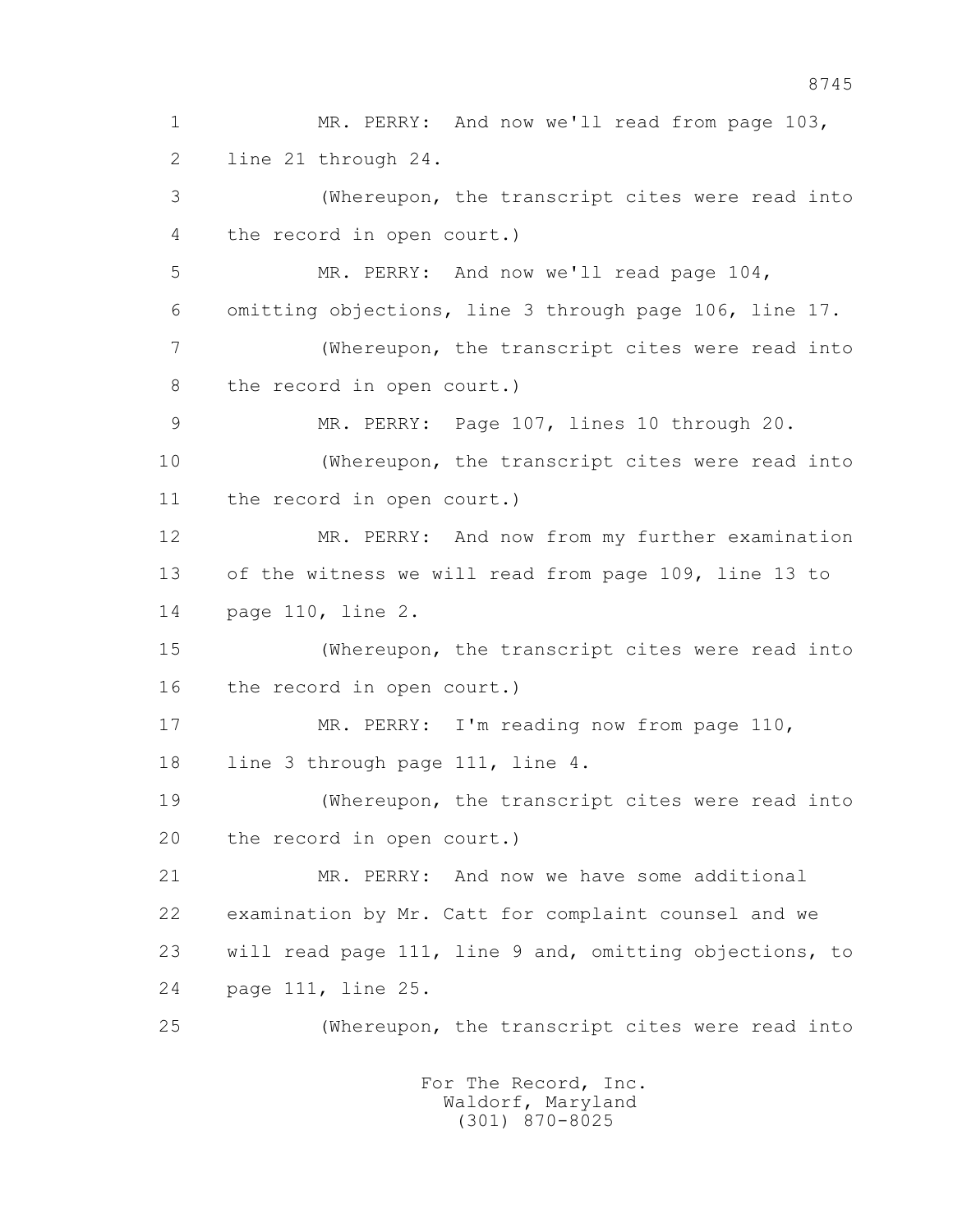1 the record in open court.)

 2 MR. PERRY: We're done, Your Honor. 3 JUDGE McGUIRE: Then does that complete your 4 presentation for today, Mr. Perry? 5 MR. PERRY: It does, Your Honor. And if I 6 could, I'll wait until tomorrow morning to move in the 7 exhibits that -- there's only two, but I don't have my 8 list in front of me. 9 JUDGE McGUIRE: Okay. Very good then. This 10 hearing is adjourned until 9:30 a.m. on Tuesday 11 morning. 12 MR. PERRY: Thank you. 13 JUDGE McGUIRE: Thank you. 14 (Time noted: 12:06 p.m.) 15 16 17 18 19 20 21 22 23 24 25